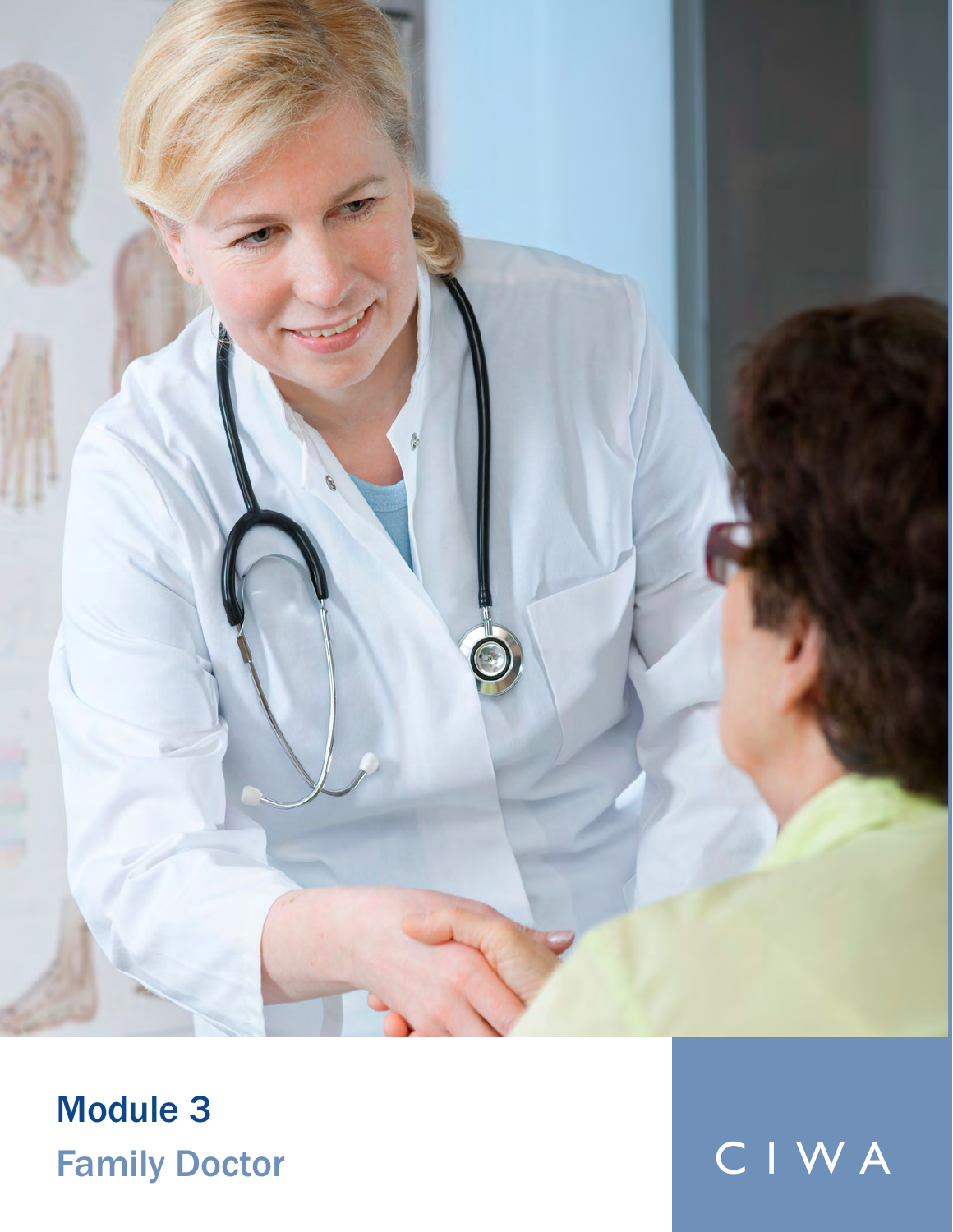# **Table of Contents**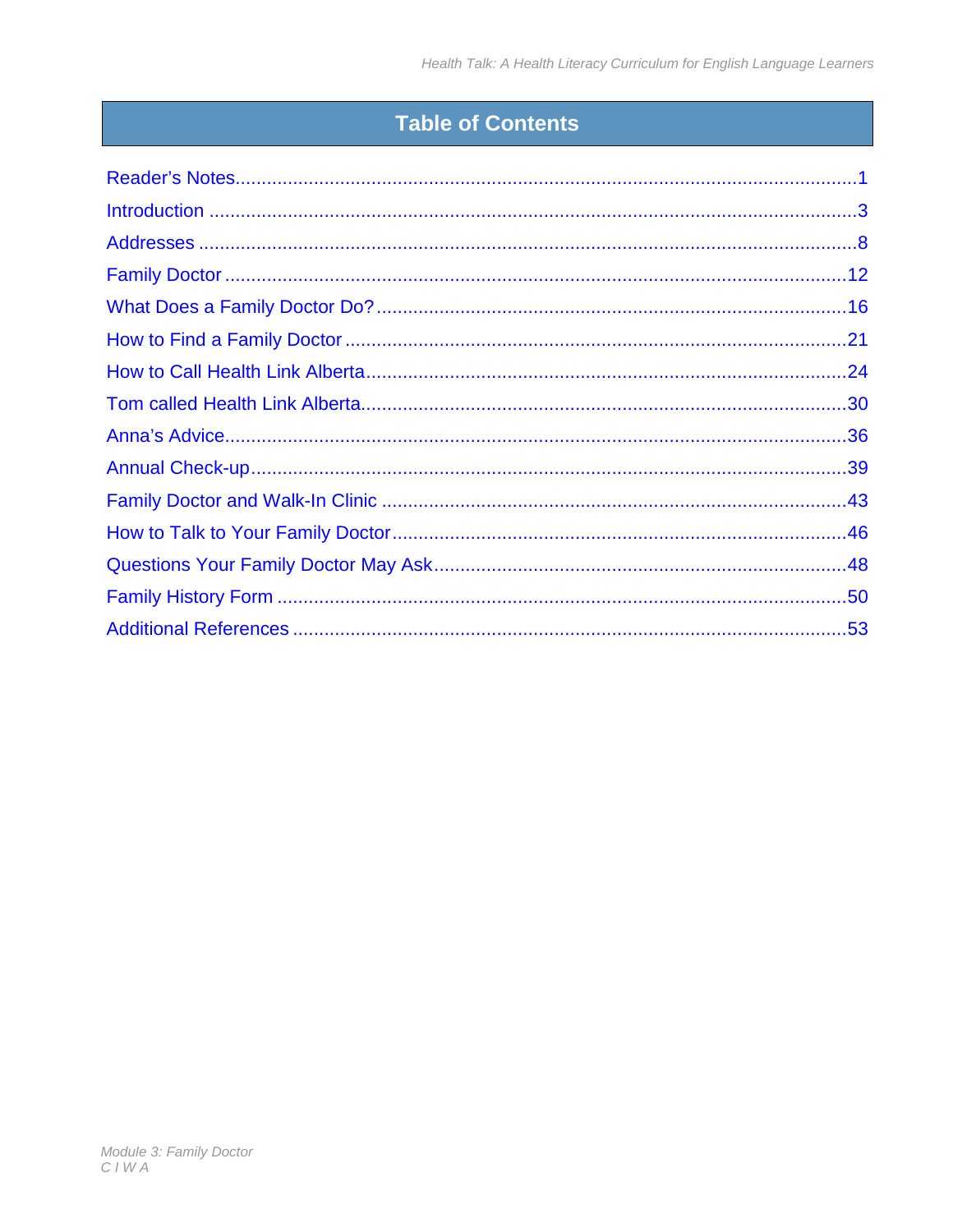### <span id="page-2-0"></span>**Reader's Notes**

The 'Family Doctor' module elucidates the role of the family doctor in the health care system and healthy living. It provides information about visiting a family doctor, considerations for choosing a family doctor, confidence and knowledge to ask appropriate questions etc. The module also explains the procedure for annual checkups and the need for diagnostic testing. The importance of medical records and use of walk-in clinics are also addressed. An overview of the material covered in the module is provided in the introduction. This covers the salient features of the module and serves as a useful source of information for the facilitators. We recommend that the facilitators read the introduction so that they have complete information before going to the class. The introduction is written in plain language so that it can be incorporated into effective lesson delivery.

Activity sheets that support the learning objectives are included in the module to reinforce the key health concepts that are being explored. A sample lesson plan which includes the targeted Canadian Language Benchmark (CLB) level of the learners and time estimation; and additional information about the topic has been provided with all activities. A visual glossary has been provided to assist the facilitator in explaining the new vocabulary. It is up to the facilitator to include, omit or adapt the activities according to the needs and level of the learners.

Keeping in mind the limited literacy level of the learners, the preferred method for teaching the curriculum envisages the following stages:

- 1. Introduce the subject and prompt a discussion, through brainstorm questions provided in the facilitator's notes. This reveals the existing knowledge the learners possess on the topic. Guide learners to relate their experiences and opinions about the topic. These discussions kindle interest and gain the attention of the learners, while providing an assessment to the teacher.
- 2. Introduce vocabulary by writing the key words on the board and teaching their meanings by showing pictures. When feasible, use of transparencies/ PowerPoint/ realia (real life objects)/ models/ charts can be made to augment the learning.
- 3. Actively maintain learner participation by miming, choral repetition, role play, questioning, inviting opinions etc.
- 4. Review the activity sheet thoroughly and address learners' questions. This is achieved by active questioning, hinting at answers, allowing the learners come to a conclusive solution and then revealing the correct answer.
- 5. Ask the learners to attempt the activity and clarify as much as possible, without giving the answers.

Facilitators should use their discretion to select the activity sheets that best align with the level of their learners. Recapitulation and repetition is important at all stages.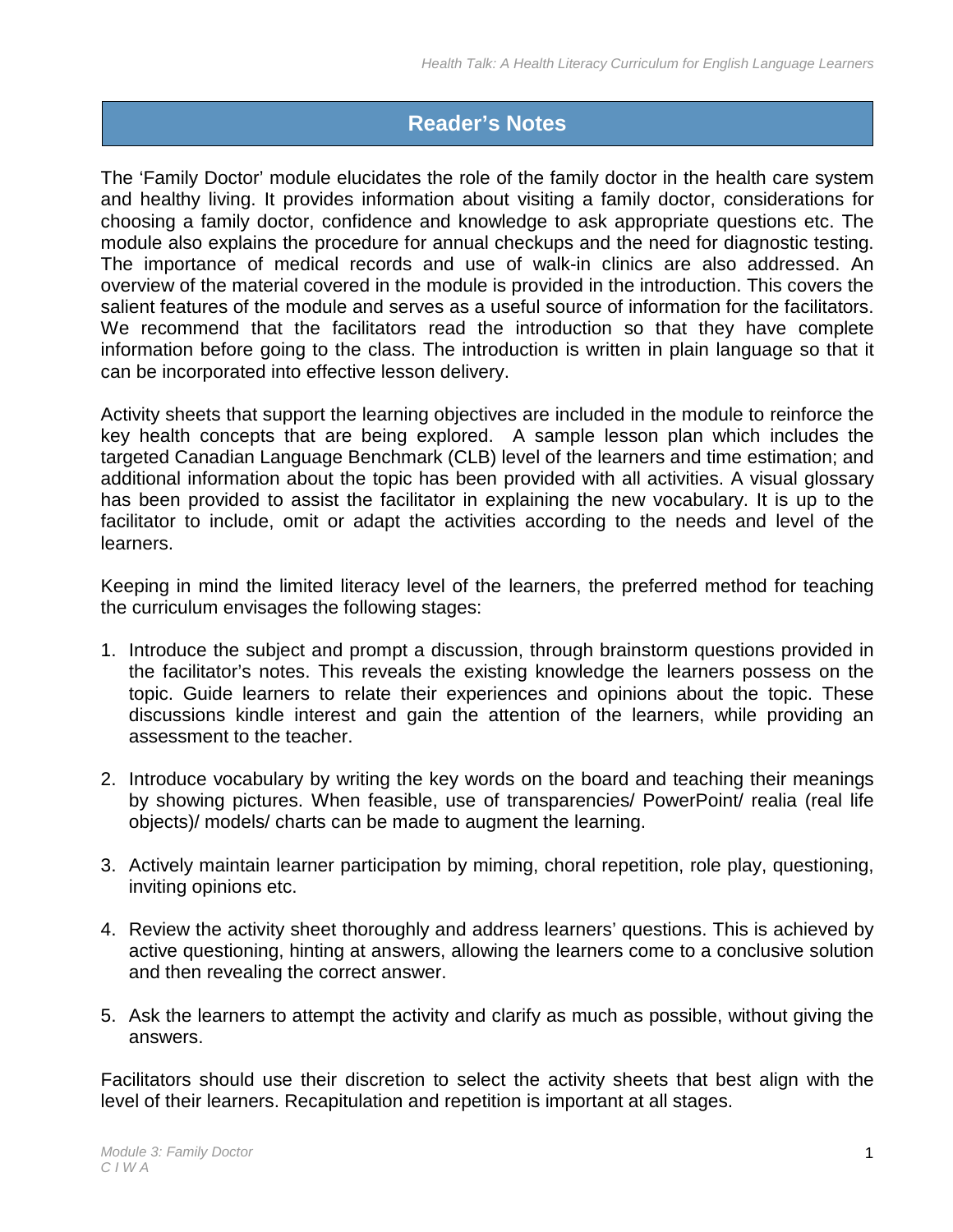During facilitation, handouts and activities should be distributed to the learners. They should be prompted to seek clarifications about the handout contents.

Learners should be encouraged and motivated to obtain more information about health through reading, internet, suitable television/radio news and documentary programs in their first language and discussions with their family members and friends.

#### **Focus Questions**

Facilitators should review the effectiveness of learning by focusing on some key questions and adapting the lessons according to the specific need of the learners. Focus questions include:

- Is the lesson appropriate for the learners' literacy level?
- Will the learners find the lesson interesting and useful?
- Does the lesson connect to the learning goals of the learners?
- Are the lessons being tailored to meet the needs of the learners?
- Is feedback being used to assess the effectiveness of learning by the class?
- Are the learners able to do what is expected of them at the end of instruction?
- Have the needs of the low literacy level learners been catered for to enable them to keep abreast with the rest of the class?
- Are lessons being recapitulated and reviewed regularly in the class?
- Are the learners acquiring adequate vocabulary about items related to health care?
- Can the learners describe problems related to health, hygiene, illness, sickness, injuries and symptoms orally and in writing?
- Have the learners been provided sufficient practice on what they will be assessed on?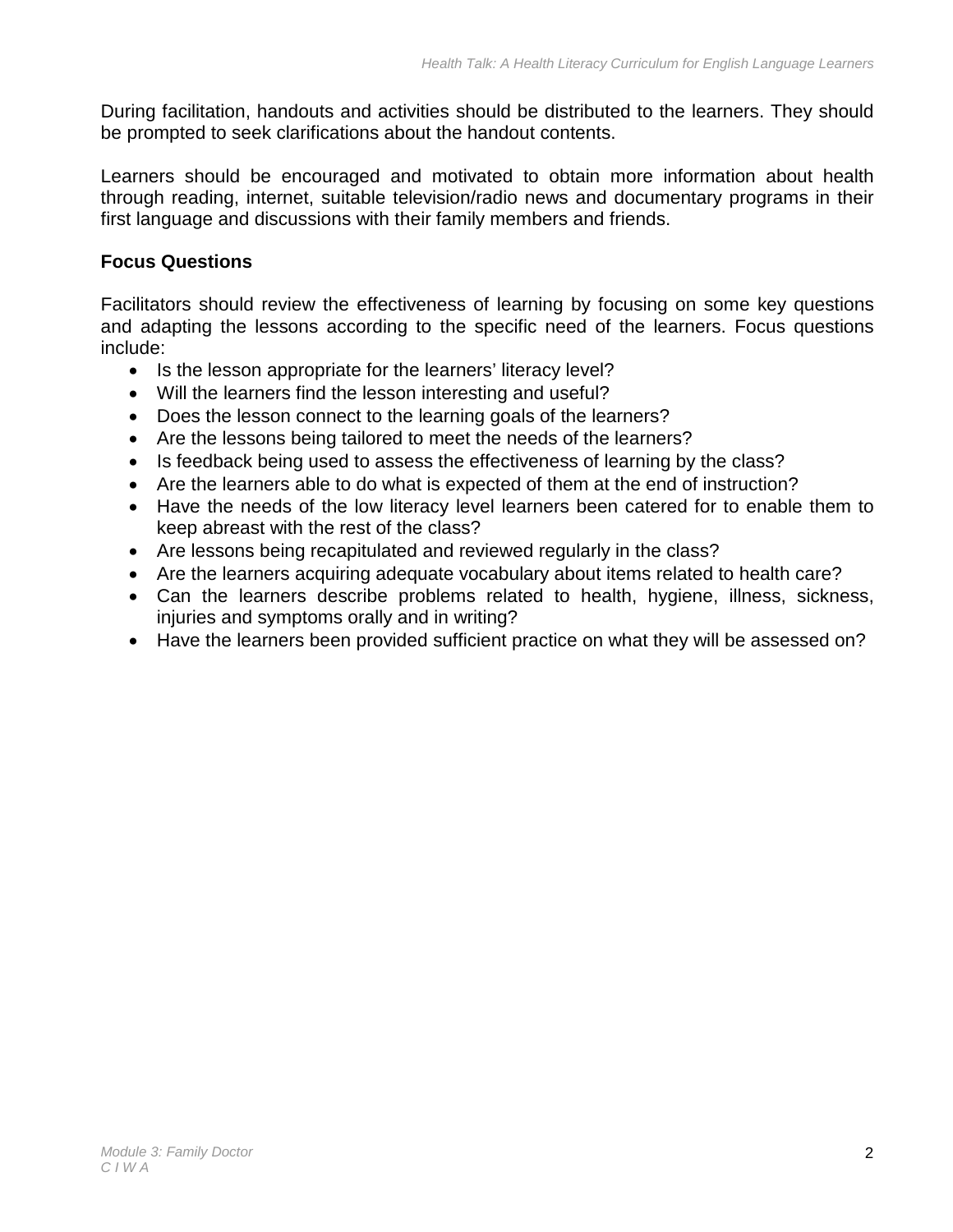### <span id="page-4-0"></span>**Introduction**

### **Family Doctor**

A family doctor sees people for all of their health problems. You can go when you are sick or need advice on how to be healthy. It is important to have a family doctor. A family doctor helps you if you have health problems like:

- An earache(pain in the ear)
- A sore throat (pain in the throat)
- A cough (quick noisy push of air from mouth)
- A high fever (high body temperature)
- Muscle and joint pain
- A rash (irritation of the skin)
- Vomiting that doesn't stop (throwing up)
- Diarrhea (watery poop/stool)
- Difficulty breathing (cannot breath well; shortness of breath)
- Stomach ache (pain in the stomach)

A family doctor is also called a physician. Before going to a family doctor, you should think about these questions:

- Can you talk to your doctor in your first language?
- Are the office staff helpful and friendly?
- Do you want a male or female doctor?
- Are the office hours and days good for you?
- Is the location good? Can you park your car near the clinic? Do buses or trains go near there?
- How long does it take to get an appointment?

Family doctors keep a record of your medical history (past illnesses, check-ups and lab tests). You will fill out forms about your personal information and your medical history on your first visit. Your medical history includes yours and your families past illnesses. Your medical history includes information about your blood relatives (for example: parents, grandparents, children, and brothers or sisters). They will ask you questions such as:

- Have you or any one in your family had serious health problems?
- What age did these health problems begin?

You will need to show your Alberta Personal Health Card to the receptionist (person at the front desk; answers the phone). You need to make an appointment (to agree on a time and date when you can meet) to see a family doctor. Having a family doctor means that you see the same doctor each time. You and your family do not have to have the same doctor. Your family doctor will keep record of your:

- Test results from other doctors
- Regular check-ups (visits to your doctor when you do not have any symptoms to make sure you are healthy)
- Past illnesses (sicknesses)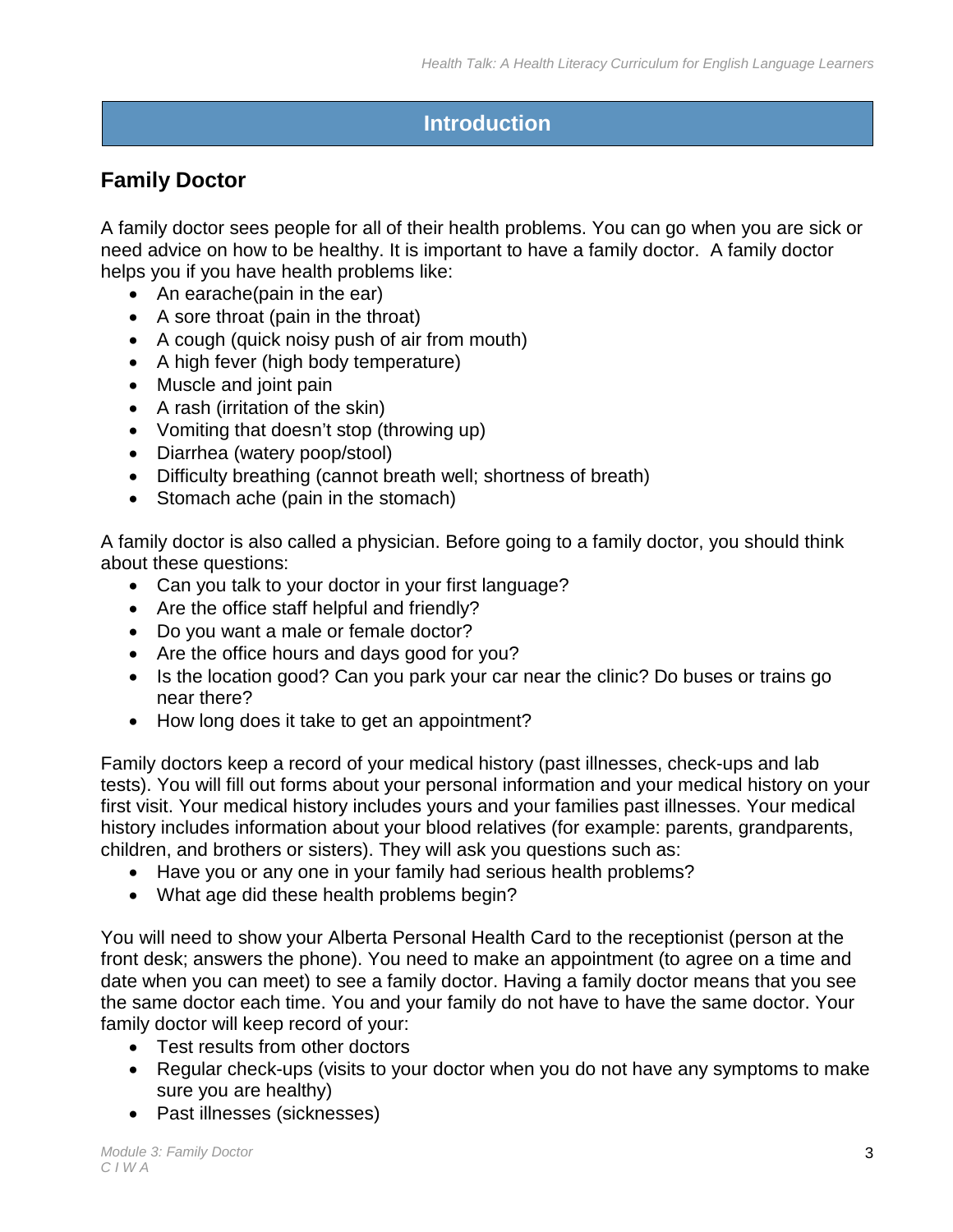- Medicine: (drug; medication; something you take when you are sick to make you feel better)
- Vaccination (medicine given by a needle; helps prevents sickness)
- Lab tests (a test done where they have special equipment)
- Scans (a test that is done to take pictures of the inside of your body)
- X-rays (pictures of the bones)

You should ask questions about the medicines which your doctor tells you to take. These can be over the counter or prescription medicines. You do not need a doctor's note for over the counter medicines. You need a doctor's note for prescription medicines.

You should ask your doctor or pharmacist about your medicine. The questions you can ask are:

- What is the name of the medicine?
- How much medicine should I take?
- How many times a day should I take this medicine?
- For how long do I take this medicine?
- What are the side effects (dangers) of this medicine?
- I am allergic to \_\_\_\_\_\_\_\_\_\_\_\_ (name the medicine). Is this medicine okay for me?
- I also take \_\_\_\_\_\_\_\_\_\_ (name the medicine you are already taking). Is that a problem?
- Where should I store the medicine in my house? Should I store it in a cool dry place, refrigerate, protect from heat/ light etc?
- Are there any instructions for taking this medicine? Instructions for the medicine can be: take the medicine with food or on an empty stomach, take the medicine with water, do not drink alcohol with this medicine, and/or shake the medicine before use.

A family doctor can help you take care of most health problems. A family doctor can answer questions you have about your health. If you do not understand something, ask your doctor to explain. You can ask questions such as:

- What's wrong with me?
- Can you draw me a picture or show me what's wrong?
- What causes this type of problem?
- Is this serious?
- Can I give this illness to someone else, and if so, how and for how long?
- Are there any activities or foods I should avoid until I'm better?
- When can I return to school or work?
- How can I prevent this from happening again?

If you do not have a family doctor or do not like your family doctor, you can find a new one. For example, women can choose a female doctor if they are not comfortable with a male doctor. Not all family members have to go to the same family doctor. Each family member can have a different doctor. It is better to have the same family doctor.

Some doctors have lots of patients. These doctors do not always take new patients. You can call Health Link Alberta to find a doctor who is taking new patients. If you cannot find a female family doctor who is accepting new patients, you can go to community health centre with a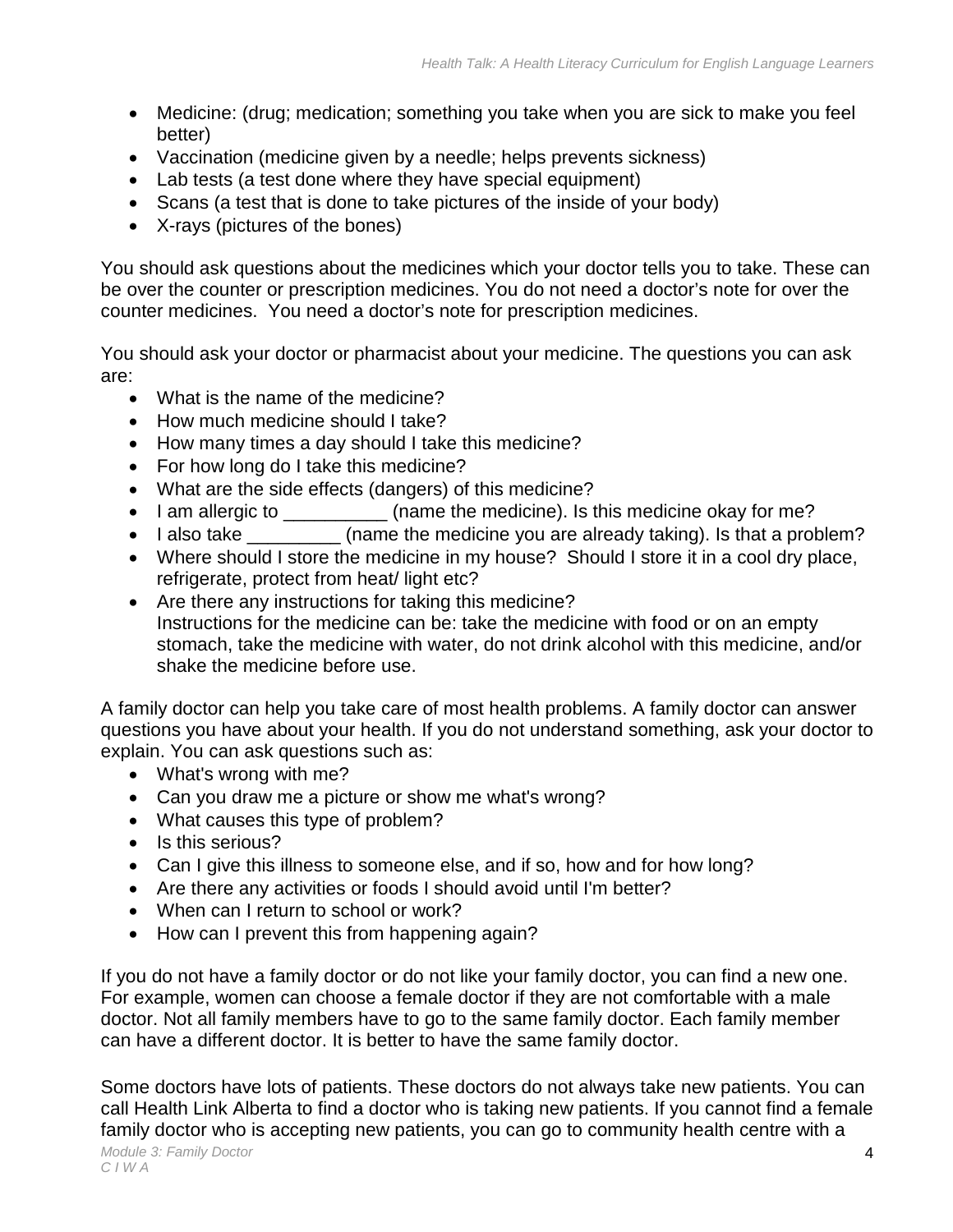female doctor. For example, North East Women's Clinic in Calgary gives health care for women. If you do not want to talk to your male family doctor about something, you can go to the Women's Clinic.

You can go to walk-in clinics at any time. You can go to a walk-in clinic if you do not have a family doctor or if your family doctor is not available. You do not need an appointment to go to a walk-in clinic. They see people as they come in (first-come first-serve). The wait times can be very long, up to four or five hours. When you visit a walk-in clinic for the first time, you will have to fill out forms and show your Alberta Personal Health Card. Walk-in clinics do not replace family doctors. You need to see your own family doctor for a follow-up after any visit to a walk-in clinic.

Women must always tell the nurse or doctor if they are pregnant (having a baby) or nursing (breast feeding). Being pregnant or breast feeding may affect the type of medical treatment they receive. Medicines for pregnant and nursing women are different. Some medicine may have side effects (reaction to medicine; i.e. rash; difficulty breathing; miscarriage if pregnant etc). If you have any reactions, you should contact your doctor or call Health Link Alberta.

You should call your doctor if:

- You are not sure what the doctor told you to do
- Your problem is getting worse
- The doctor asked you to let him know how you are feeling
- You want to find out the results of a test

### **Check-Ups**

Finding health problems early can save your life. It is important to ask your doctor when you should make an appointment for a check-up. Your doctor will want to have more check-ups If you:

- Smoke
- Drink alcohol (beer, wine, etc)
- Are not physically active (do not exercise or work out)
- Have a bad diet (eat foods that have lots of salt, fat and sugar)
- Have a lot of stress (pressure, worry)

People who do not smoke or drink alcohol and eat a healthy well balanced diet, avoid stress and exercise regularly are healthier. They do not need to get check-ups as often.

Your doctor will send you for tests if you have a chance of getting a disease or having a health problem. For example he can send you for a test for cancer or heart disease.

A regular or periodic check-up has five parts:

- 1. On your first visit to a doctor, the doctor will ask you questions about your medical and family history. The doctor will ask questions such as:
	- Has anyone in your family had cancer, heart disease, diabetes, or other health problems?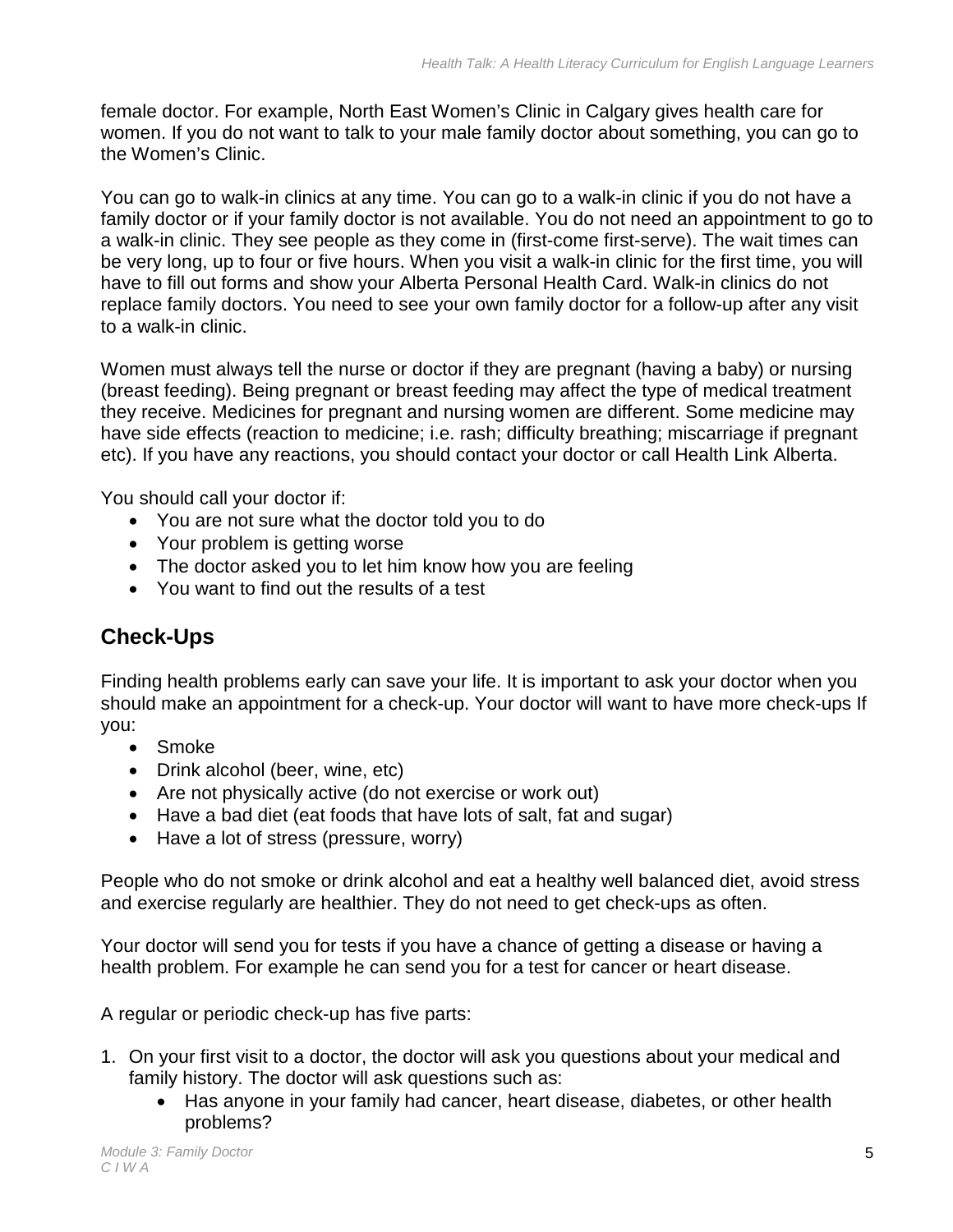- Do you drink?
- Do you smoke?
- What do you eat everyday? Do you eat fruit or vegetables? Do you eat sweet and fried food?
- What medicines do you take?
- 2. The doctor or a nurse will measure your height and weight; take your temperature, blood pressure (the pressure of blood in the tubes that carry blood through the body) and pulse (the regular beating in the arteries/tubes in the body). They will check your eyes, ears, nose, mouth, skin, stomach, breast, heart, and lungs.
- 3. Doctors do tests and screenings to see if there are any problems. They test the blood and urine (pee) to see if there is anything wrong. They will check your eyes, ears, nose, mouth, skin, stomach, breast, heart, and lungs.
- 4. Exams and hearing tests. For women, they examine the breasts to check for lumps. Lumps can be a sign of breast cancer. They do pelvic exams to check the lower belly and inside the vagina, they do a test called a Pap smear to collect cells near the womb (uterus) to check for cancer of the cervix (lower part of uterus). They will send women for a mammogram (x-ray of breasts) to check for cancer etc.
- 5. The doctor will tell you how to stay healthy. This will include advice on diet (the food you eat everyday), exercise, smoking, drinking, etc.
- 6. Some doctors also give immunizations (medicine given through a needle) to children so that they do not get sick.

### **Health Link Alberta**

You can call Health Link Alberta for information about health like how to find a doctor or how to find a hospital or clinic. You can also talk to a nurse if you are sick and you want to know how to get better. Health Link Alberta is free to call. You can also ask for an interpreter. An interpreter is a person who can talk to you in your language.

You can call Health Link Alberta 24 hours a day, 7 days a week.

- Calgary: phone 403-943-5465
- Edmonton: phone 780-408-5465
- Alberta: phone 1-866-408-5465

#### Instructions for Calling Health Link

Dial the Health Link number.

You will get a recording that says:

*Module 3: Family Doctor*  "You have reached Health Link Alberta. If this is a medical emergency hang up and dial 911. Otherwise please stay on the line…"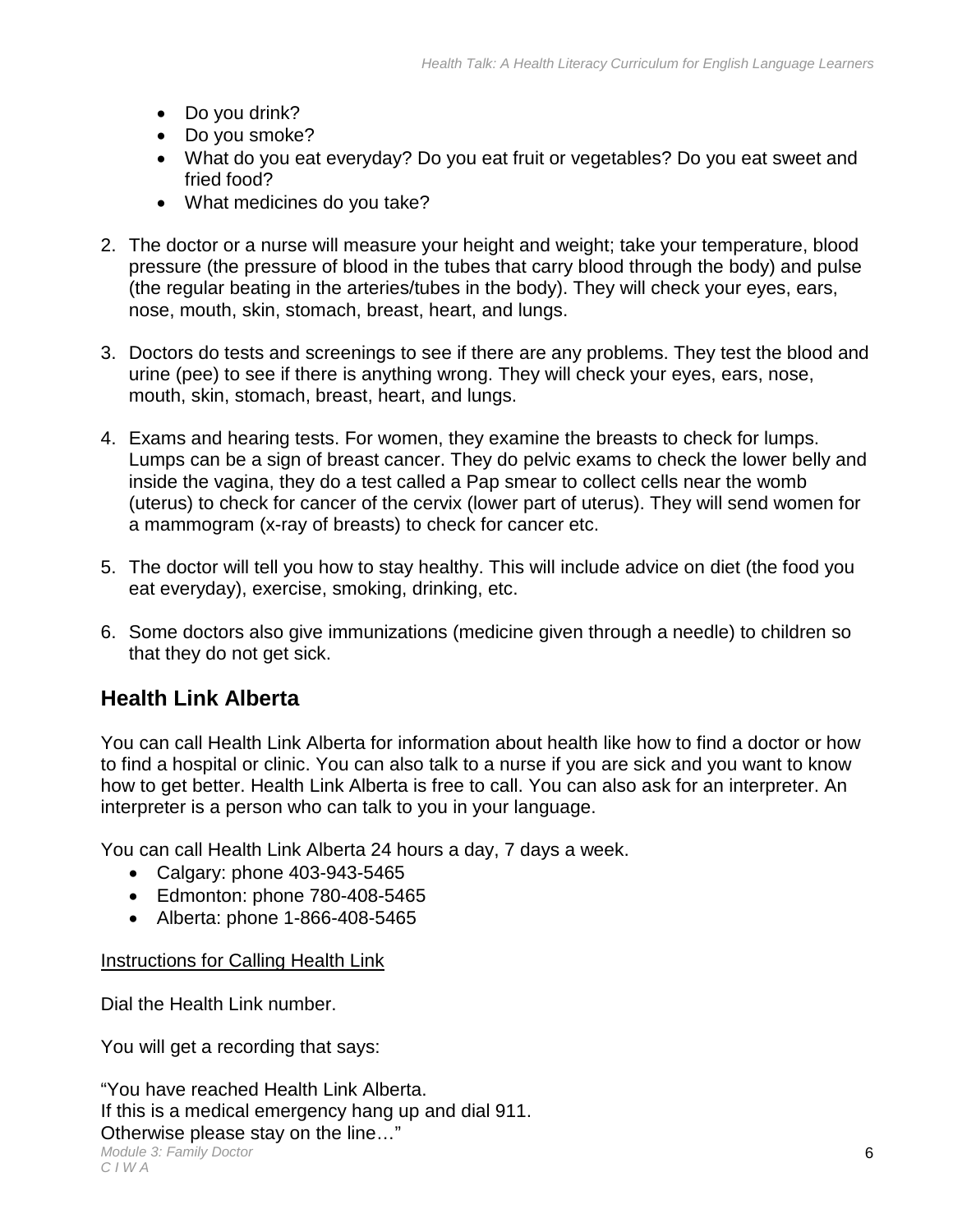"For information on health services press 1 If you have symptoms press 2 to speak to a nurse"

If you need an interpreter say: "I speak \_ (your language) \_; I speak \_\_\_\_\_\_\_\_\_\_\_; I speak \_\_\_\_\_\_\_\_\_\_\_\_" Repeat three times.

Wait for the interpreter to come on line (say hello).

If you speak Mandarin you can call 403-943-1554 for Health Link Alberta in your language.

If you speak Cantonese you can call 403-943-1556 for Health Link Alberta in your language.

Do not call Health Link Alberta or 211 when there is a serious health problem or if someone's life is in danger, call 911 for help.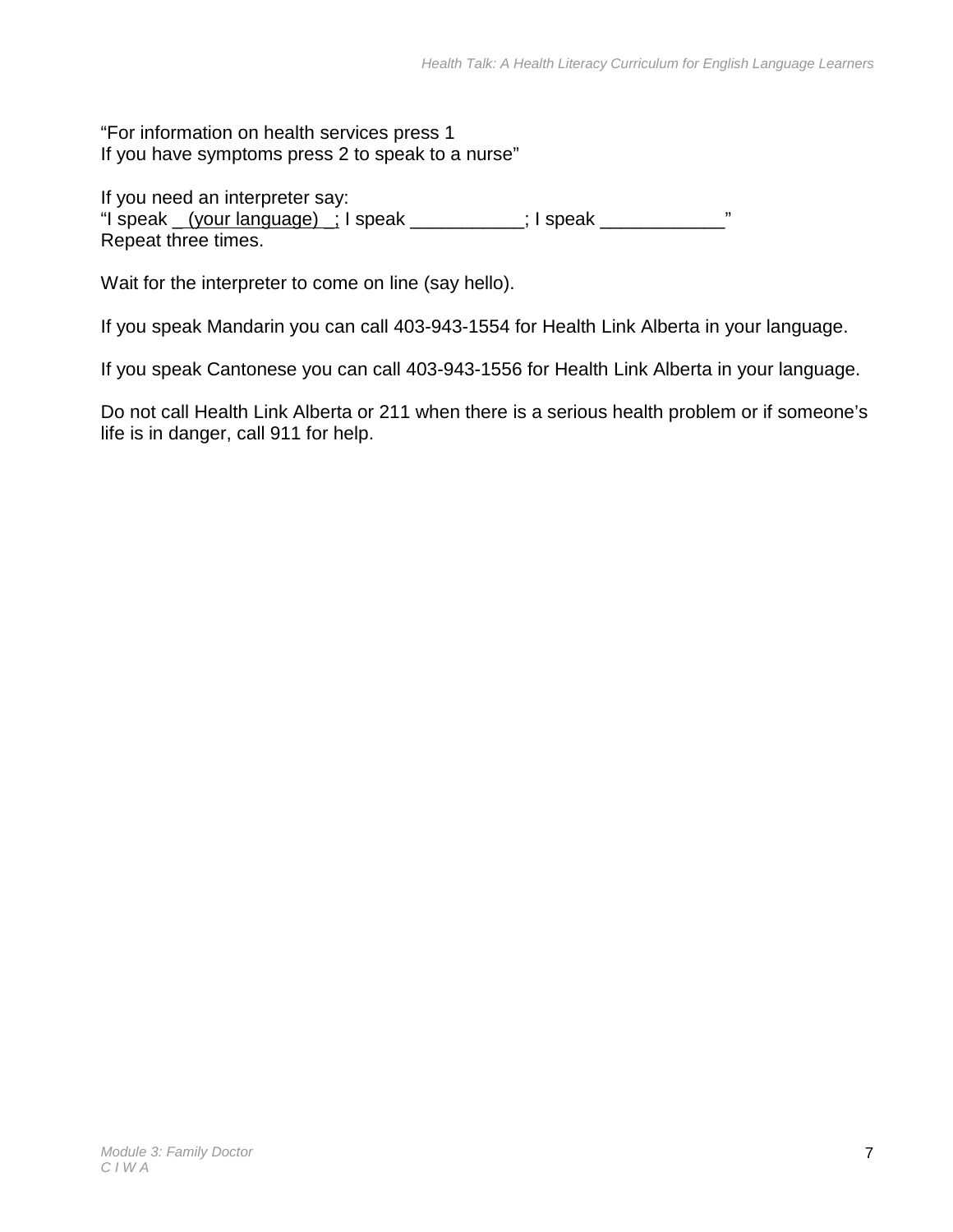### <span id="page-9-0"></span>**Addresses**

### Facilitator's Notes

**Level:** Pre-benchmark, CLB 1, CLB 2 **Time:** 30 - 45 minutes

**Targeted Language Skills:** listening, reading, writing

**Objective:** To enable learners to copy addresses correctly.

- **Materials:**  Copy of activity sheet (one per learner)
	- Pencils and erasers

**Brainstorm:** Ask learners:

- How did you find your family doctor?
- Did they have to write the addresses?
- Was it difficult for them?

**Instructions:** 1. Distribute activity sheet, 'Addresses'.

- 2. Read out the entire listening script, 'Addresses' slowly and ask questions from the learners to confirm comprehension.
- 3. Encourage the learners to ask you to repeat, if they need to do so.
- 4. Check the learners' answers and get class consensus on their accuracy. Repeat the exercise many times until the responses are accurate.
- 5. For Pre-benchmark learners have the learners copy the addresses from the listening handout.

**Extension:** Have the learners copy their doctor's address from the Yellow Pages.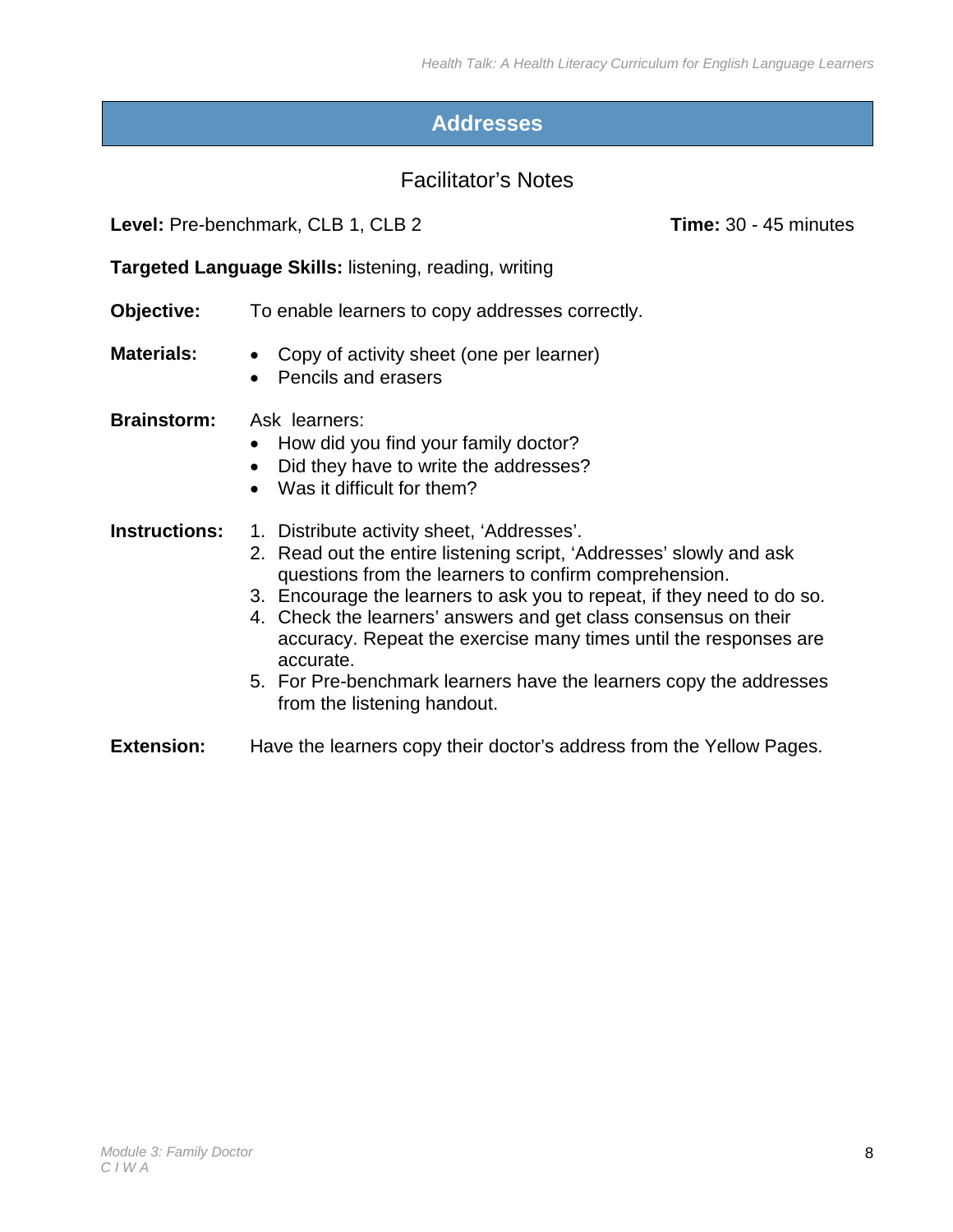### Listening: Addresses

### Listen to the script. Fill in the blanks.

1**.** Dr. Ali, 1645 67 Street SE

Phone Number 403-612-3671

2. Dr. Chang, 6655 21 Avenue NW

Phone Number 403-826-2135

- 3. Dr. Goma, 125 Bow Trail SW Phone Number 403-882-4349
- 4. Dr. Sharma, 253 3812 43 Street NE Phone Number 403-546-1267
- 5. Dr. Harper

748 1594 55 Avenue SW

Phone Number 403-121-323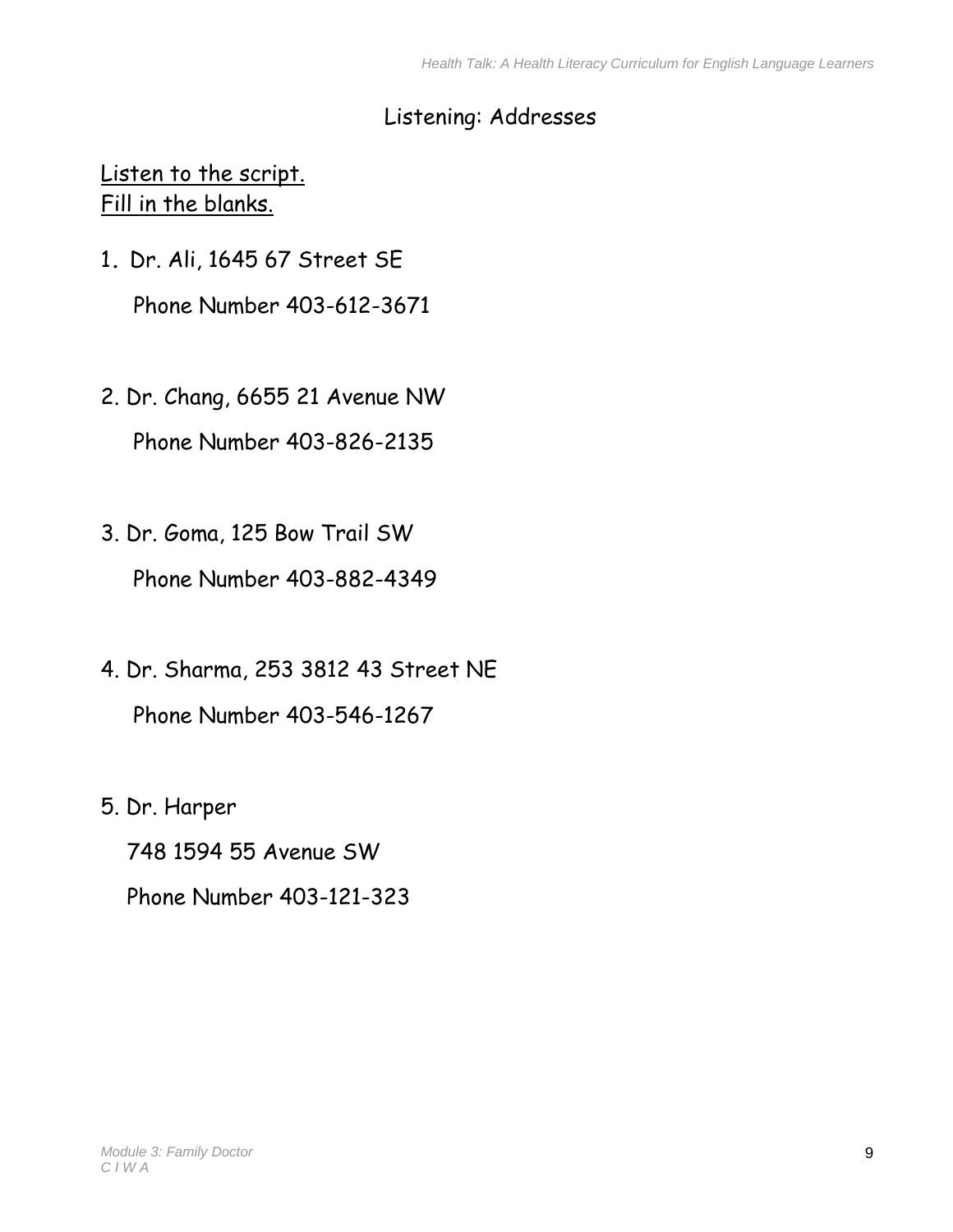# Activity – Addresses

| Copy.            |                    |                                                                                        |       |                            |
|------------------|--------------------|----------------------------------------------------------------------------------------|-------|----------------------------|
|                  | 1. Dr.             |                                                                                        |       |                            |
|                  |                    | $\overline{\phantom{z}}$ 21                                                            |       |                            |
| 3. ________ Goma |                    | $\overline{\phantom{iiiiiiiiiiiiiiiiiiiiiiiiiiiiiiiiiiiiii}}$<br>Phone Number 403-882- |       |                            |
|                  | 4. Dr.<br>253 3812 | Phone Number _____________ - 546 - 1267                                                |       |                            |
| 5. Dr.           |                    | S<br>Phone Number - 121-                                                               |       |                            |
|                  | Ali<br>Sharma      | Avenue<br>Street                                                                       | Chang | <b>Bow Trail</b><br>Harper |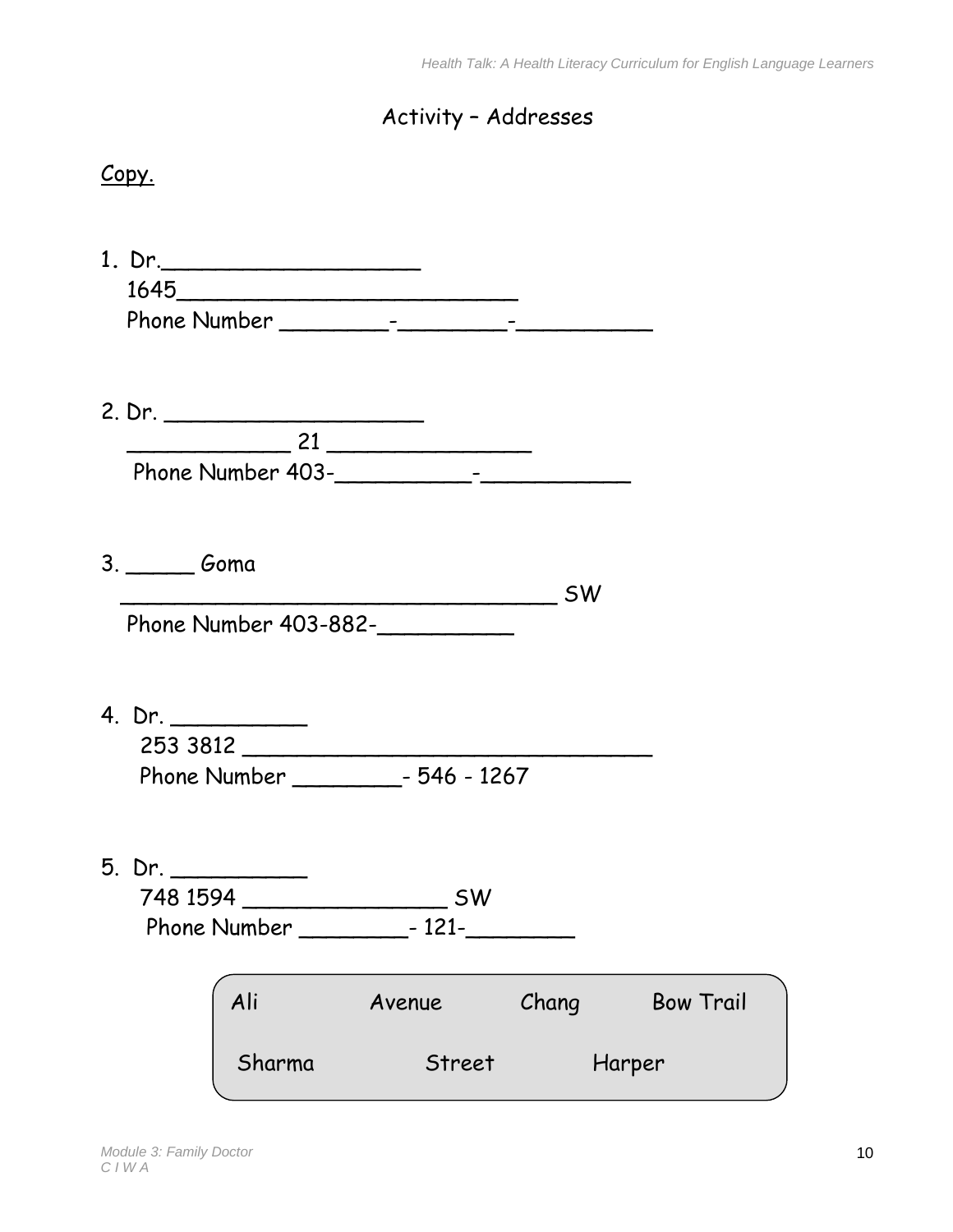# Activity – Addresses

| <u>Listen and write.</u>                                                                  |        |                  |
|-------------------------------------------------------------------------------------------|--------|------------------|
|                                                                                           |        |                  |
| 2. Dr ________________________<br>$\overline{\phantom{z}}$ 21 $\overline{\phantom{z}}$ 21 |        |                  |
|                                                                                           |        |                  |
| 3. _______ Goma<br>Phone Number 403-882-                                                  | $S$ W  |                  |
| 4. Dr ____________<br>Phone Number _____________ 546 - 1267                               |        |                  |
| 5. Dr<br>748 1594 ___________________________ SW                                          |        |                  |
| Ali<br>Avenue                                                                             | Chang  | <b>Bow Trail</b> |
| Sharma<br>Street                                                                          | Harper |                  |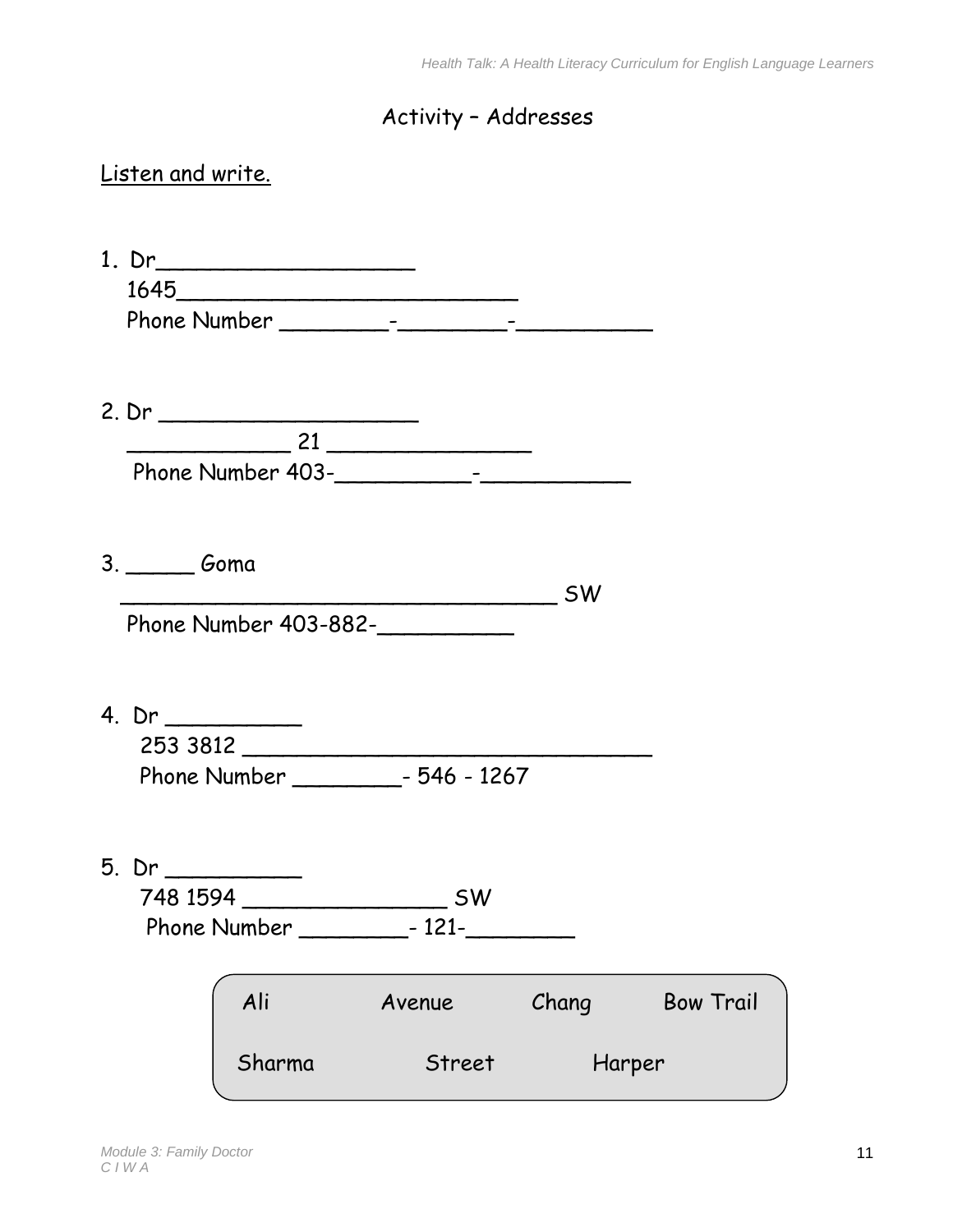### <span id="page-13-0"></span>**Family Doctor**

#### Facilitator's Notes

**Level:** Pre-benchmark, CLB 1, CLB 2 **Time:** 20-40 minutes

**Targeted Language Skills:** listening, speaking, reading

- **Objective:** To enable learners to know the basic information about a family doctor.
- **Materials:**  Copy of activity sheet (one per learner)
	- Pencils and erasers
- **Vocabulary:** medical history, appointment, receptionist, healthy

**Information:** Family doctors keep a record of your medical history (past illnesses, check-ups and lab tests). You will fill out forms about your personal information and your medical history (your past illnesses) on your first visit. You will need to show your Alberta Personal Health Card to the receptionist (person at the front desk). You need to make an appointment (to agree on a time and date when you can meet) to see a family doctor. Having a family doctor means that you see the same doctor each time. You and your family do not have to have the same doctor.

- **Brainstorm:** Ask learners:
	- Do you have a family doctor?
	- Do you go to the same doctor when you get sick?

#### **Instructions:** 1. Teach new words using definitions and visuals.

- 2. Have the learners do the vocabulary activity.
- 3. Read the listening script, 'Family Doctor' explaining any difficult phrases.
- 4. Ask questions to elicit information.
- 5. Distribute activity sheet, `Family Doctor'. Note: For lower level learners do the activity orally. Say the sentences and elicit an answer. Show pictures from the visual glossary where necessary.
- 6. Read the listening script again sentence by sentence as the learners read.
- 7. Allow time to the learners to think and complete the given task.
- 8. Circulate to help learners individually.
- 9. Obtain class consensus after everyone has finished working.

| <b>Answer Key:</b> | a) Yes | b) Yes | c) No  |
|--------------------|--------|--------|--------|
|                    | d) Yes | e) No  | f) Yes |
|                    | g) Yes | h) Yes | i) No  |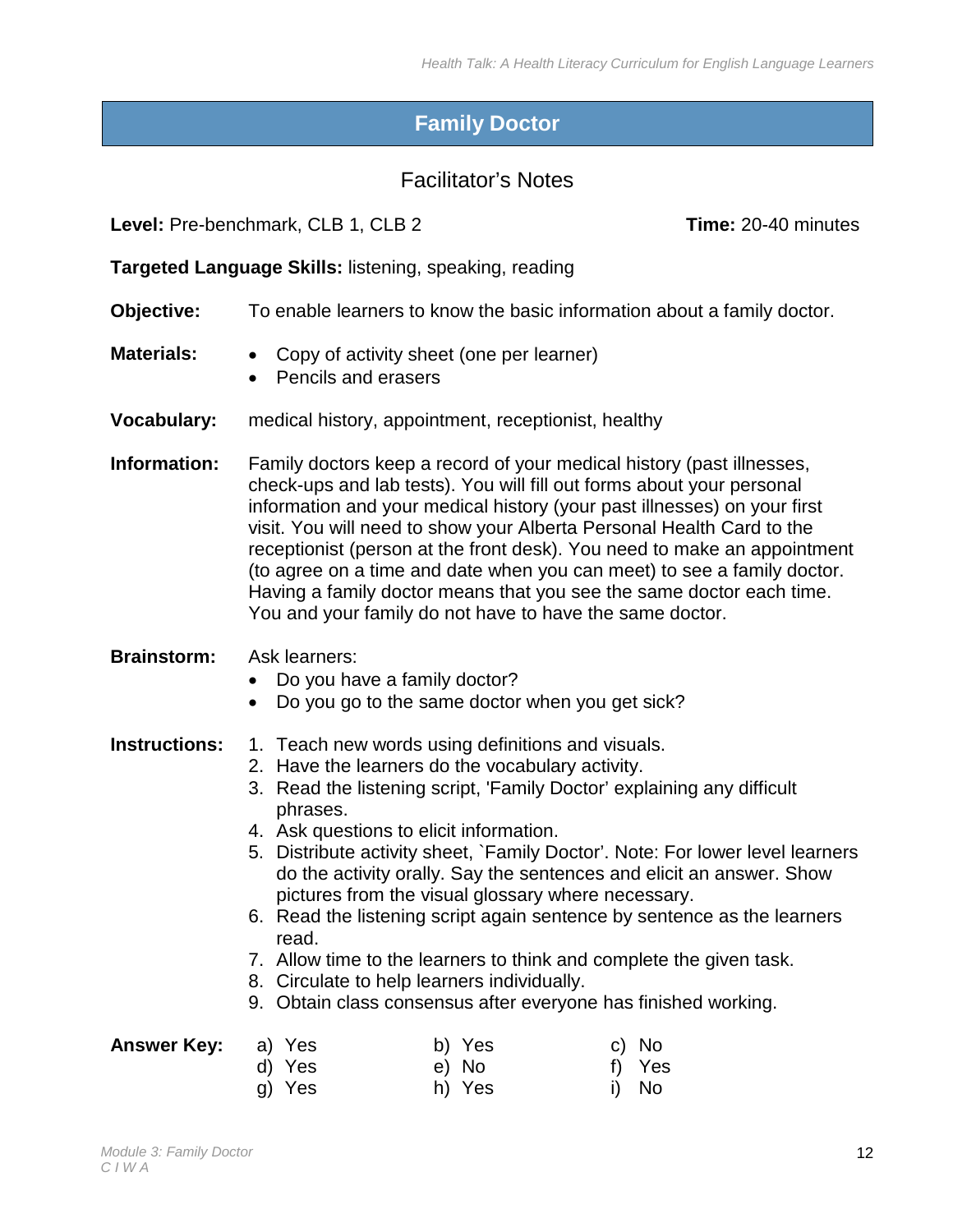# Activity: Family Doctor

# Match the words with the pictures.

Receptionist

Medical history

Appointment

Healthy

surgery in 2000 a heart problem mom had cancer







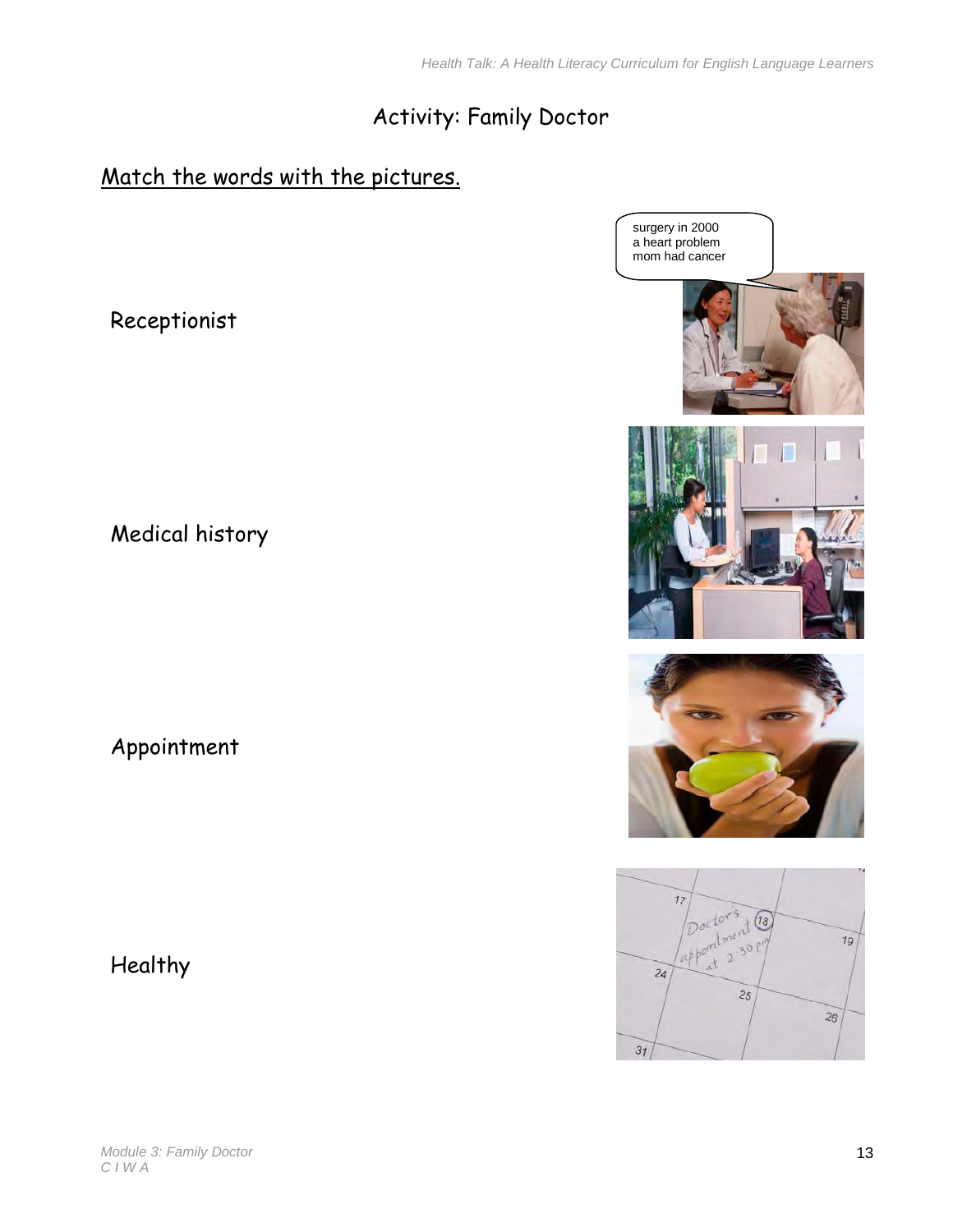# Listening: Family Doctor

# Listen about a family doctor. Circle the right answer.

- 1. You must have a family doctor.
- 2. You will fill out forms.
- 3. You will write your personal information and medical history.
- 4. You see the same doctor each time.
- 5. A family doctor knows your medical history and has your file.
- 6. You must make an appointment to see your family doctor.
- 7. You need to show your Alberta Personal Health Card to the receptionist.
- 8. You and your family can have different family doctors.
- 9. You should ask your family doctor when to go back for a check-up.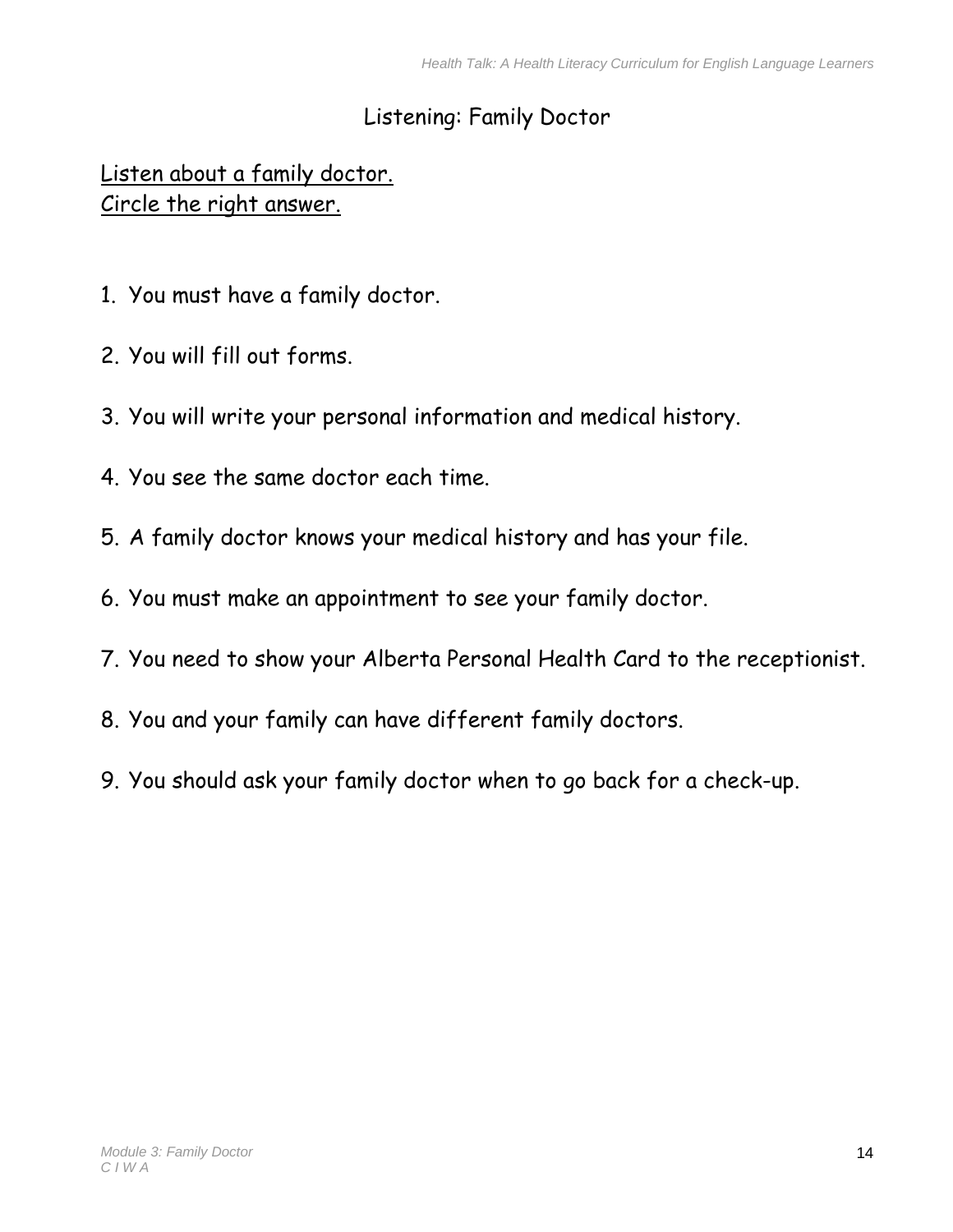# Activity: Family Doctor

# Listen and circle the right answer.

| 1. | You must have a family doctor.                                                   | Yes | <b>No</b> |
|----|----------------------------------------------------------------------------------|-----|-----------|
| 2. | You have to fill out forms.                                                      | Yes | <b>No</b> |
| 3. | You see a new family doctor each time.                                           | Yes | <b>No</b> |
| 4. | A family doctor knows your medical history.                                      | Yes | <b>No</b> |
| 5. | You do not need an appointment to see your family<br>doctor.                     | Yes | <b>No</b> |
| 6. | You need to show your Alberta Personal Health Card to<br>the receptionist.       | Yes | <b>No</b> |
| 7. | You and your family can have the same family doctor if<br>you want.              | Yes | <b>No</b> |
| 8. | You and your family can have different family doctors.                           | Yes | <b>No</b> |
| 9. | You should see your family doctor once a week for a<br>check-up to stay healthy. | Yes | No        |

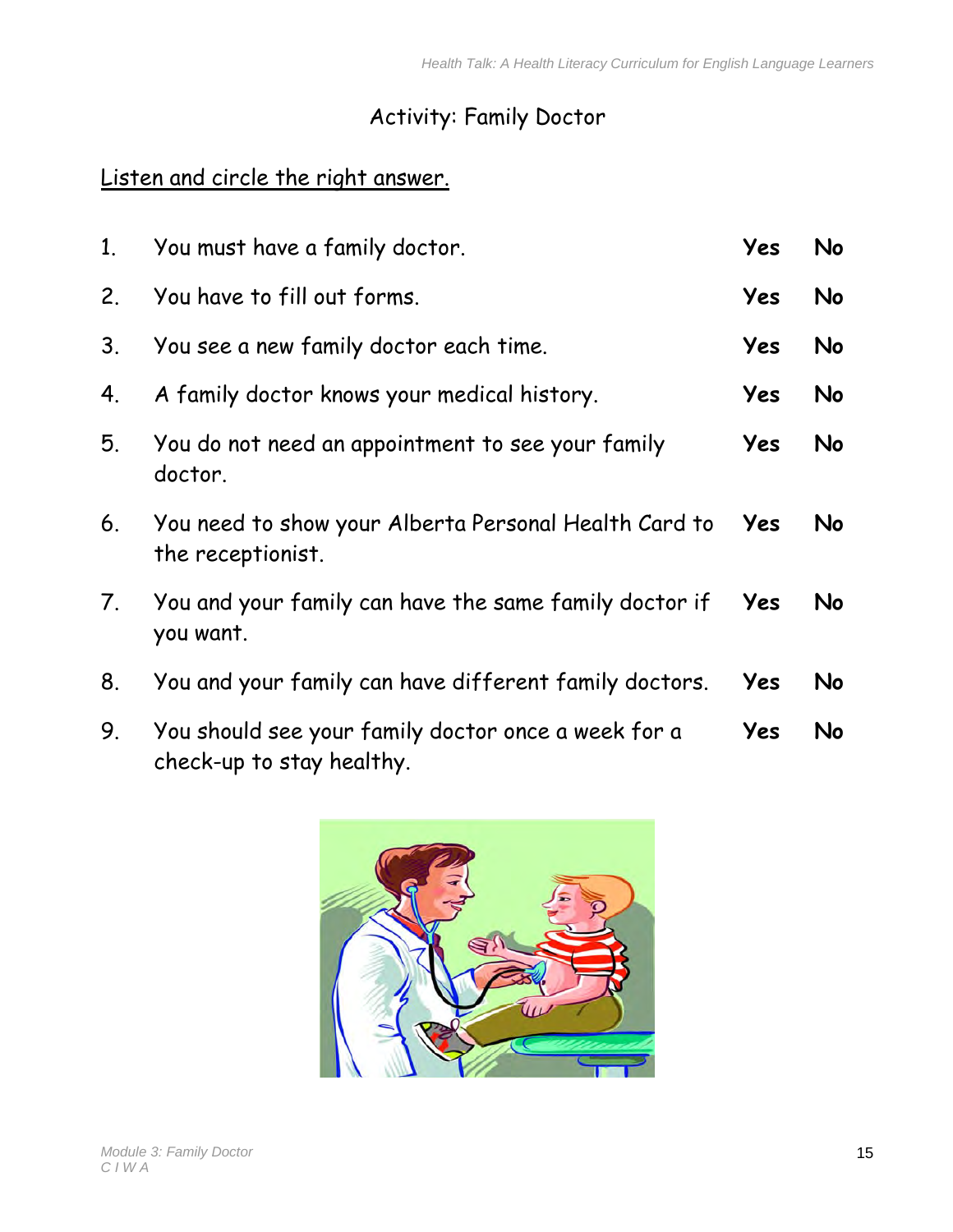### <span id="page-17-0"></span>**What does a Family Doctor do?**

#### Facilitator's Notes

**Level:** Pre-benchmark, CLB 1, CLB 2 **Time:** 30-60 minutes

#### **Targeted language skills:** reading, writing

| Objective:         | To enable learners to understand what family doctors can do for them.<br>$\bullet$<br>To enable learners to understand how they are different from a walk-in<br>$\bullet$<br>clinic.                                                                                                                                                                                                                                                                                                                                                                                                                                                                                                                                                                                                                                                                                                                       |
|--------------------|------------------------------------------------------------------------------------------------------------------------------------------------------------------------------------------------------------------------------------------------------------------------------------------------------------------------------------------------------------------------------------------------------------------------------------------------------------------------------------------------------------------------------------------------------------------------------------------------------------------------------------------------------------------------------------------------------------------------------------------------------------------------------------------------------------------------------------------------------------------------------------------------------------|
| <b>Materials:</b>  | Copy of activity sheet (one per learner)<br>$\bullet$<br><b>Pencils and erasers</b><br>$\bullet$                                                                                                                                                                                                                                                                                                                                                                                                                                                                                                                                                                                                                                                                                                                                                                                                           |
| <b>Vocabulary:</b> | personal information, medical history, prescription, specialist,<br>immunization                                                                                                                                                                                                                                                                                                                                                                                                                                                                                                                                                                                                                                                                                                                                                                                                                           |
| Information:       | A family doctor sees people for all of their health problems. You can go<br>when you are sick or need advice on how to be healthy. It is important to<br>have a family doctor. A family doctor helps you if you have health<br>problems like:<br>An Earache (pain in the ear)<br>A sore throat (pain in the throat)<br>$\bullet$<br>A cough (quick noisy push of air from mouth)<br>$\bullet$<br>A High fever (high body temperature)<br>Muscle and joint pain<br>A rash (irritation of the skin)<br>$\bullet$<br>Vomiting that doesn't stop (throwing up)<br>$\bullet$<br>Diarrhea (watery poop/stool)<br>$\bullet$<br>Difficulty breathing (cannot breath well; shortness of breath)<br>$\bullet$<br>A stomach ache (pain in the stomach)<br>$\bullet$<br>Family doctors keep a record of your medical history (past illnesses,<br>check-ups and lab tests). You will fill out forms about your personal |
|                    | information and your medical history (your past illnesses) on your first<br>visit. You will need to show your Alberta Personal Health Card to the<br>receptionist (person at the front desk). You need to make an appointment<br>(to agree on a time and date when you can meet) to see a family doctor.<br>Having a family doctor means that you see the same doctor each time.<br>You and your family do not have to have the same doctor. You and your<br>family do not have to have the same doctor. Your family doctor will keep                                                                                                                                                                                                                                                                                                                                                                      |

- record of your:
- Test results from other doctors
- Regular check-ups (visits to your doctor when you do not have any symptoms to make sure you are healthy)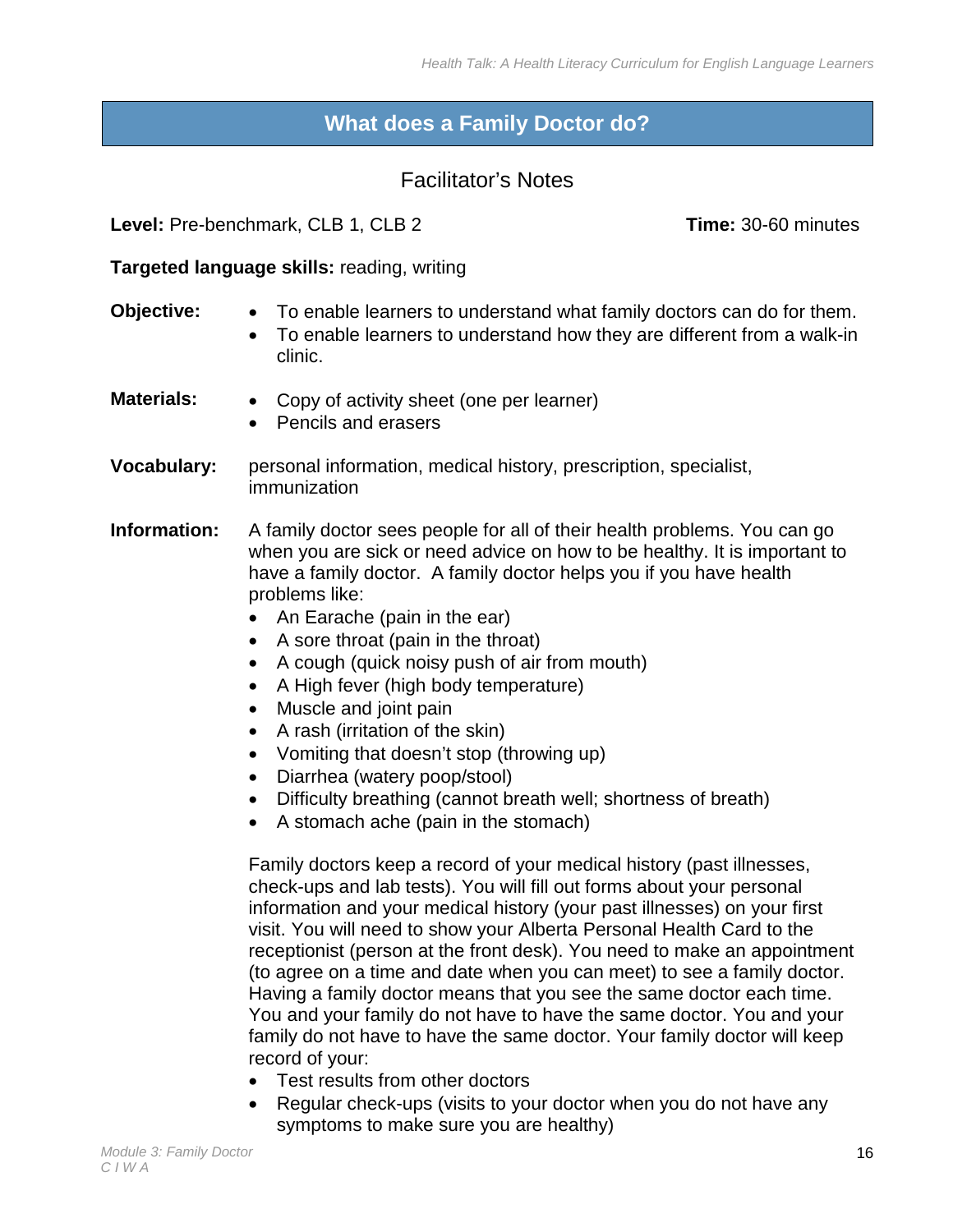- Past illnesses (sicknesses)
- Medicine: (drug; medication; something you take when you are sick to make you feel better)
- Vaccination (medicine given by a needle; helps prevents sickness)
- Lab tests (a test done where they have special equipment)
- Scans (a test that is done to take pictures of the inside of your body)
- X-rays (pictures of the bones)

#### **Brainstorm:** Ask learner:

- Do you have a family doctor?
- Why do you go to a family doctor?

#### **Instructions:** 1. Clarify new vocabulary by writing the words on the board and by showing pictures from the visual glossary.

- 2. Distribute first page of the activity sheet, 'What does a Family Doctor do?'
- 3. Have the learners match the words with the pictures.
- 4. Distribute the second page of the activity.
- 5. Read the information with the learners.
- 6. Explain all difficult words by writing them on the board.
- 7. Ask the learners to fill in the blanks by writing the alphabets of the correct answers only. Circulate to assist.
- 8. Obtain consensus on answers. Have the learners repeat the words for pronunciation practice.

| <b>Answer Key: 1. D</b> |      | 2. E |
|-------------------------|------|------|
|                         | 3. B | 4. F |
|                         | 5. C | 6. A |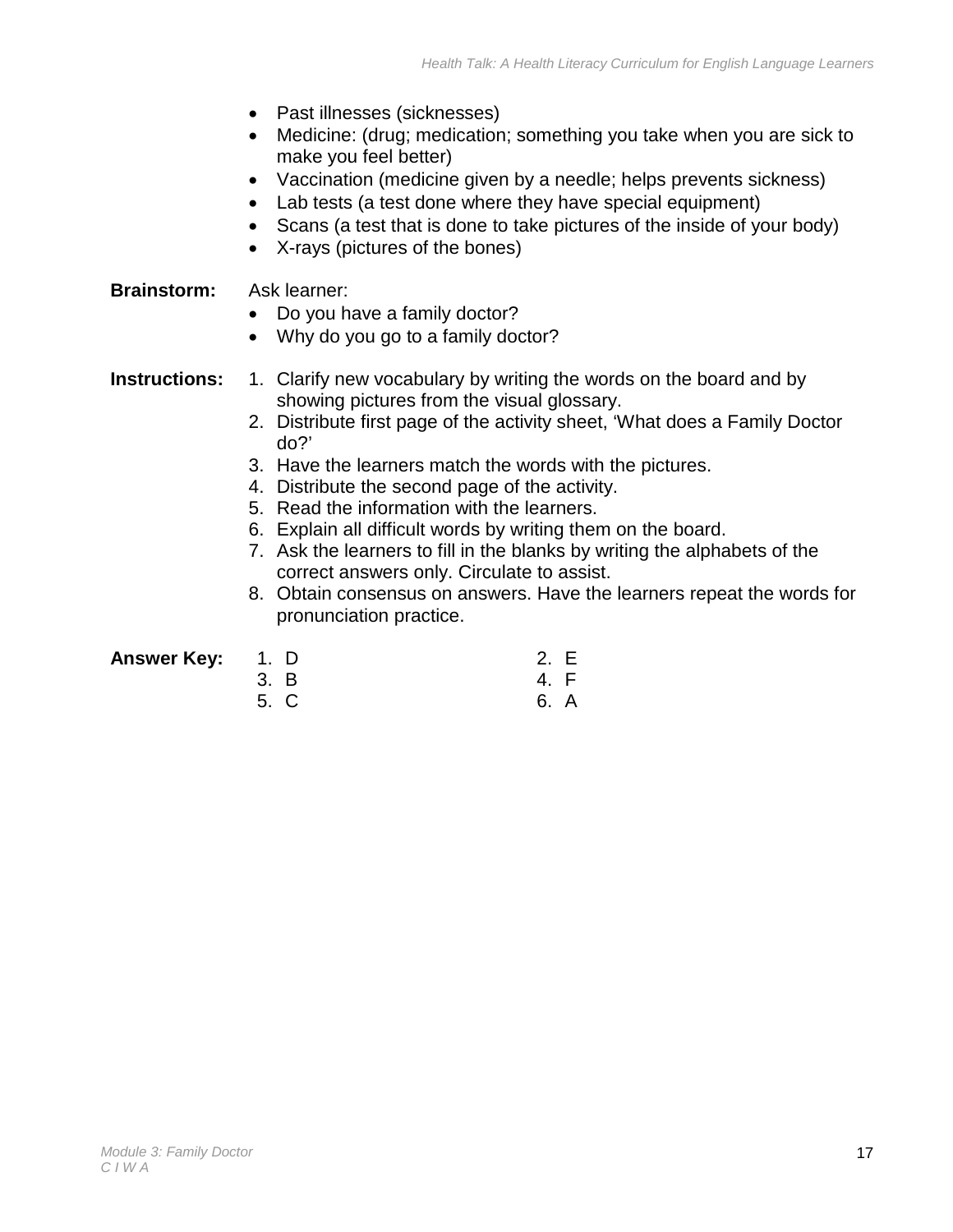# Activity: What does a Family Doctor do?

### Match the words with the pictures.

**Immunization** 

Specialist

Prescription

Personal information

Medical history

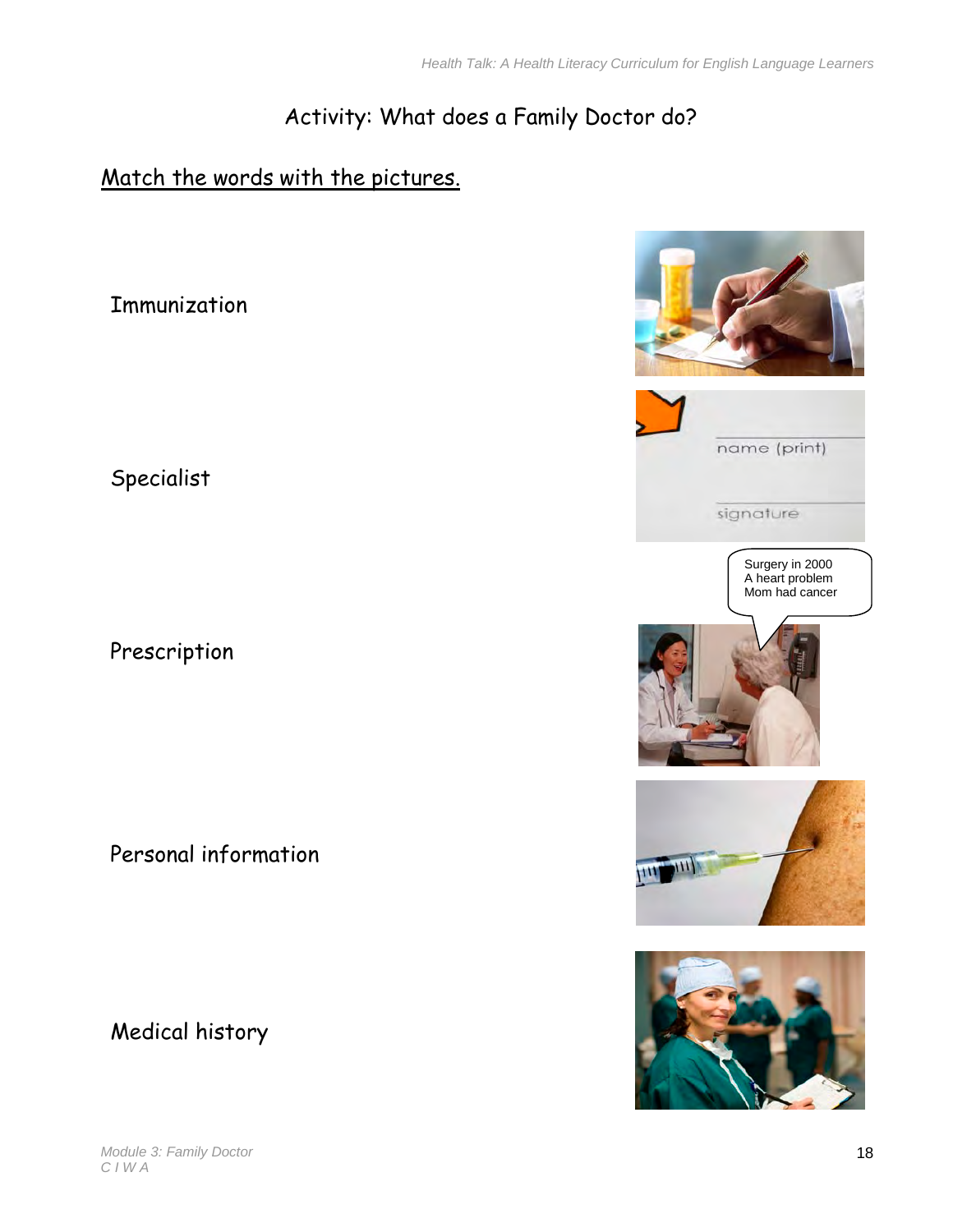# Activity: What does a Family Doctor do?

### Read.

A Family Doctor:

- Keeps your medical records and history
- Checks you and gives prescriptions
- Can order lab tests
- Can send you to a specialist
- Does your regular checkups
- Tells you about immunization, diet, stress and exercise

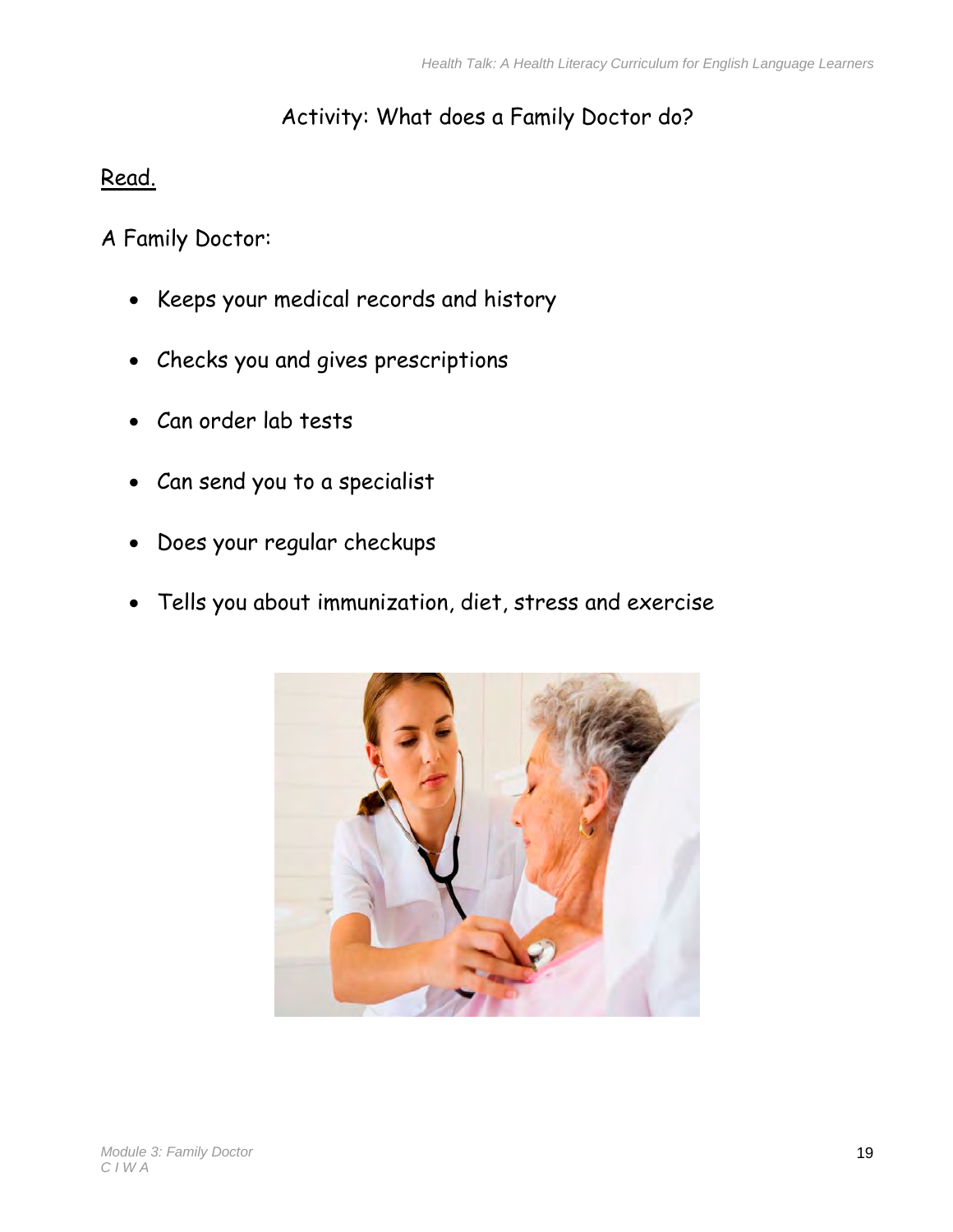## Activity: What does a Family Doctor do?

### Complete the sentences.

1. A family doctor can send you to a

2. A family doctor keeps your \_\_\_\_\_\_\_\_\_\_\_\_\_\_\_\_\_\_\_

3. A family doctor tells you about \_\_\_\_\_\_\_\_\_\_\_\_\_\_\_\_

4. A family doctor checks you and gives \_\_\_\_\_\_\_\_\_\_\_\_\_\_

5. A family doctor does your \_\_\_\_\_\_\_\_\_\_\_\_\_\_\_\_\_\_\_

6. A family doctor can order \_\_\_\_\_\_\_\_\_\_\_\_\_\_\_\_\_\_\_\_\_\_

# **A** lab tests

- **B** immunization, diet, stress and exercise
- **C** regular check-ups
- **D** specialist
- **E** medical records and history
- **F** prescriptions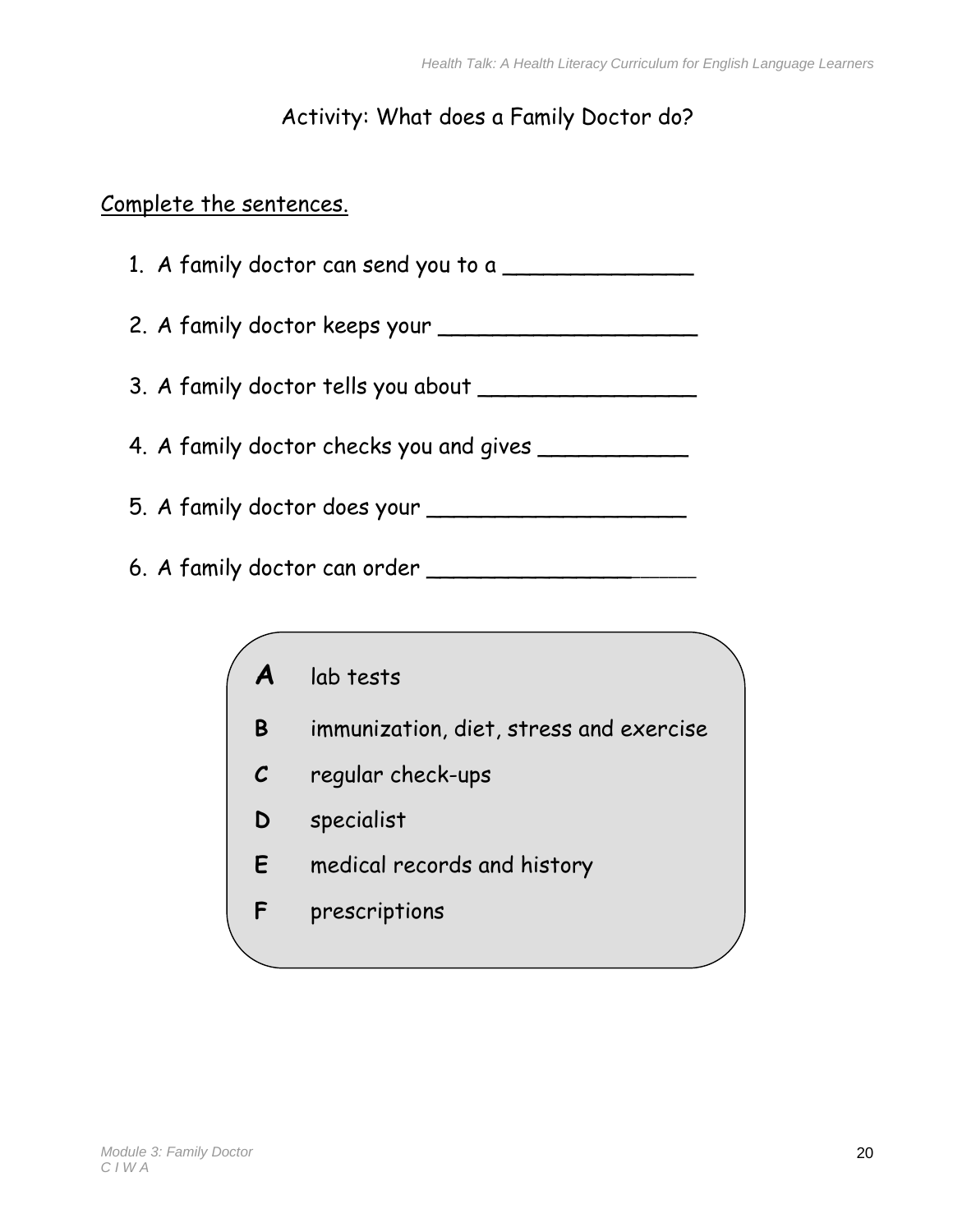### <span id="page-22-0"></span>**How to find a Family Doctor**

#### Facilitator's Notes

**Level:** CLB 1, CLB 2 **Time:** 15 - 20 minutes

**Targeted language skills:** listening, speaking, reading, writing

- **Objective:** To enable learners to know how find a family doctor using different resources.
- **Materials:** Copy of activity sheet (one per learner)
	- Pencils and erasers
- **Vocabulary:** family, friend, the yellow pages
- **Information:** If you do not have a family doctor or do not like your family doctor, you can find a new one. For example, women can choose a female doctor if they are not comfortable with a male doctor. Not all family members have to go to the same family doctor. Each family member can have a different doctor. It is better to have the same family doctor.

Some doctors have lots of patients. These doctors do not always take new patients. You can call Health Link Alberta to find a doctor who is taking new patients. If you cannot find a female family doctor who is accepting new patients, you can go to community health centre with a female doctor. For example, North East Women's Clinic in Calgary gives health care for women. If you do not want to talk to your male family doctor about something, you can go to the Women's Clinic.

You can go to walk-in clinics at any time. You can go to a walk-in clinic if you do not have a family doctor or if your family doctor is not available. You do not need an appointment to go to a walk-in clinic. They see people as they come in. The wait times can be very long, up to four or five hours. When you visit a walk-in clinic for the first time, you will have to fill out forms. Walk-in clinics do not replace family doctors. You need to see your own family doctor for a follow-up after any visit to a walk-in clinic.

- **Brainstorm:** Ask learners: How did you find your family doctors?
- **Instructions:** 1. Distribute activity sheet, 'Where to find a Family Doctor'.
	- 2. Explain that they can call Health Link Alberta and 211. Their phone numbers are: Calgary (403) 943-5465, Edmonton (780) 408-5465, or Toll-Free 1-866-408-5465. They have interpretation services in 170 languages.
	- 3. Explain that they have to conduct a survey to find out which service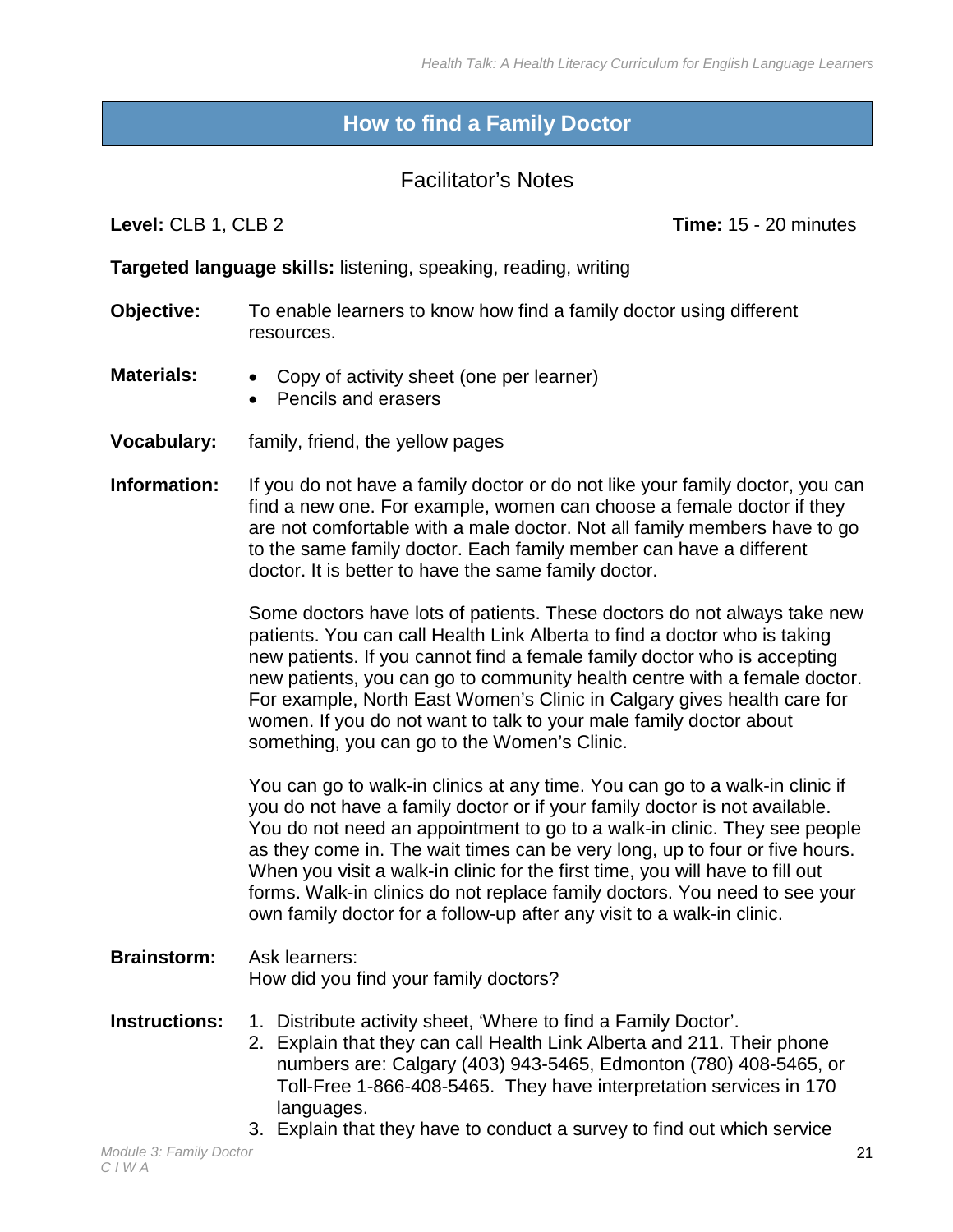has been used the most. Encourage the use of Health Link Alberta.

- 4. Write sample questions that they can ask each other on the board e.g.
- 5. How did you find your family doctor?
- 6. Who did you ask when you needed to find a family doctor?
- 7. Did you call Health Link? How many of you found it in the Yellow Pages?
- 8. Circulate to help individual learners.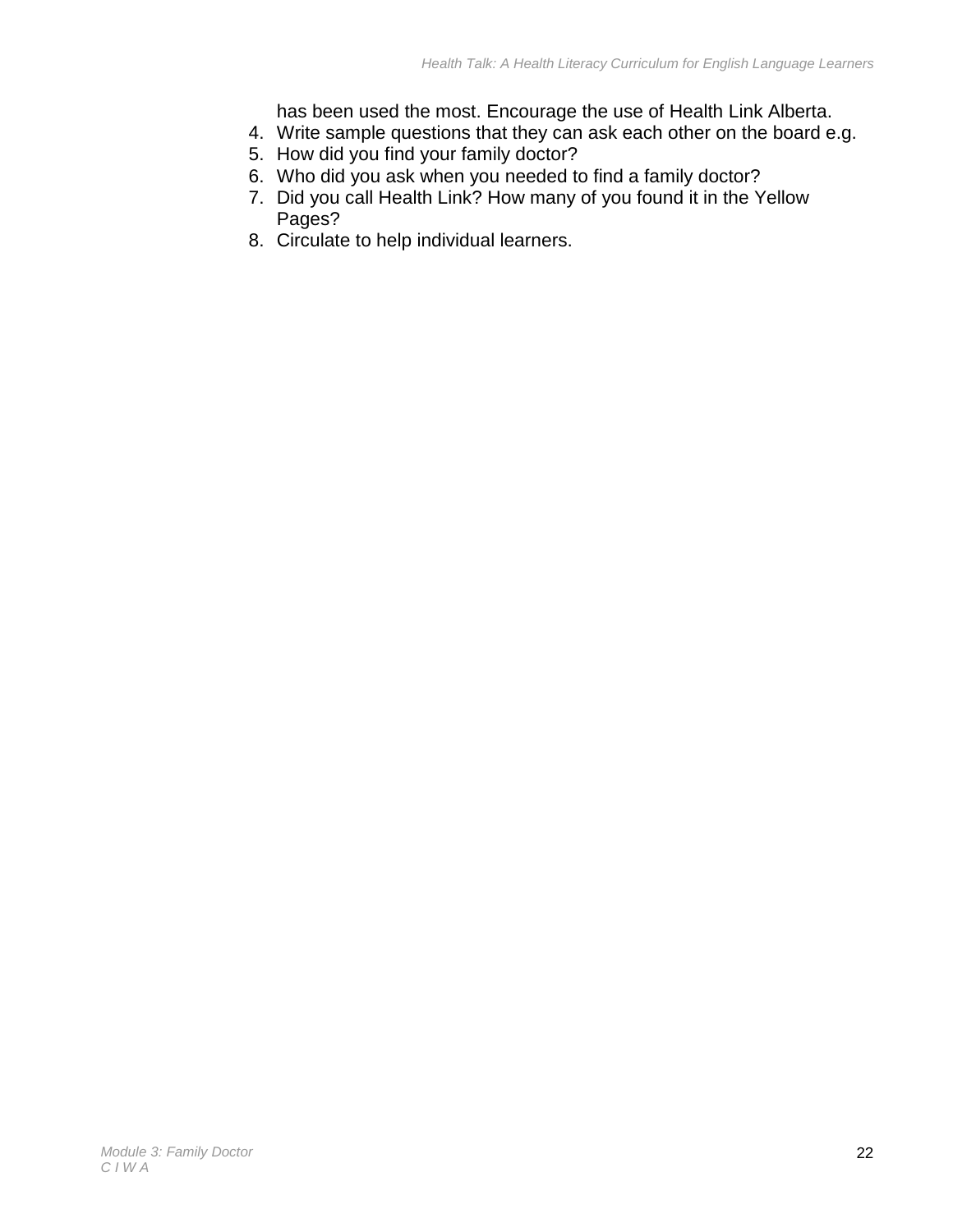# Activity: How to find a family doctor

# 1. How did your class find their family doctors?

|                                    | How many? |
|------------------------------------|-----------|
| On call around the clock.          |           |
|                                    |           |
| ⊿กฉ_<br><b>Health Link Alberta</b> |           |
|                                    |           |
| <b>Yellow Pages</b>                |           |
|                                    |           |
| <b>Friend</b>                      |           |
|                                    |           |
| 211<br>211                         |           |

2. Write the names of three people or places who can help you find a family doctor:

|                | a. |  |  |
|----------------|----|--|--|
|                | b. |  |  |
| $\mathsf{C}$ . |    |  |  |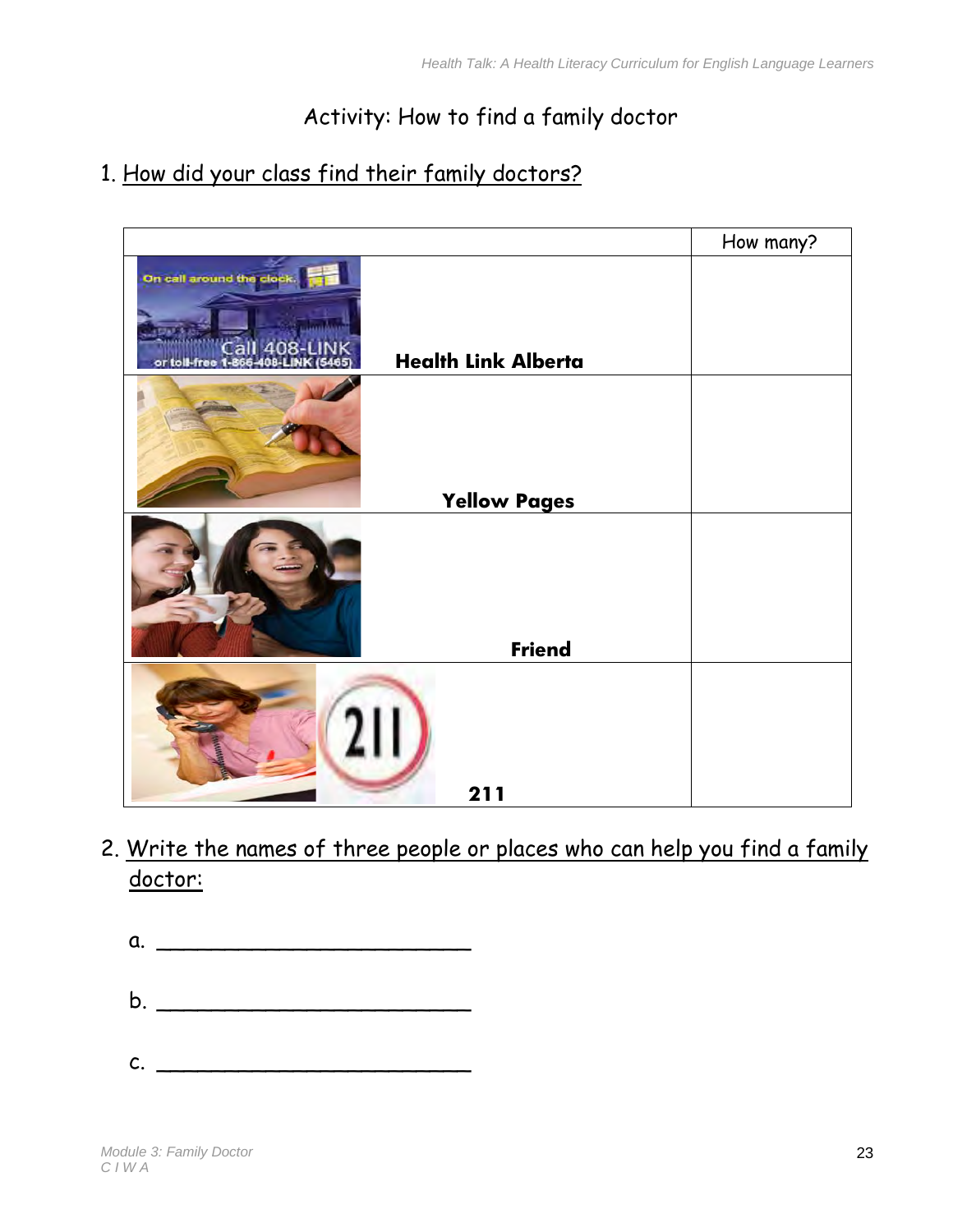### <span id="page-25-0"></span>**How to call Health Link**

### Facilitator's Notes

#### **Level:** Pre-benchmark, CLB 1, CLB 2 **Time:** 30 - 40 minutes

#### **Targeted Language Skills:** reading, writing

- **Objective:** To enable learners to manoeuvre through the automated system when calling Health Link Alberta.
- **Materials:** Copy of activity sheet (one per learner)
	- Pencils and erasers
- **Vocabulary:** interpreter, patient
- **Information:** If you do not have a family doctor or do not like your family doctor, you can find a new one. For example, women can choose a female doctor if they are not comfortable with a male doctor. Not all family members have to go to the same family doctor. Each family member can have a different doctor. It is better to have the same family doctor.

Some doctors have lots of patients. These doctors do not always take new patients. You can call Health Link Alberta to find a doctor who is taking new patients. If you cannot find a female family doctor who is accepting new patients, you can go to community health centre with a female doctor. For example, North East Women's Clinic in Calgary gives health care for women. If you do not want to talk to your male family doctor about something, you can go to the Women's Clinic.

You can call Health Link Alberta for information about health like how to find a doctor or how to find a hospital or clinic. You can also talk to a nurse if you are sick and you want to know how to get better. Health Link Alberta is free to call. You can also ask for an interpreter. An interpreter is a person who can talk to you in your language.

You can call Health Link Alberta 24 hours a day, 7 days a week.

- Calgary: phone 403-943-5465
- Edmonton: phone 780-408-5465
- Alberta: phone 1-866-408-5465

Instructions for Calling Health Link

Dial the Health Link number.

You will get a recording that says: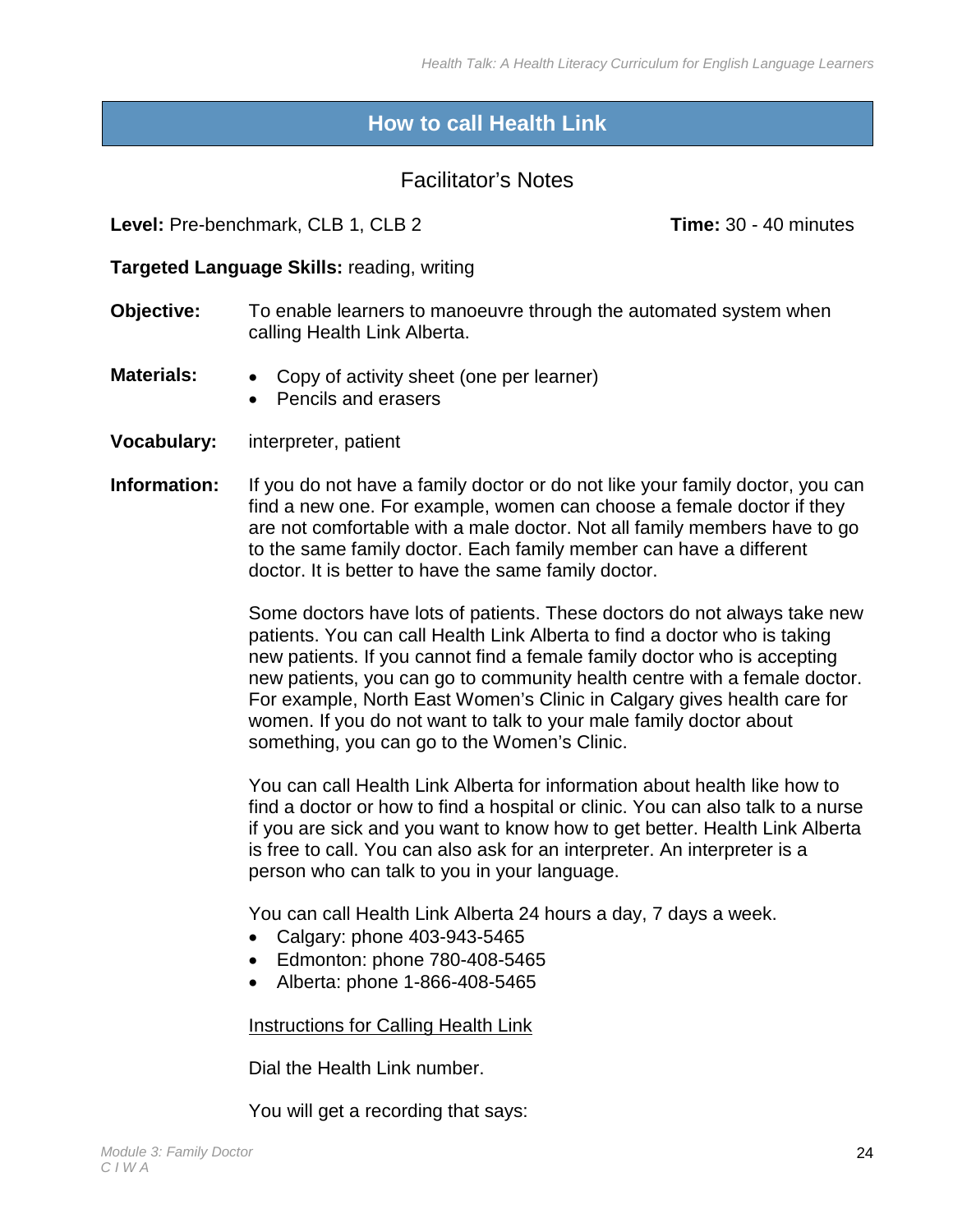"You have reached Health Link Alberta. If this is a medical emergency hang up and dial 911. Otherwise please stay on the line…"

"For information on health services press 1 If you have symptoms press 2 to speak to a nurse"

If you need an interpreter say: "I speak \_ (your language) \_; I speak \_\_\_\_\_\_\_\_\_\_\_; I speak

\_\_\_\_\_\_\_\_\_\_\_\_" Repeat three times.

Wait for the interpreter to come on line (say hello).

If you speak Mandarin you can call 403-943-1554 for Health Link Alberta in your language.

If you speak Cantonese you can call 403-943-1556 for Health Link Alberta in your language.

#### **Brainstorm:** Ask learners:

- Did you ever call Health Link Alberta?
- Did you talk to the nurse in your first language?

#### **Instructions:** 1. Introduce new vocabulary by writing the words on the board and by showing pictures.

- 2. Distribute the reading passage, 'How to call Health Link'.
- 3. Explain all difficult words. Ask questions to ensure comprehension.
- 4. Distribute activity sheet, 'How to call Health Link'.
- 5. Circulate to help learners individually.
- 6. Obtain class consensus on answers.
- 7. For lower levels read and explain the passage making sure that everything is well understood. Use only the fill in the blanks activity for these learners.
- **Extension:** Have the learners practice in pairs the role-play' Tammy called Health Link' provided with the activity.
- **Answer Key:** 1. 403-943-5465 or 1-866-408-5465
	- 2. 2
	- 3. Have the learners write their first language
	- 4. Have the learners write their first language
	- 5. Addresses and telephone numbers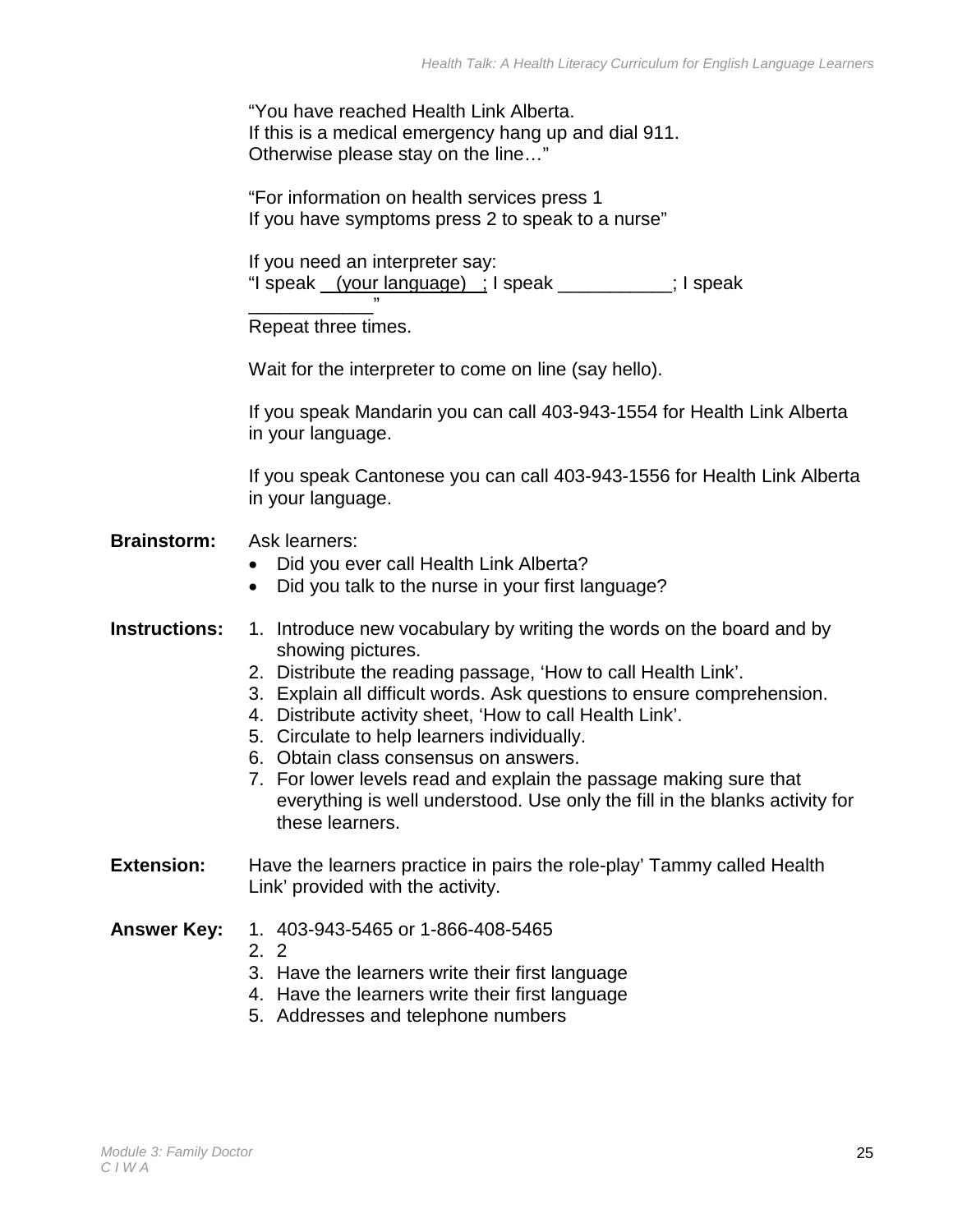# Reading: How to call Health Link

Read and answer the questions.

- You can dial Health Link Alberta at 403-943-5465 or 1-866-408- 5465 (toll free).
- You will hear a recorded message first. Listen until you hear 'to speak to a nurse press 2'.
- Press '2'. Tell the nurse, "I speak Bengali." (Your first language) **3** times.
- Then Wait. Do not hang up.
- An interpreter will speak to you in your language.
- Say, "I want to find a family doctor."
- They will tell you which doctors are taking new patients.
- They will give you their addresses and telephone numbers.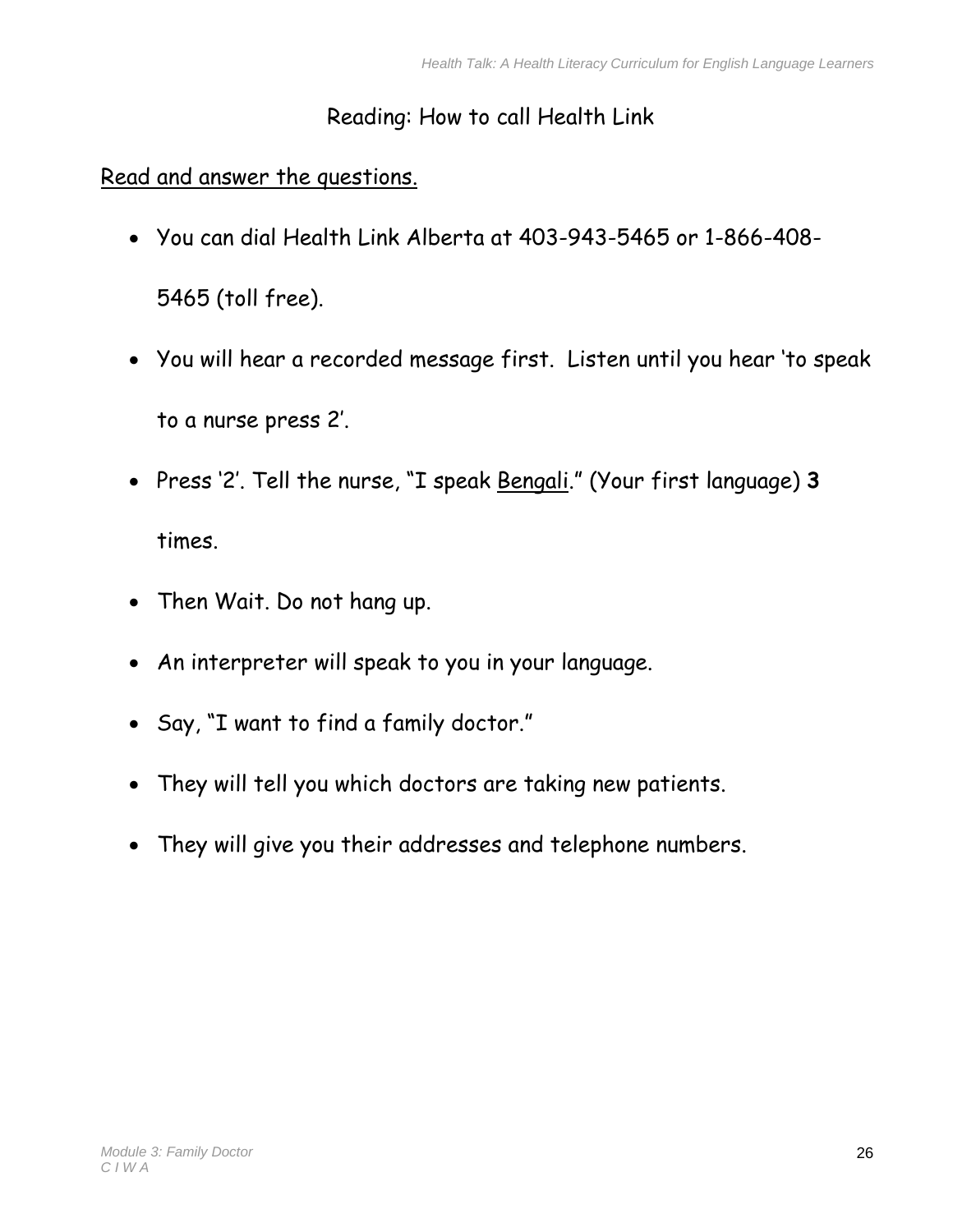### Activity: How to call Health Link

### Fill in the blanks.

1. The numbers for Health Link Alberta are \_\_\_\_\_\_\_\_\_\_\_\_\_\_\_\_

and\_\_\_\_\_\_\_\_\_\_\_\_\_\_\_\_.

2. To speak to a nurse you will press the number \_\_\_\_.

3. You will say, 'I speak \_\_\_\_\_\_, I speak \_\_\_\_\_\_, I speak\_\_\_\_\_.'

- 4. You will say,' I speak\_\_\_\_\_\_\_' \_\_\_\_\_\_\_\_\_ times.
- 5. You will get \_\_\_\_\_\_\_\_\_ and \_\_\_\_\_\_\_\_\_ of the family doctors.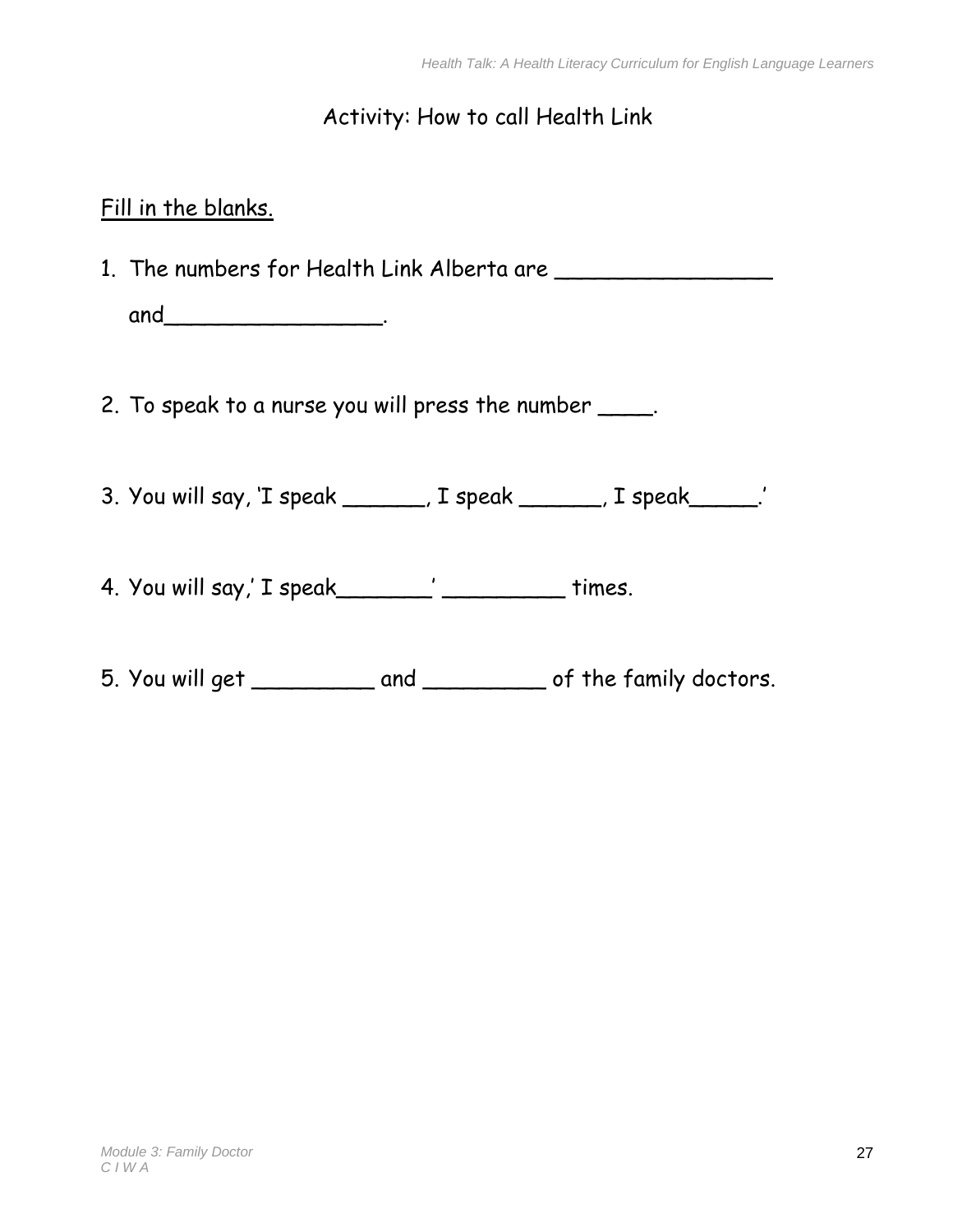### Activity: How to call Health Link

### Answer the questions.

1. What are the numbers of Health Link Alberta?

| and<br>w |  |
|----------|--|
|          |  |

2. Which number will you press to speak to a nurse?

3. What will you say when you hear a voice after pressing the number?

\_\_\_\_\_\_\_\_\_\_\_\_\_\_\_\_\_\_\_\_\_\_\_\_\_\_\_\_\_\_\_\_\_\_\_\_\_\_\_\_\_\_\_\_\_\_\_\_\_\_\_\_\_\_\_\_

\_\_\_\_\_\_\_\_\_\_\_\_\_\_\_\_\_\_\_\_\_\_\_\_\_\_\_\_\_\_\_\_\_\_\_\_\_\_\_\_\_\_\_\_\_\_\_\_\_\_\_\_\_\_\_\_

4. How many times will you say that?

5. What will they tell you about family doctors who are taking new patients?

\_\_\_\_\_\_\_\_\_\_\_\_\_\_\_\_\_\_\_\_\_\_\_\_\_\_\_\_\_\_\_\_\_\_\_\_\_\_\_\_\_\_\_\_\_\_\_\_\_\_\_\_\_\_\_\_

 $and$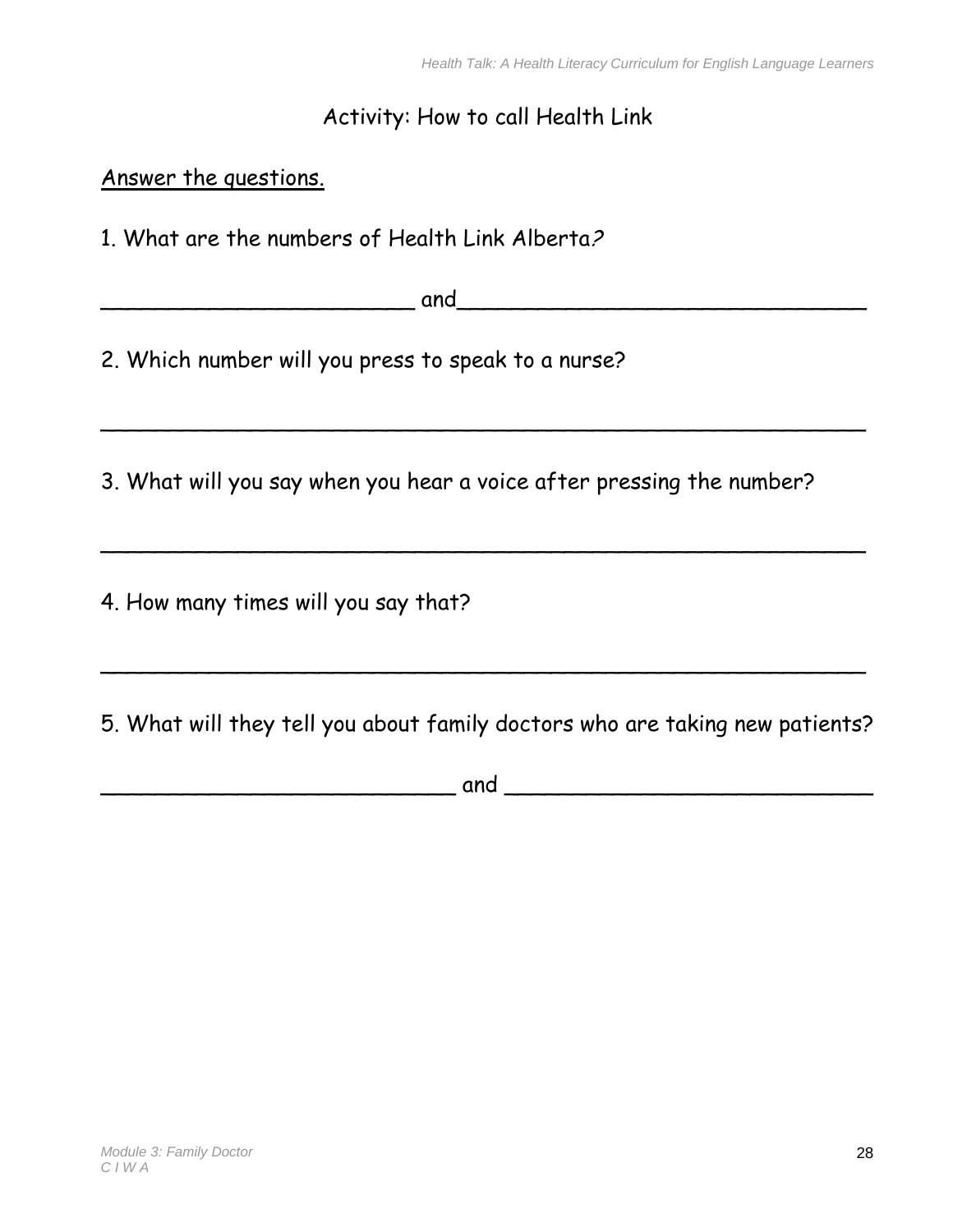# Role-play: Tammy called Health Link

- Tammy dials the Health Link Alberta number.
	- 1-866-408-5465
	- Calgary 403-943-5465
	- Edmonton 708-408-5465
	- Tammy presses '2' to speak to a nurse.

Nurse: How can I help you?

Tammy: I speak \_\_\_\_\_\_\_\_, I speak \_\_\_\_\_\_\_, I speak \_\_\_\_\_\_\_

I need an interpreter.

Nurse: Please hold!

**Do not put the phone down. Wait. Someone will talk to you in your language soon.**

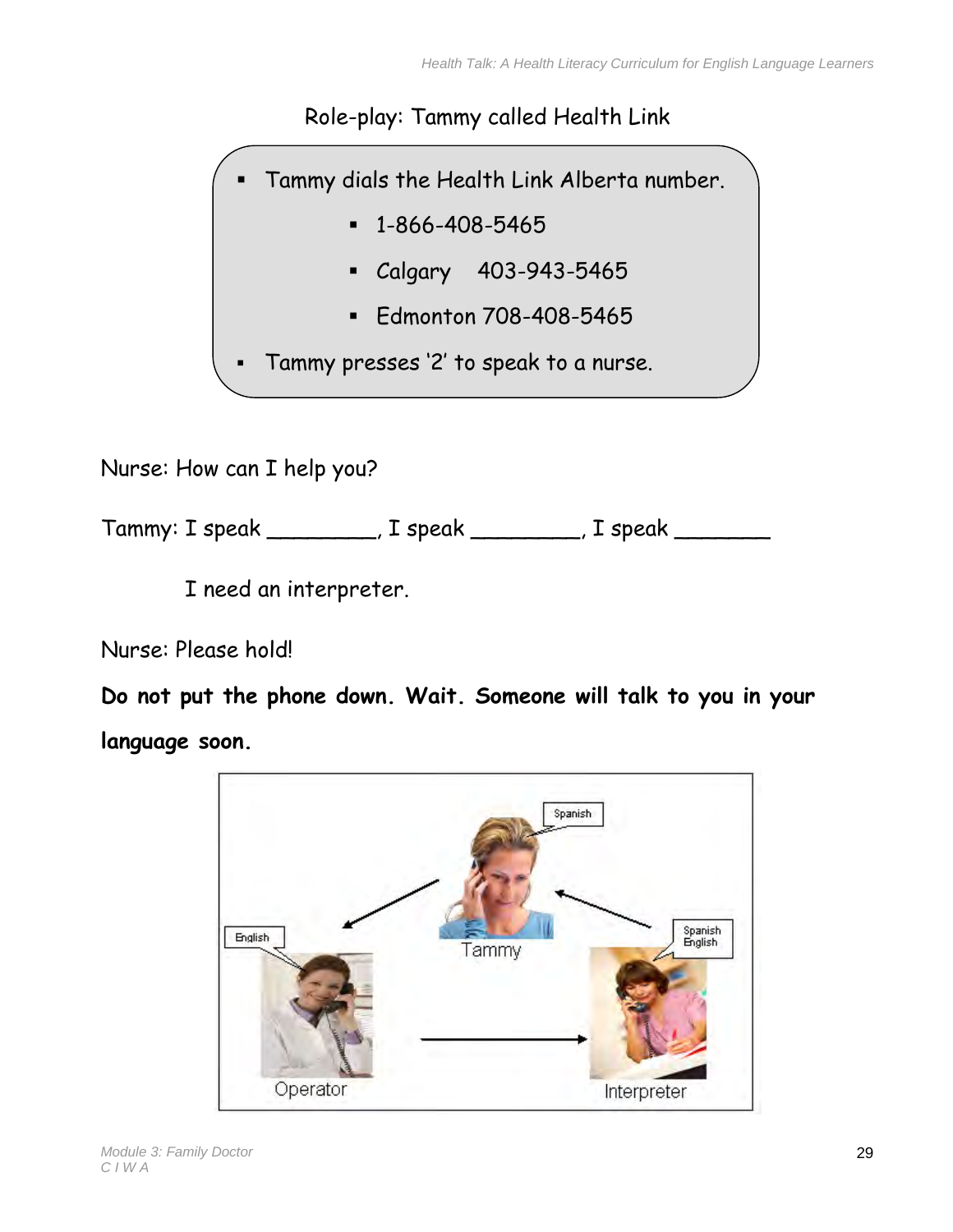### <span id="page-31-0"></span>**Tom called Health Link**

### Facilitator's Notes

**Level:** CLB 1, CLB 2 **Time:** 30 - 40 minutes

**Targeted Language Skills:** listening, speaking, reading, writing

**Materials/ guests:** • Copy of activity sheet (one per learner) • Pencils and erasers • The facilitator may like to invite two persons to act as a nurse and an interpreter to help her role-play the dialogue **Objective:** To provide learners an opportunity to practice calling Health Link Alberta. **Vocabulary:** advice, accepting, interpreter **Information:** You can call Health Link Alberta for information about health like how to find a doctor or how to find a hospital or clinic. You can also talk to a nurse if you are sick and you want to know how to get better. Health Link Alberta is free to call. You can also ask for an interpreter. An interpreter is a person who can talk to you in your language. You can call Health Link Alberta 24 hours a day, 7 days a week. • Calgary: phone 403-943-5465 • Edmonton: phone 780-408-5465 • Alberta: phone 1-866-408-5465 Instructions for Calling Health Link Dial the Health Link number. You will get a recording that says: "You have reached Health Link Alberta. If this is a medical emergency hang up and dial 911. Otherwise please stay on the line…" "For information on health services press 1 If you have symptoms press 2 to speak to a nurse" If you need an interpreter say:

"I speak (your language)  $\Box$ ; I speak  $\Box$  \_\_\_\_\_\_\_\_; I speak  $\Box$ Repeat three times.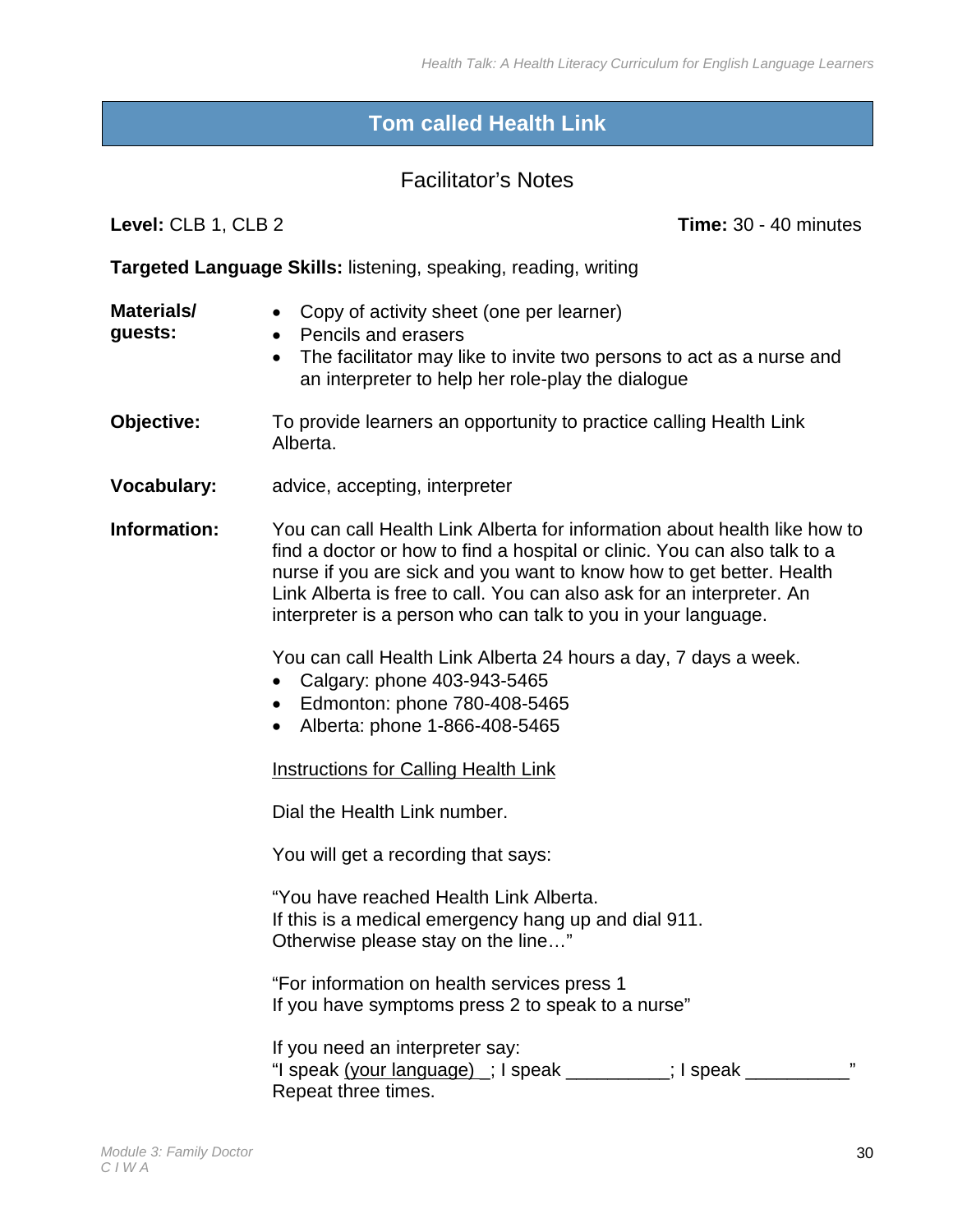Wait for the interpreter to come on line (say hello).

If you speak Mandarin you can call 403-943-1554 for Health Link Alberta in your language.

If you speak Cantonese you can call 403-943-1556 for Health Link Alberta in your language.

#### **Brainstorm:** Ask learners:

- Did you ever call Health Link Alberta?
- Did you talk to the nurse in your first language?
- Did you have any problem talking to the operator?

#### **Instructions:** 1. Write all new vocabulary on the board and explain the meanings.

- 2. Distribute activity sheet, 'Calling Health Link'.
- 3. Read the listening script, 'Calling Health Link' with the help of two people who will act as an operator and an interpreter. It is important to clarify the concept of the call being transferred to an interpreter. Most low literacy callers hang up when put on hold for an interpreter.
- 4. Have learners fill in the blanks.
- 5. Allow time for learners to practice the dialogue in groups of three.
- 6. Have learners present it in front of the class.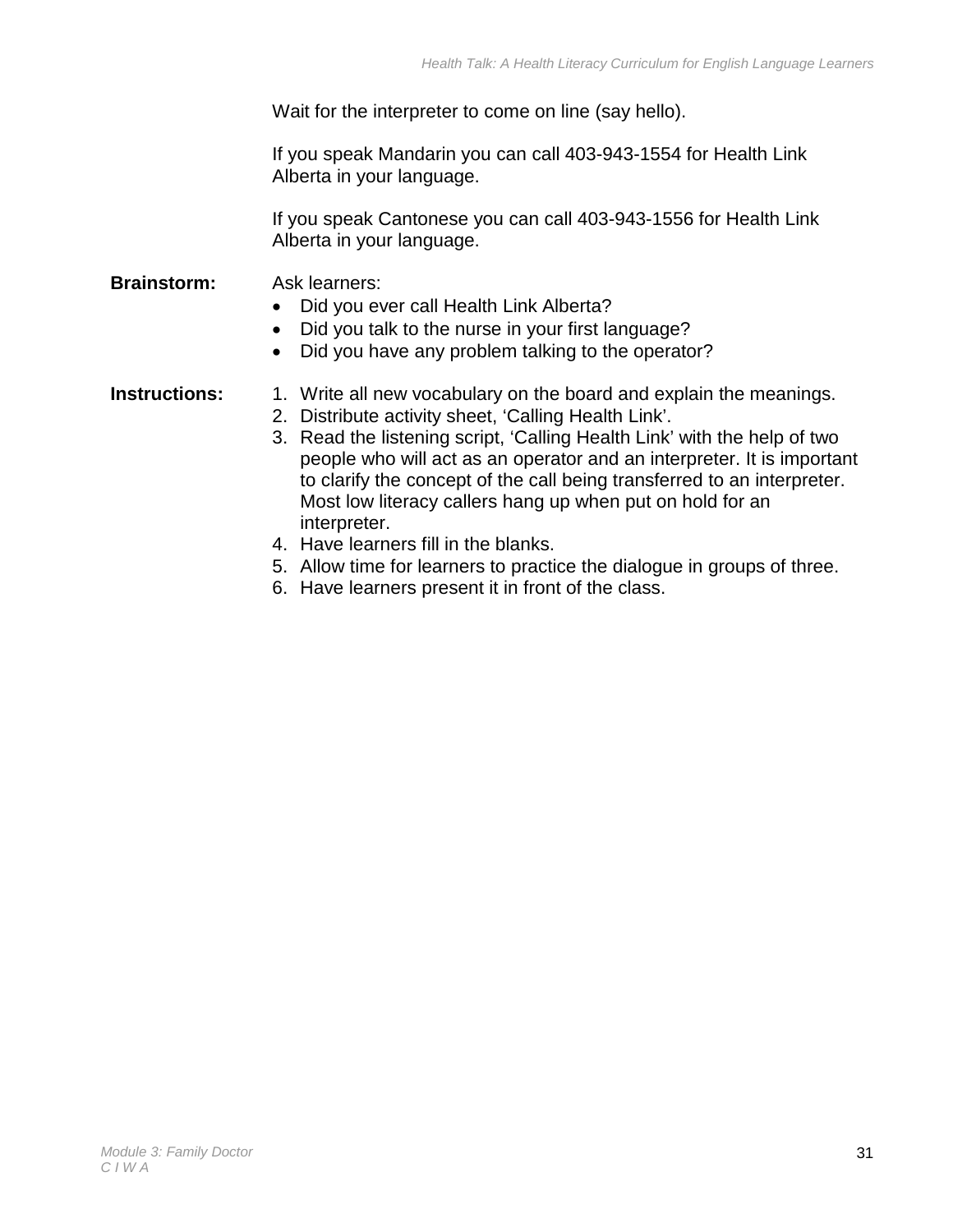# Listening: Calling Health link

| Tom:        | (Dial 403-943-5465)                                        |
|-------------|------------------------------------------------------------|
| Operator    | You have reached Health Link Alberta.                      |
|             | Dial 1 for information, Dial 2 for advice.                 |
| Tom         | (Hold the phone and listen, then press 1)                  |
| Operator    | How may I help you?                                        |
| Tom         | I speak Spanish. I speak Spanish. I speak Spanish.         |
|             | (The rest of the dialogue will be in your own language)    |
|             |                                                            |
|             | Interpreter How may I help you?                            |
| Tom         | Yes, I need to find a family doctor.                       |
|             |                                                            |
|             | Interpreter Where do you live?                             |
| Tom         | I live in Forest Lawn.                                     |
| Interpreter | Ok, I will find a doctor who is accepting new patients. Do |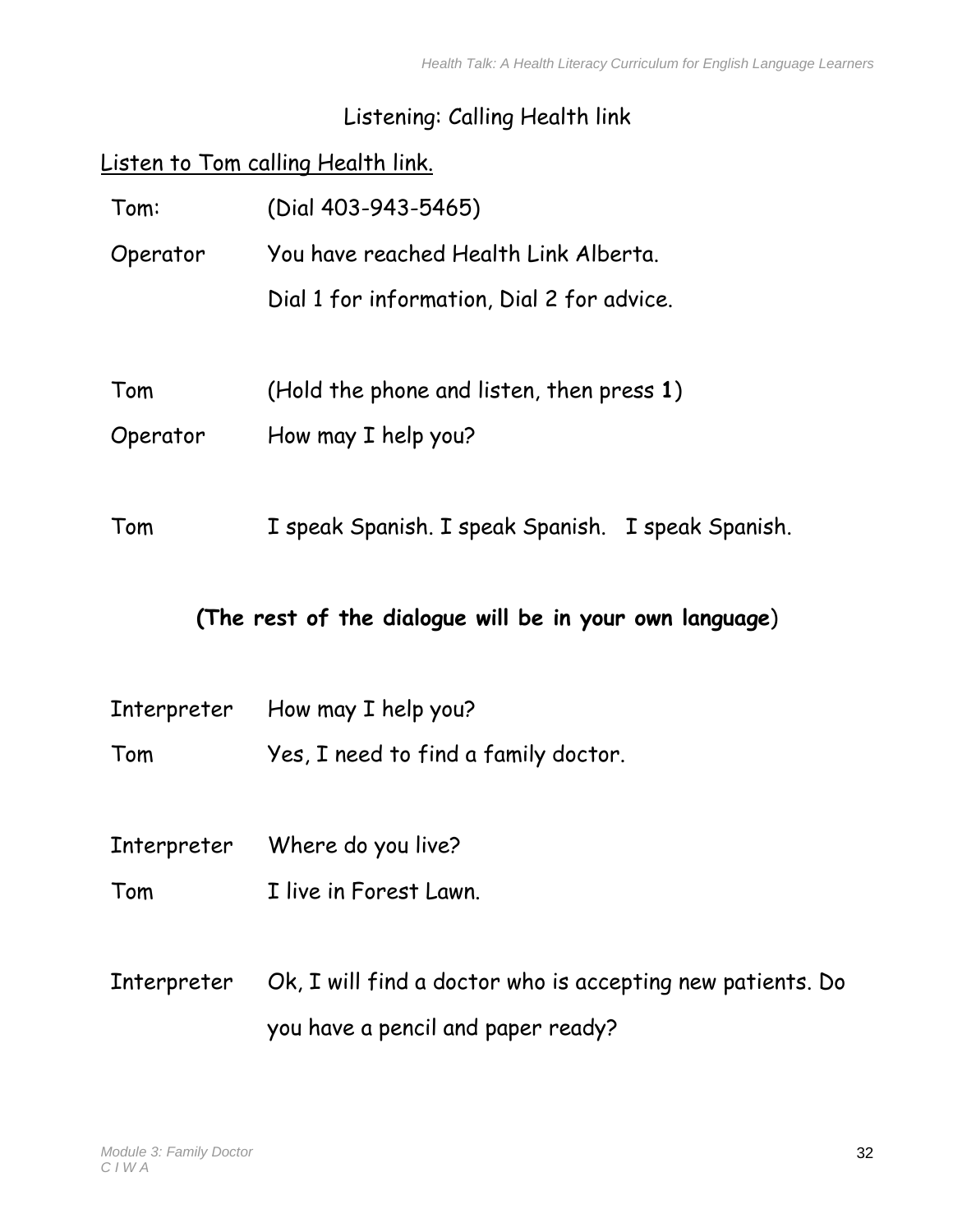# Listening: Calling Health link

| Tom         | I am ready.                           |
|-------------|---------------------------------------|
| Interpreter | Dr Sanchez, 3623 17 Avenue SE.        |
|             | Her telephone number is 403-526-7462. |
| Tom         | Can you repeat the name please?       |
|             | Interpreter SANCHEZ                   |
| Tom         | Thank you.                            |
| Interpreter | Have a nice day, Bye.                 |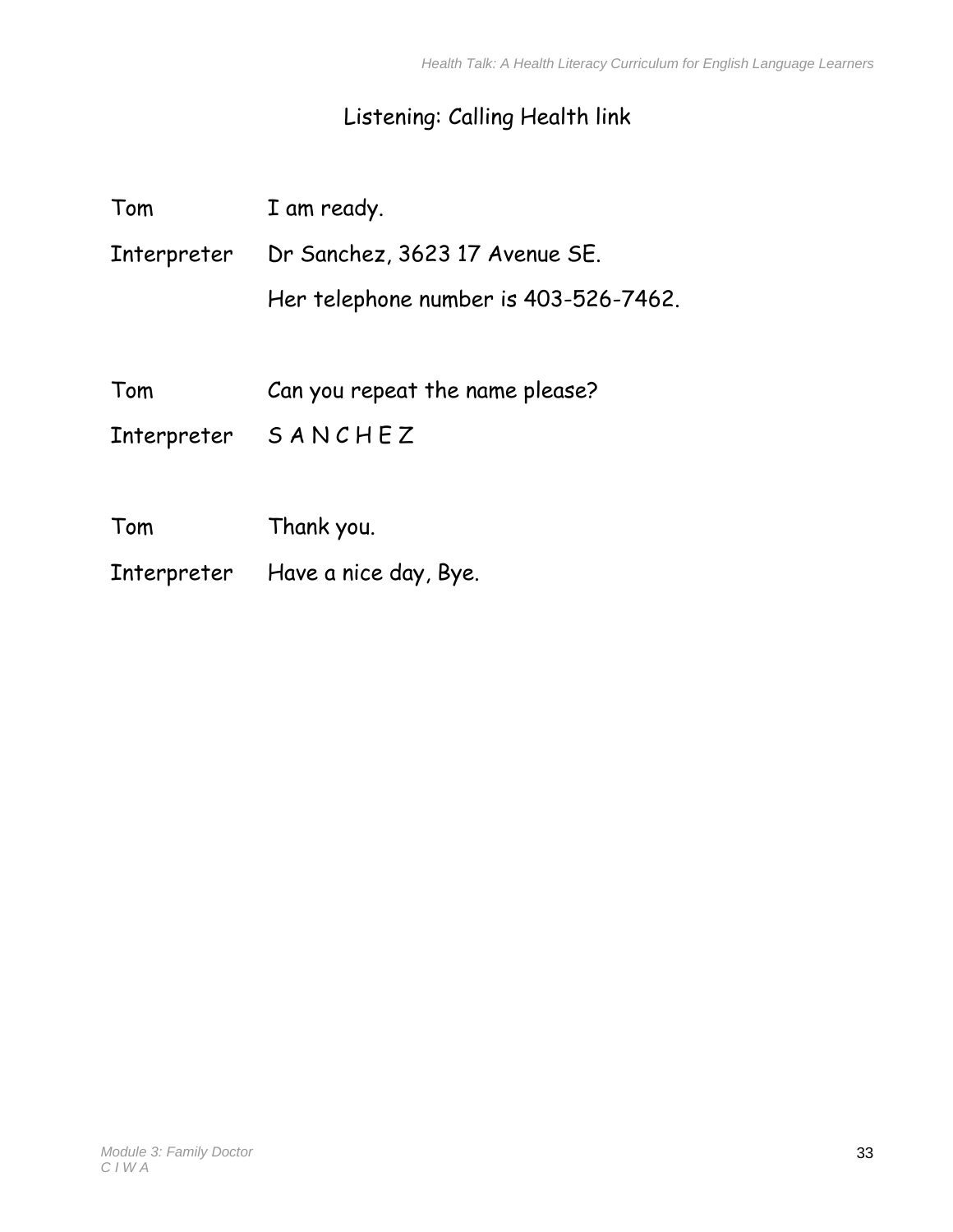# Activity: Calling Health link

# Listen to Tom calling Health link.

| Tom: | (Dial 403-943-5465)                                                       |  |  |  |
|------|---------------------------------------------------------------------------|--|--|--|
|      | Operator: You have reached Health Link Alberta.                           |  |  |  |
|      | Dial 1 for information, Dial __ for advice.                               |  |  |  |
| Tom: | (Hold the phone and listen, then press 1)                                 |  |  |  |
|      | Operator: How may I ___________ you?                                      |  |  |  |
| Tom: | I speak Spanish. I speak Spanish. I speak Spanish.                        |  |  |  |
|      | (The rest of the dialogue will be in your own language)                   |  |  |  |
|      | Interpreter: How may I help you?                                          |  |  |  |
| Tom: | Yes, I need to find a family doctor.                                      |  |  |  |
|      | Interpreter: Where do you live?                                           |  |  |  |
| Tom: | I live in Forest Lawn.                                                    |  |  |  |
|      | Interpreter: Ok, I will find a doctor who is ___________ new patients. Do |  |  |  |
|      | you have a pencil and paper ready?                                        |  |  |  |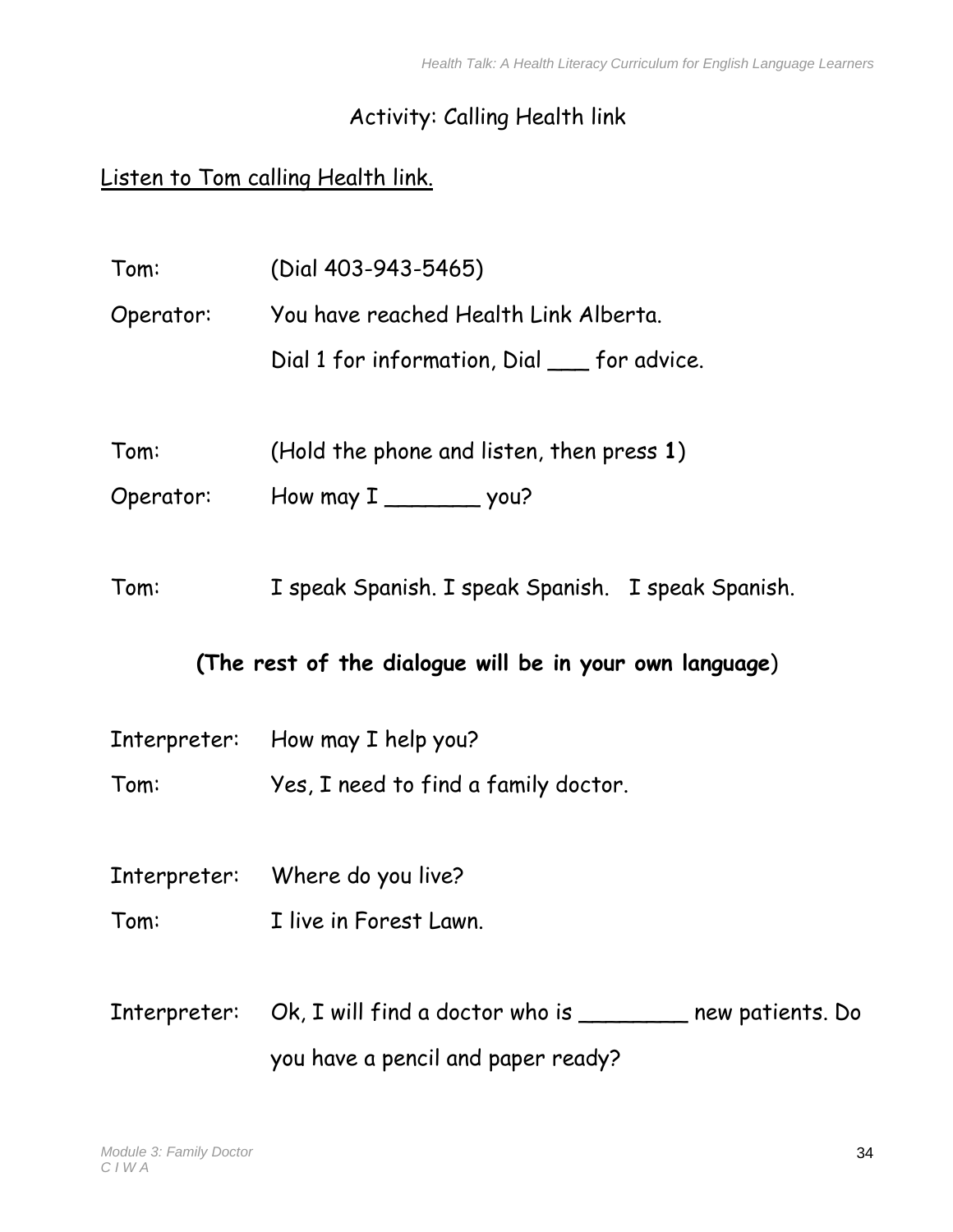# Listening: Calling Health link

| Tom: | I am ready.                                 |                  |  |
|------|---------------------------------------------|------------------|--|
|      | Interpreter: Dr Sanchez, 3623 17 Avenue SE. |                  |  |
|      |                                             | is 403-526-7462. |  |
|      |                                             |                  |  |
| Tom: | Can you repeat the name please?             |                  |  |
|      | Interpreter: SANCHEZ                        |                  |  |
|      |                                             |                  |  |
| Tom: | Thank you.                                  |                  |  |
|      | Interpreter: Have a nice day, Bye.          |                  |  |
|      |                                             |                  |  |



# Practice the dialogue with your partners.

# Present it in front of the class.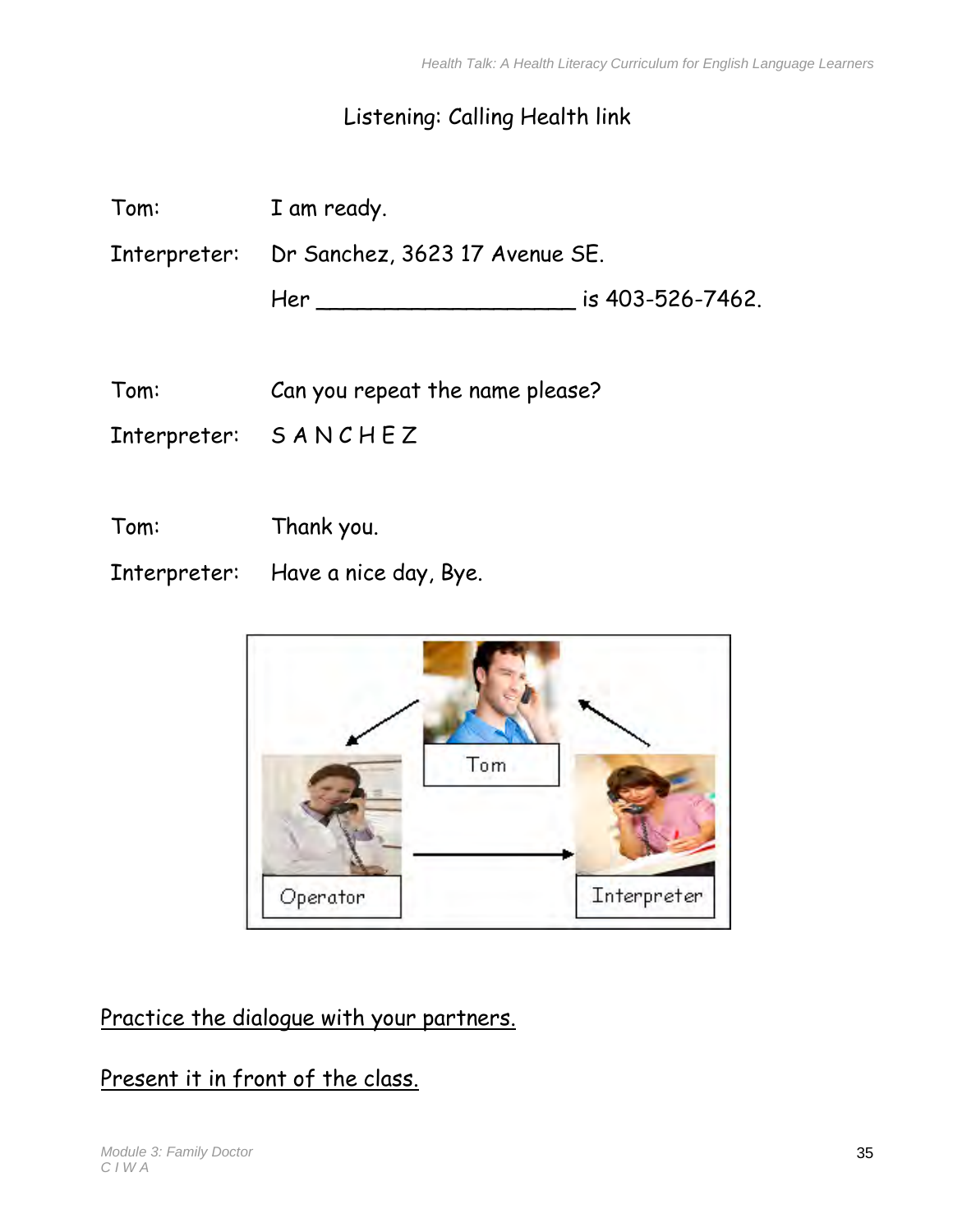### <span id="page-37-0"></span>**Anna's Advice**

### Facilitator's Notes

**Level:** CLB 1, CLB 2 **Time:** 30 - 40 minutes

#### **Targeted Language Skills:** reading, writing

- **Objective:** To familiarize learners with what they should consider before choosing a family doctor.
- **Materials:** Copy of activity sheet (one per learner)
	- Pencils and erasers
- **Vocabulary:** helpful, visiting hours, wait, appointment

**Information:** A family doctor sees people for all of their health problems. You can go when you are sick or need advice on how to be healthy. It is important to have a family doctor. A family doctor helps you if you have health problems like:

- An earache (pain in the ear)
- A sore throat (pain in the throat)
- A cough (quick noisy push of air from mouth)
- A high fever (high body temperature)
- Muscle and joint pain
- A rash (irritation of the skin)
- Vomiting that doesn't stop (throwing up)
- Diarrhea (watery poop/stool)
- Difficulty breathing (cannot breath well; shortness of breath)
- Stomach ache (pain in the stomach)

A family doctor is also called a physician. Before going to a family doctor, you should think about these questions:

- Can you talk to your doctor in your first language?
- Are the office staff helpful and friendly?
- Do you want a male or female doctor?
- Are the office hours and days good for you?
- Is the location good? Can you park your car near the clinic? Do buses or trains go near there?
- How long does it take to get an appointment?

#### **Brainstorm:** Ask learners:

- Do you like a male or female doctor?
- Can you talk to your doctor in your language?
- Is your family doctor near your house?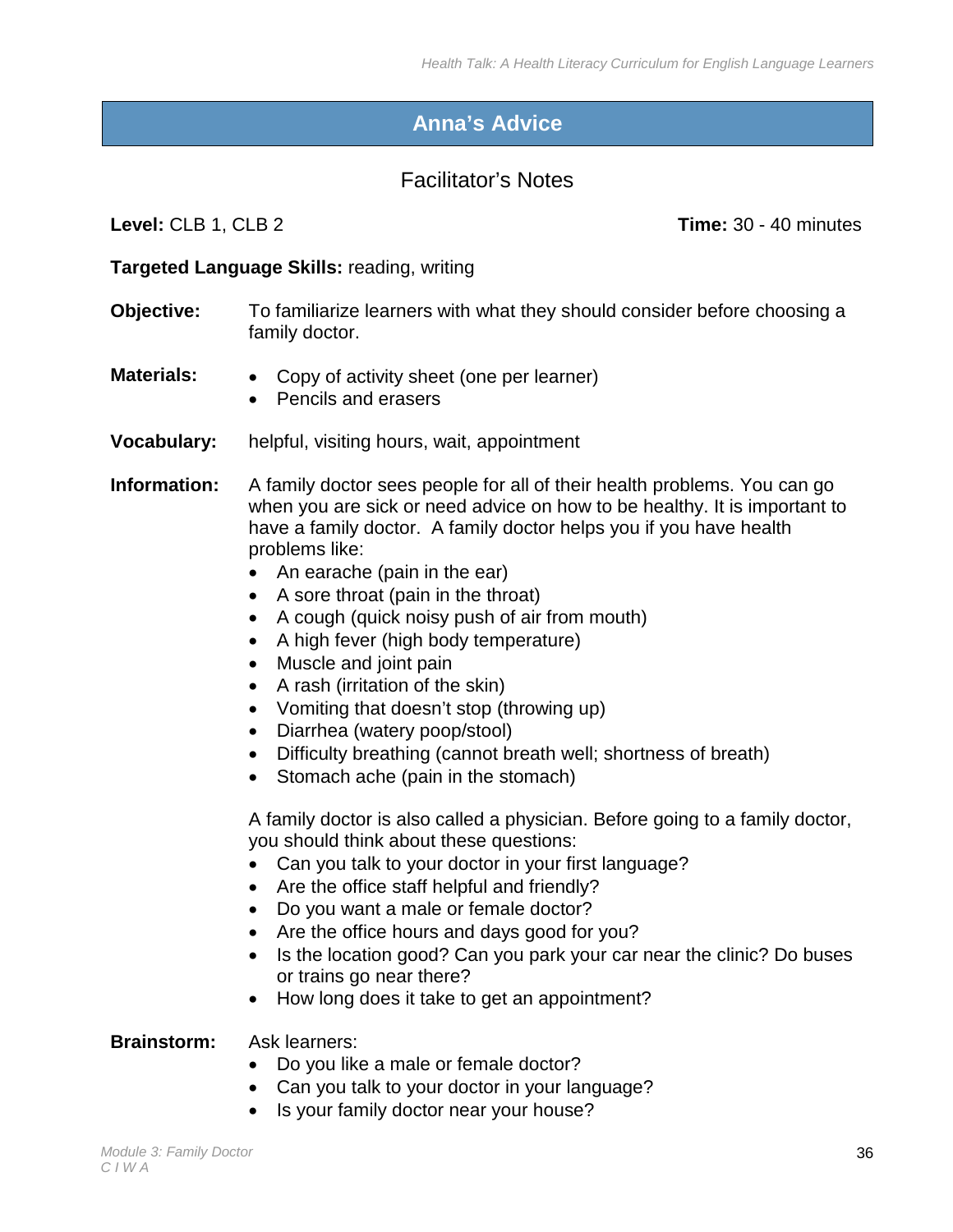#### **Instructions:** 1. Explain new vocabulary by writing new words on the board and showing pictures.

- 2. Distribute activity sheet, 'Anna's Advice'.
- 3. Allow time for learners to read it thoroughly.
- 4. Read it aloud and ask questions to ensure understanding.
- 5. Discuss all questions with the learners.
- 6. Ask them to write their own questions. Give examples of a few questions.
- **Extension:** Have the learners change question from first person to second person. Have them work in pairs to ask each other these questions and write their partners' answers. The questions can be:
	- Can you talk to your doctor easily?
	- Are other people in his office helpful?
	- Are the visiting hours okay with you?
	- Can you go to your doctor's office easily?
	- Do you have to wait long for your appointment?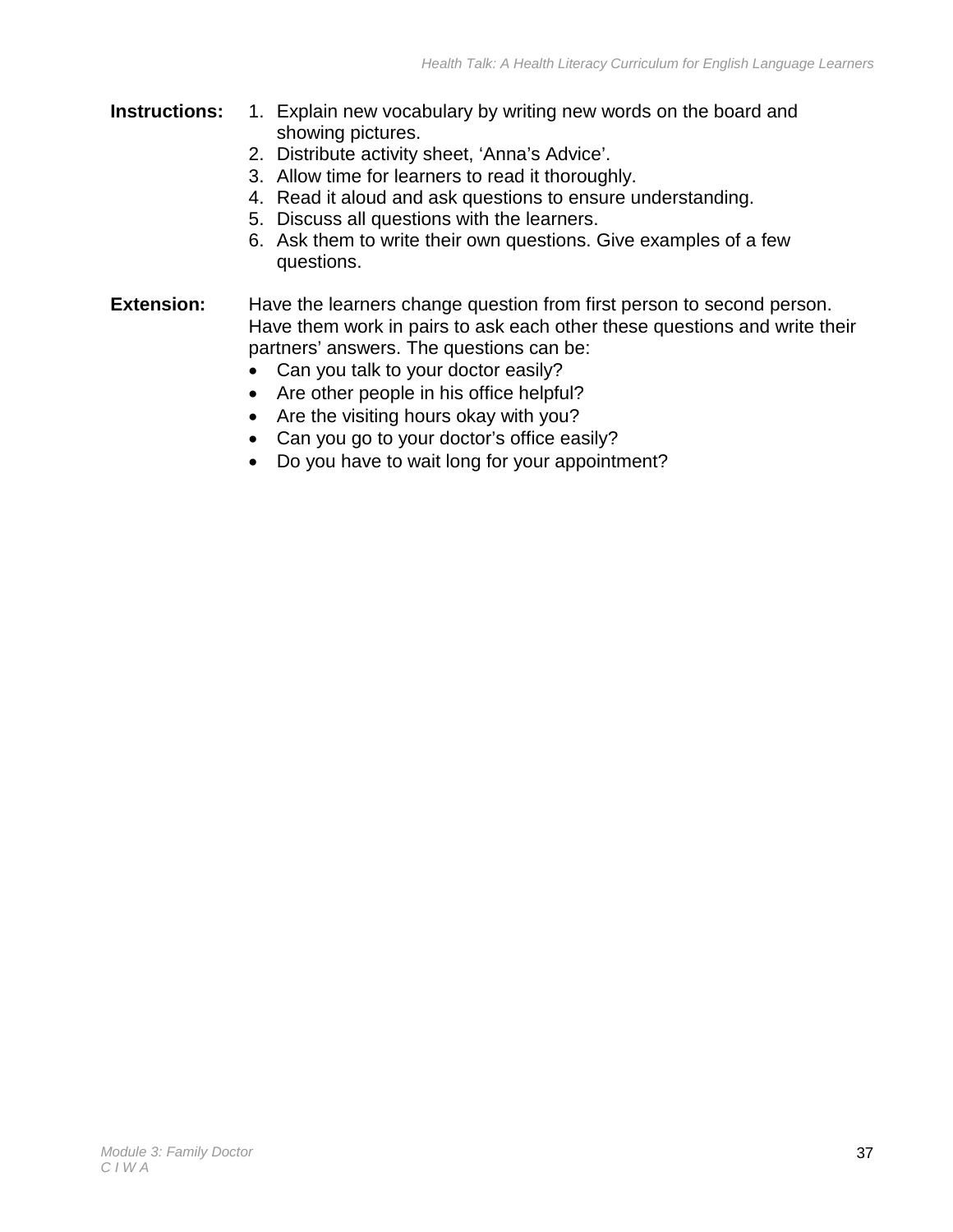### Activity: Anna's Advice

Read Anna's Advice.

Silvia is new to Canada.

She needs a family doctor.

Her friend Anna gives her some questions.

She says that the questions will help her find a good family doctor.

The questions are:

- 1. Can you talk to your doctor without difficulty?
- 2. Are other people in his office helpful?
- 3. Do you need a male or female doctor?
- 4. Are the office hours okay with you?
- 5. Can you go to your doctor's office easily?
- 6. Do you have to wait long for your appointment?



# Write three questions that you like.

|          | $\overline{\mathbf{2}}$ and $\overline{\mathbf{2}}$ and $\overline{\mathbf{2}}$ and $\overline{\mathbf{2}}$ and $\overline{\mathbf{2}}$ and $\overline{\mathbf{2}}$ and $\overline{\mathbf{2}}$ and $\overline{\mathbf{2}}$ and $\overline{\mathbf{2}}$ and $\overline{\mathbf{2}}$ and $\overline{\mathbf{2}}$ and $\overline{\mathbf{2}}$ and $\overline{\mathbf{2}}$ and $\overline{\mathbf{2}}$ a |  |  |
|----------|-------------------------------------------------------------------------------------------------------------------------------------------------------------------------------------------------------------------------------------------------------------------------------------------------------------------------------------------------------------------------------------------------------|--|--|
| 2<br>- 2 |                                                                                                                                                                                                                                                                                                                                                                                                       |  |  |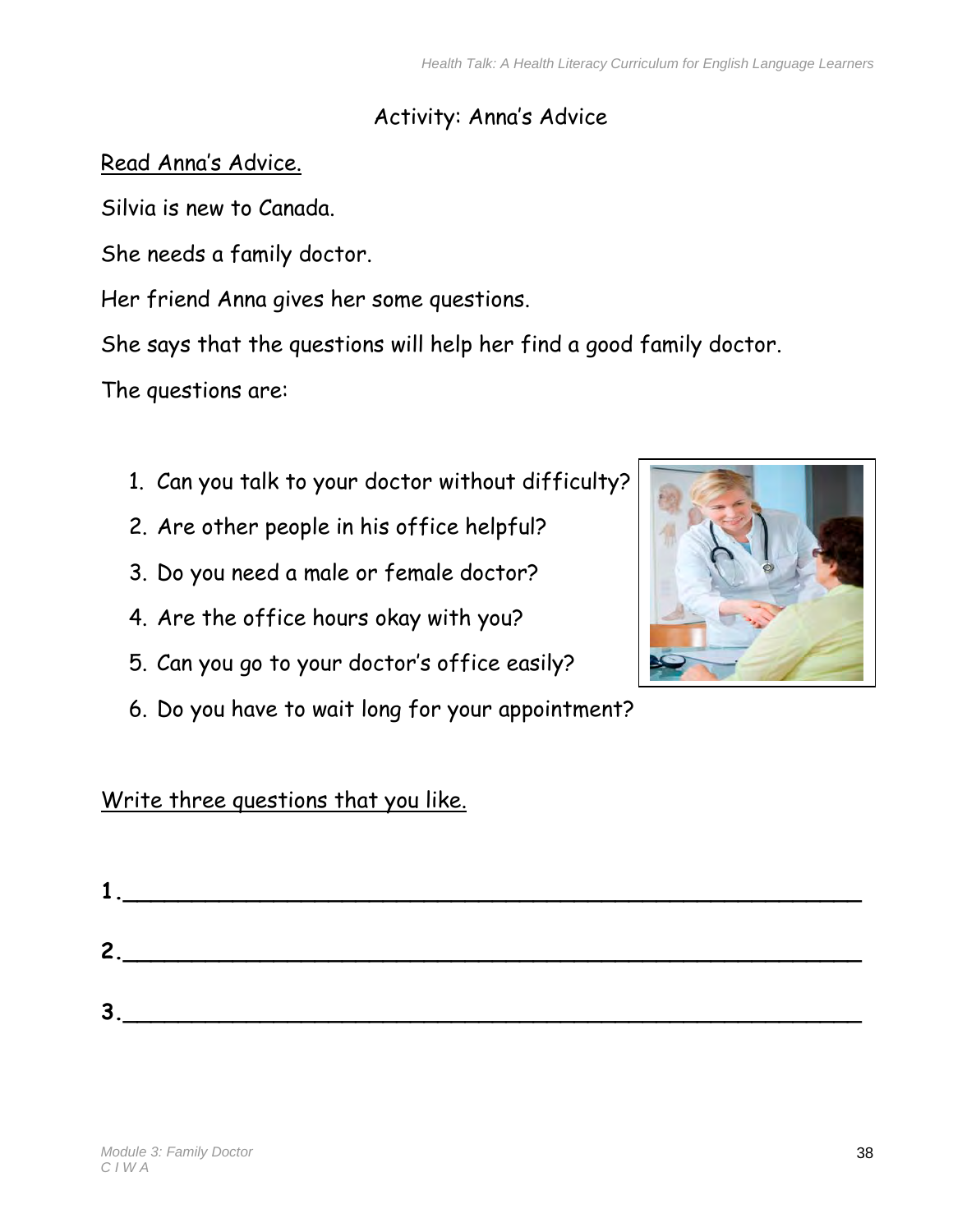### <span id="page-40-0"></span>**Annual Check-up**

### Facilitator's Notes

**Level:** Pre-benchmark, CLB 1 **Time:** 20 - 30 minutes

#### **Targeted Language Skills:** reading, writing

- **Objective:** To enable learners to be aware of the importance of annual/ periodic check-ups.
- **Materials:** Copy of activity sheet (one per learner)
	- Pencils and erasers
- **Vocabulary:** blood pressure, stomach, prescription, throat

**Information:** Finding health problems early can save your life. It is important to ask your doctor when you should make an appointment for a check-up. Your doctor will want to have more check-ups If you:

- Smoke
- Drink alcohol (beer, wine)
- Are not physically active (do not exercise or work out)
- Have a poor diet (eat foods high in salt, fat and sugar)
- Have a lot of stress (pressure, worry)

People who do not smoke or drink alcohol and eat a healthy well balanced diet, avoid stress and exercise regularly are healthier. They do not need to get check-ups as often.

Your doctor will send you for tests if you have a chance of getting a disease or having a health problem. For example he can send you for a test for cancer or heart disease.

A regular or periodic check-up has five parts:

- 7. On your first visit to a doctor, the doctor will ask you questions about your medical and family history. The doctor will ask questions such as:
	- Has anyone in your family had cancer, heart disease, diabetes, or other health problems?
	- Do you drink?
	- Do you smoke?
	- What do you eat everyday? Do you eat fruit or vegetables? Do you eat sweet and fried food?
	- What medicines do you take?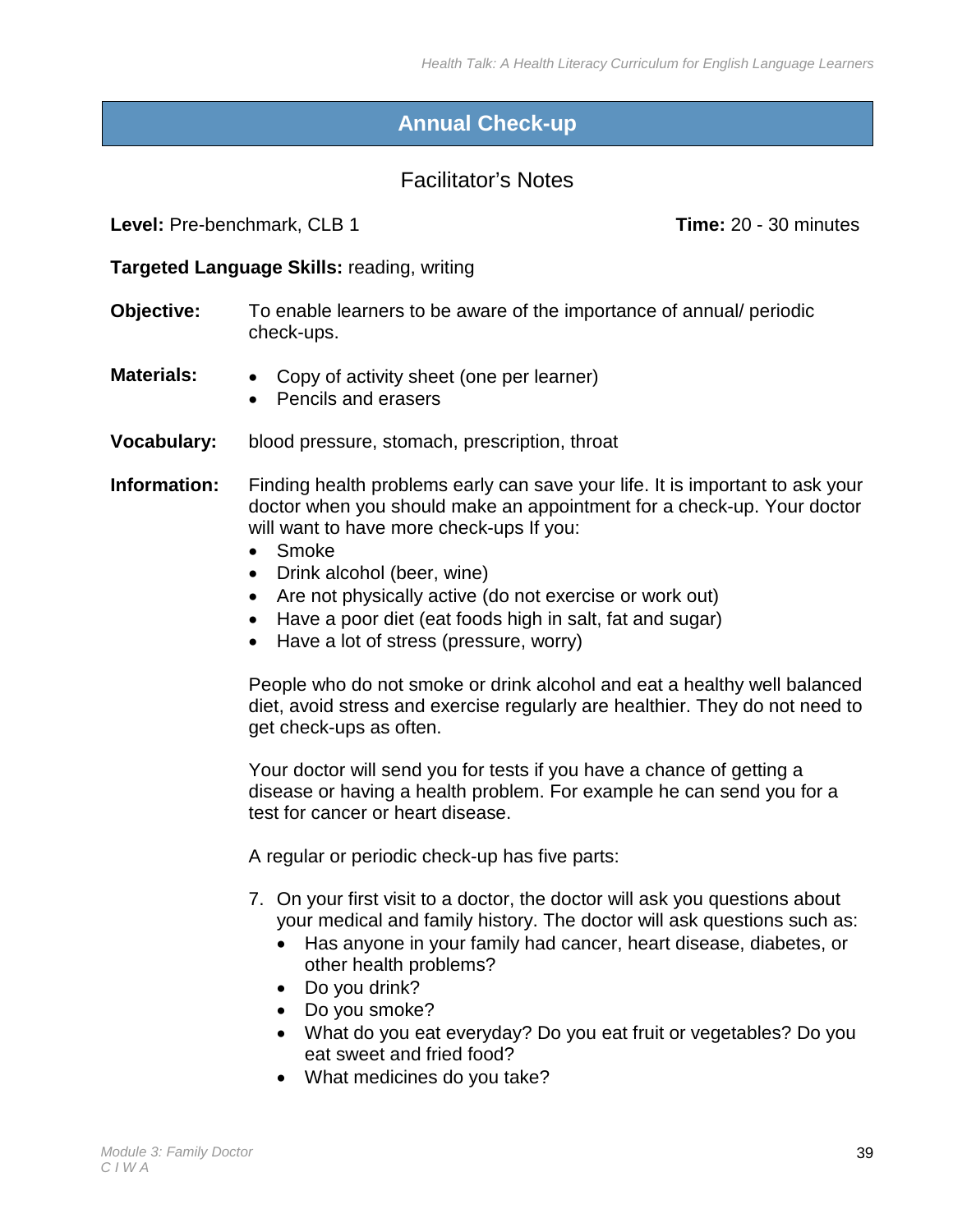- 8. The doctor or a nurse will measure your height and weight; take your temperature, blood pressure (the pressure of blood in the tubes that carry blood through the body) and pulse (the regular beating in the arteries/tubes in the body). They will check your eyes, ears, nose, mouth, skin, stomach, breast, heart, and lungs.
- 9. Doctors do tests and screenings to see if there are any problems. They test the blood and urine (pee) to see if there is anything wrong. They will check your eyes, ears, nose, mouth, skin, stomach, breast, heart, and lungs.
- 10. Exams and hearing tests. For women, they examine the breasts to check for lumps. Lumps can be a sign of breast cancer. They do pelvic exams to check the lower belly and inside the vagina, they do a test called a Pap smear to collect cells near the womb (uterus) to check for cancer of the cervix (lower part of uterus). They will send women for a mammogram (x-ray of breasts) to check for cancer etc.
- 11. The doctor will tell you how to stay healthy. This will include advice on diet (the food you eat everyday), exercise, smoking, drinking, etc.
- 12. Some doctors also give imunizations (medicine given through a needle) to children so that they do not get sick.

A family doctor can help you take care of most health problems. A family doctor can answer questions you have about your health. If you do not understand something, ask your doctor to explain.

#### **Brainstorm:** Ask learners:

- Do you go for an annual check-up?
- What does your doctor do in an annual check-up?

#### **Instructions:** 1. Distribute activity sheet, 'Annual Check-up'.

- 2. Ask the learners to match the words with the pictures.
- 3. Circulate to assist where needed.
- 4. Emphasize on the five components of an annual check-up as outlined in introduction. These include health and family history, body measurements, test and screening, advice, immunization.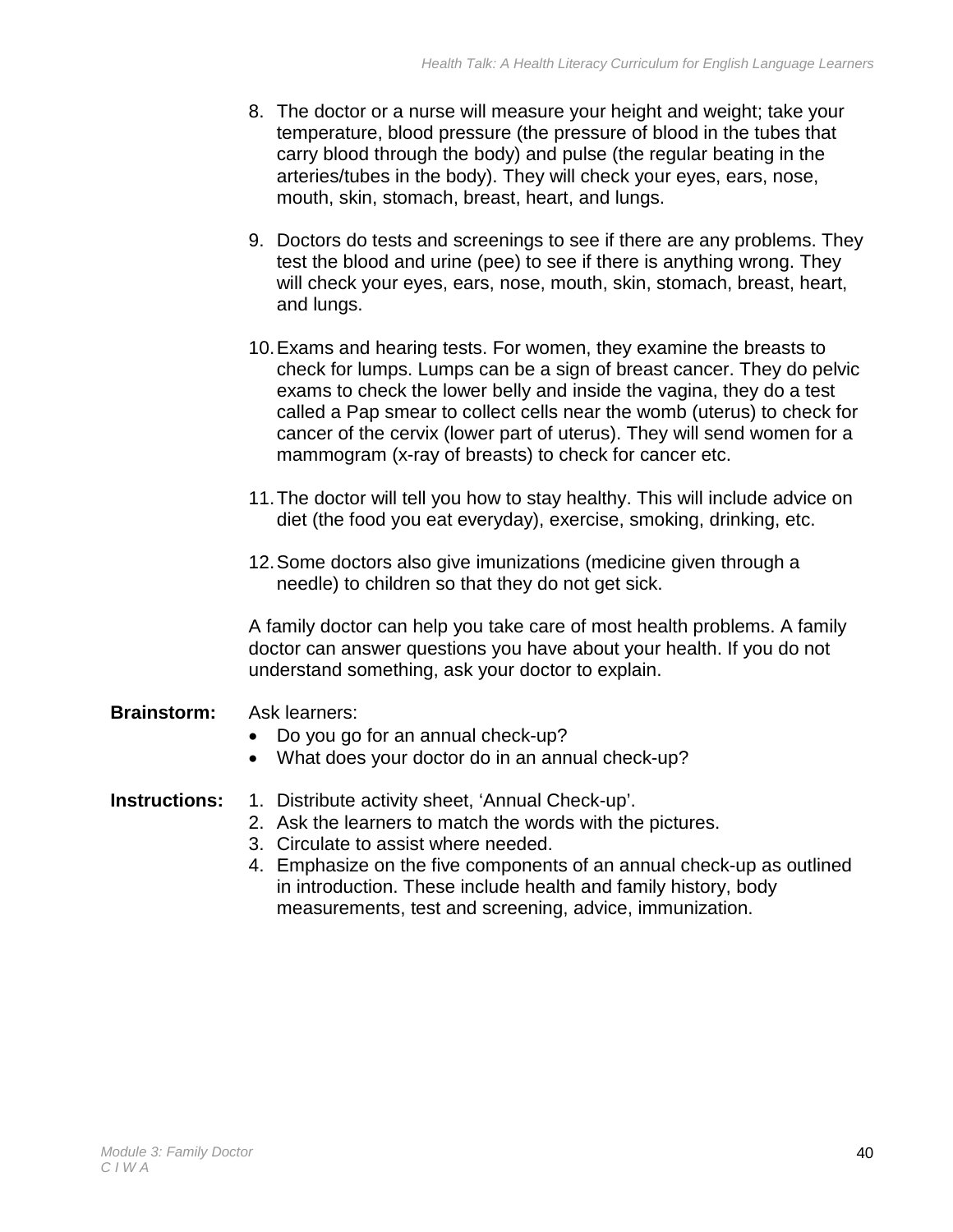# Activity: Annual Check-up

### Match the picture to the word.

# Write the words on the lines.



check ears



 $\overline{\phantom{a}}$  , which is a set of the set of the set of the set of the set of the set of the set of the set of the set of the set of the set of the set of the set of the set of the set of the set of the set of the set of th

\_\_\_\_\_\_\_\_\_\_\_\_\_\_\_\_\_\_\_\_\_\_\_

check throat



\_\_\_\_\_\_\_\_\_\_\_\_\_\_\_\_\_\_\_\_\_\_\_ check blood pressure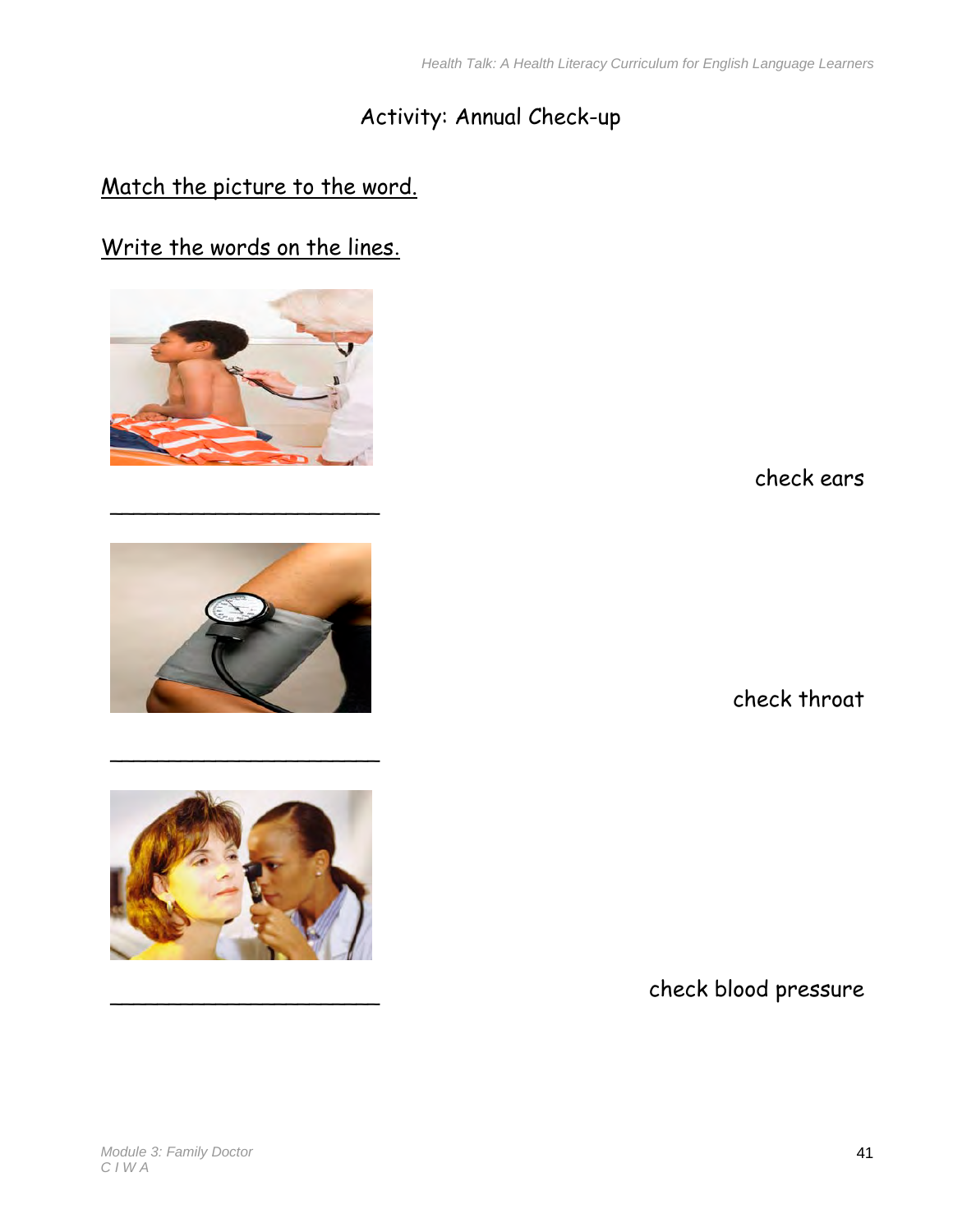# Activity: Annual Check-up



\_\_\_\_\_\_\_\_\_\_\_\_\_\_\_\_\_\_\_\_\_\_\_ medical history file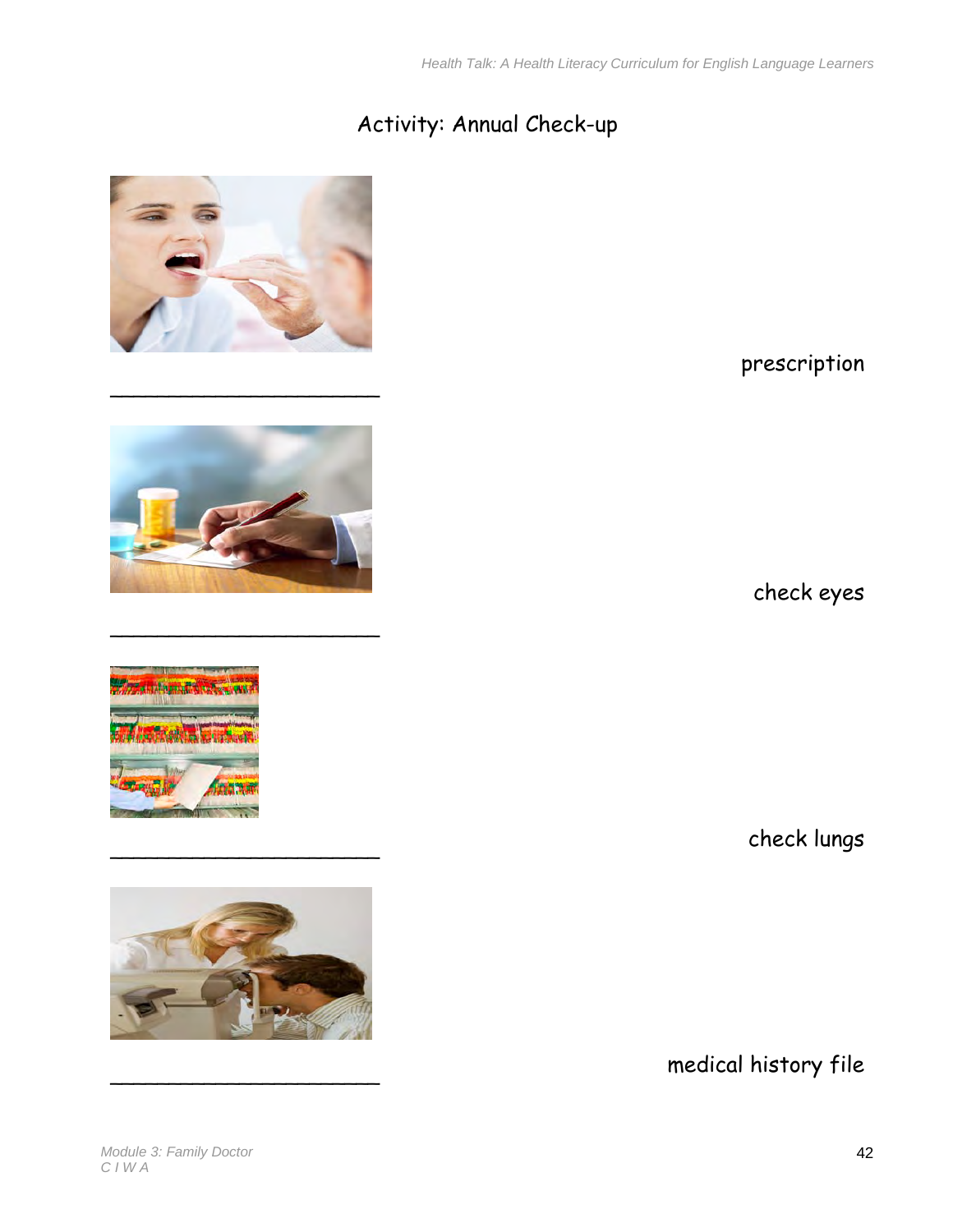### <span id="page-44-0"></span>**Family Doctor and Walk-In Clinic**

### Facilitator's Notes

**Level:** Pre-benchmark, CLB 1 **Time:** 15 - 30 minutes

#### **Targeted Language Skills:** reading

- **Objective:** To enable learners to differentiate between a walk-in clinic and a family doctor.
- **Materials:**  Copy of activity sheet (one per learner)
	- Pencils and erasers
- **Vocabulary:** prescription, waiting room, appointment
- **Information:** Family doctors keep a record of your medical history (past illnesses, check-ups and lab tests). You will fill out forms about your personal information and your medical history (your past illnesses) on your first visit. You will need to show your Alberta Personal Health Card to the receptionist (person at the front desk). You need to make an appointment (to agree on a time and date when you can meet) to see a family doctor. Having a family doctor means that you see the same doctor each time.

You can go to walk-in clinics at any time. You can go to a walk-in clinic if you do not have a family doctor or if your family doctor is not available. You do not need an appointment to go to a walk-in clinic. They see people as they come in (first-come first-serve). The wait times can be very long, up to four or five hours. When you visit a walk-in clinic for the first time, you will have to fill out forms and show your Alberta Personal Health Card. Walk-in clinics do not replace family doctors. You need to see your own family doctor for a follow-up after any visit to a walk-in clinic.

#### **Brainstorm:** Ask learners:

- Do you need an appointment for a walk-in clinic?
- How is your family doctor different from a doctor in walk-in clinic?

#### **Instructions:** 1. Tell the learners about the differences in procedures at a walk-in clinic and at a family doctor's office. Ask questions to ensure understanding.

- 2. Distribute activity sheet, 'Family Doctor Vs Walk-in Clinic'.
- 3. Tell the learners that they have to put a tick mark in the relevant boxes.
- 4. Demonstrate with examples and ask questions to ensure that they understand the task.
- 5. Circulate and assist where needed. Obtain consensus on the answers.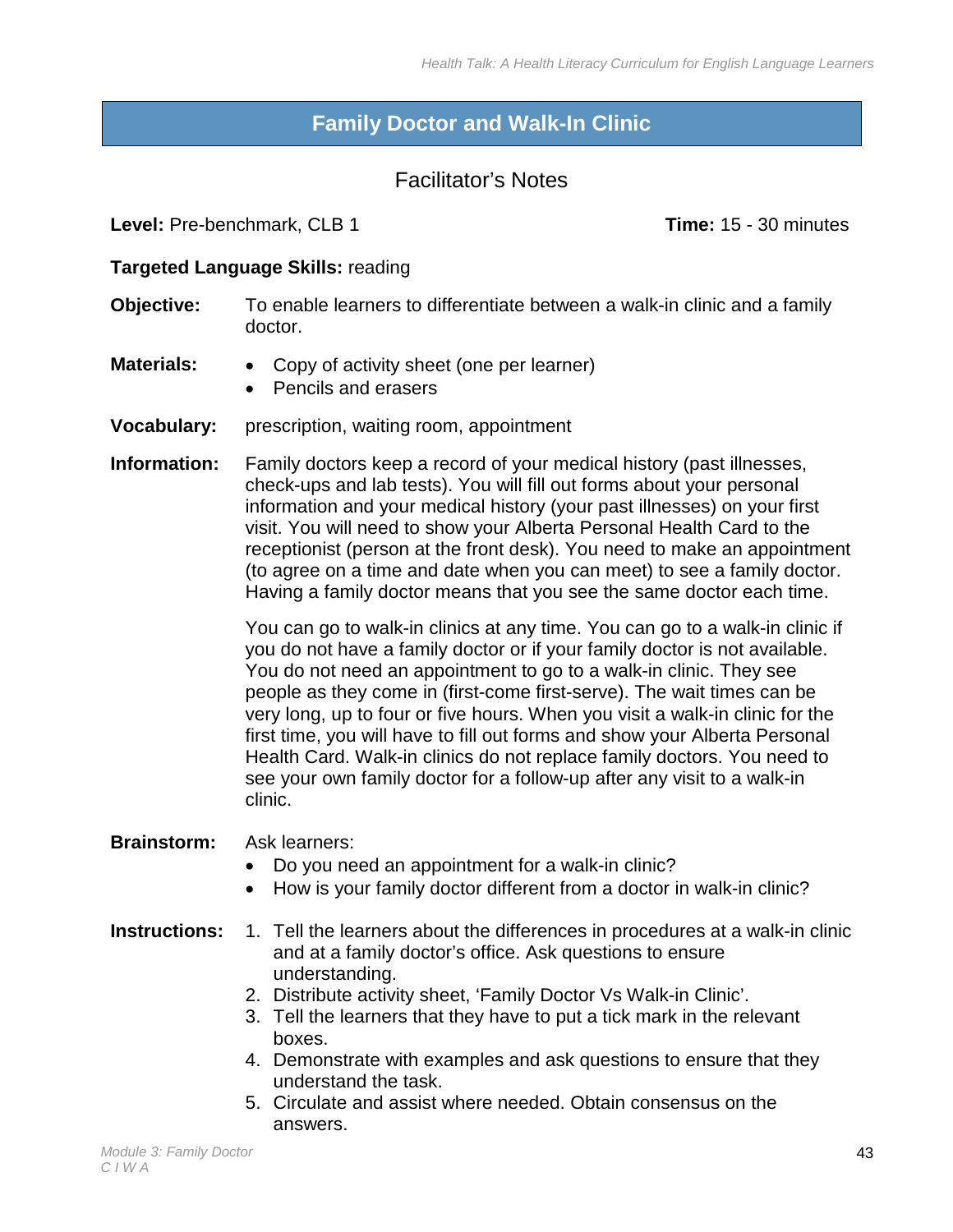**Extension:** Ask learners to talk about their experiences of going to a walk-in clinic and a family doctor.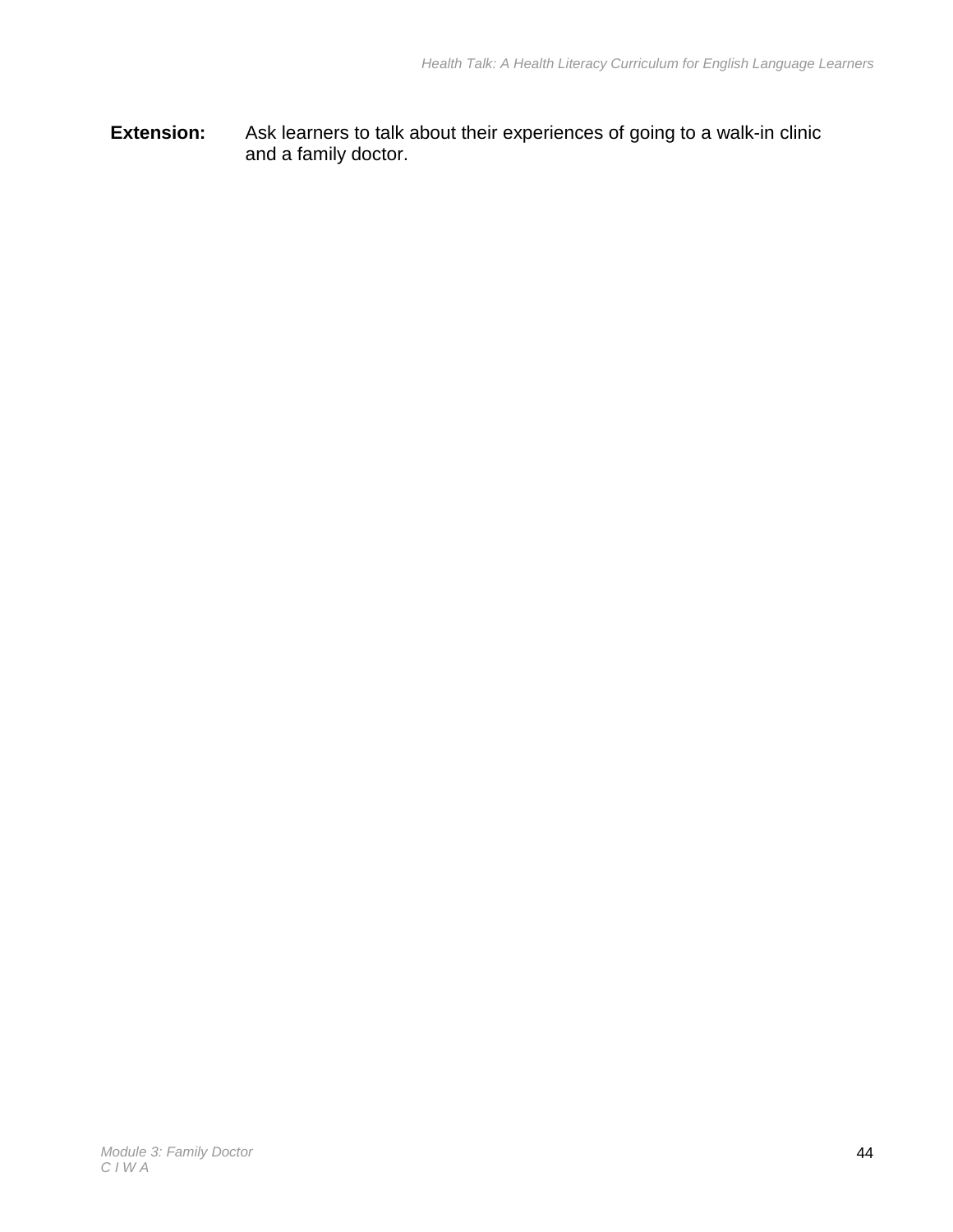# Activity: Family Doctor Vs Walk-in Clinic

# Put a tick mark ( $\checkmark$ ) in the box if it is true.

- 1. Make an appointment
- 2. Alberta Personal Health Card
- 3. Fill out Forms
- 4. Take a number and wait for your turn.
- 5. Waiting Room



| Personal Health Flamber<br>12345-0000          |                              |
|------------------------------------------------|------------------------------|
| IANE USA DOE                                   |                              |
| Gender F Birthdale 1960/11/16<br>Vege //w Days | Alberta<br>Health and Welmin |



| THE<br><b>ANS</b> |    |  |
|-------------------|----|--|
|                   | b, |  |
|                   |    |  |
|                   |    |  |
|                   |    |  |

| Walk-In<br>Clinic | Family<br>Doctor |
|-------------------|------------------|
|                   |                  |
|                   |                  |
|                   |                  |
|                   |                  |
|                   |                  |
|                   |                  |
|                   |                  |
|                   |                  |
|                   |                  |
|                   |                  |
|                   |                  |
|                   |                  |
|                   |                  |
|                   |                  |
|                   |                  |
|                   |                  |
|                   |                  |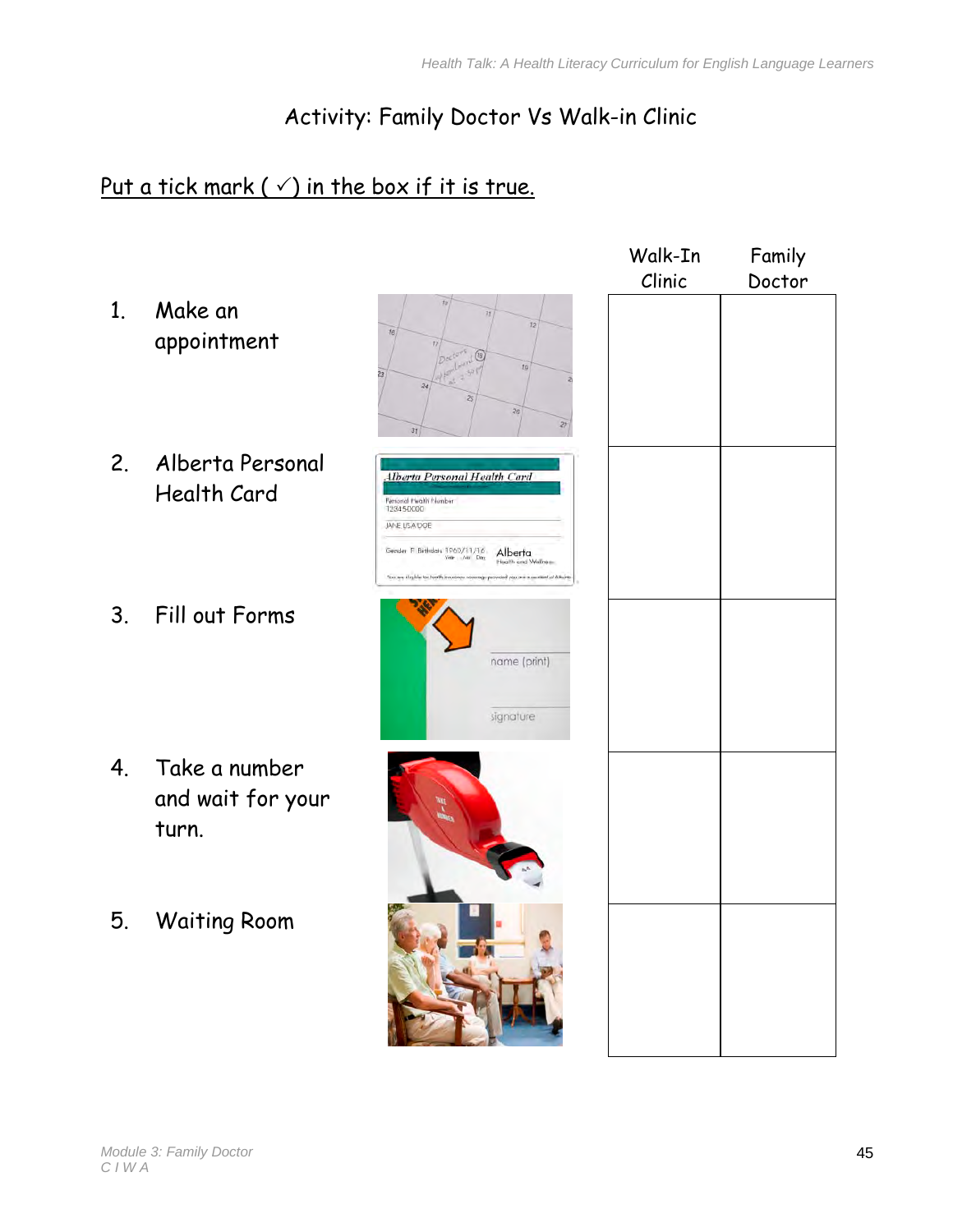### <span id="page-47-0"></span>**How to Talk to Your Family Doctor**

### Facilitator's Notes

**Level:** CLB 2 **Time:** 40 - 45 minutes

#### **Targeted language skills:** reading, writing

- **Objective:** To enable learners to ask questions when they go to a family doctor.
- **Materials:**  Copy of activity sheet (one per learner)
	- Pencils and erasers
- **Vocabulary:** symptoms, prepare, serious
- **Information:** A family doctor can help you take care of most health problems. A family doctor can answer questions you have about your health. If you do not understand something, ask your doctor to explain. You can ask questions such as:
	- What's wrong with me?
	- Can you draw me a picture or show me what's wrong?
	- What causes this type of problem?
	- Is this serious?
	- Can I give this illness to someone else, and if so, how and for how long?
	- Are there any activities or foods I should avoid until I'm better?
	- When can I return to school or work?
	- How can I prevent this from happening again?

**Brainstorm:** Ask learners:

- Do you ask questions when you go to your doctor?
- What type of questions do you ask?

#### **Instructions:** 1. Distribute activity sheet 'How to talk to your family doctor?'

- 2. Write the difficult words on the board and explain their meanings with the help of pictures.
- 3. Read the passage with the class explaining all the difficult words and phrases.
- 4. Ask the learners to copy three questions that they think are important to them.
- 5. For higher level learners ask to write any other questions they want to ask a doctor.
- **Extension:** Have the learners work in pairs and practice asking the questions that they will ask their doctor.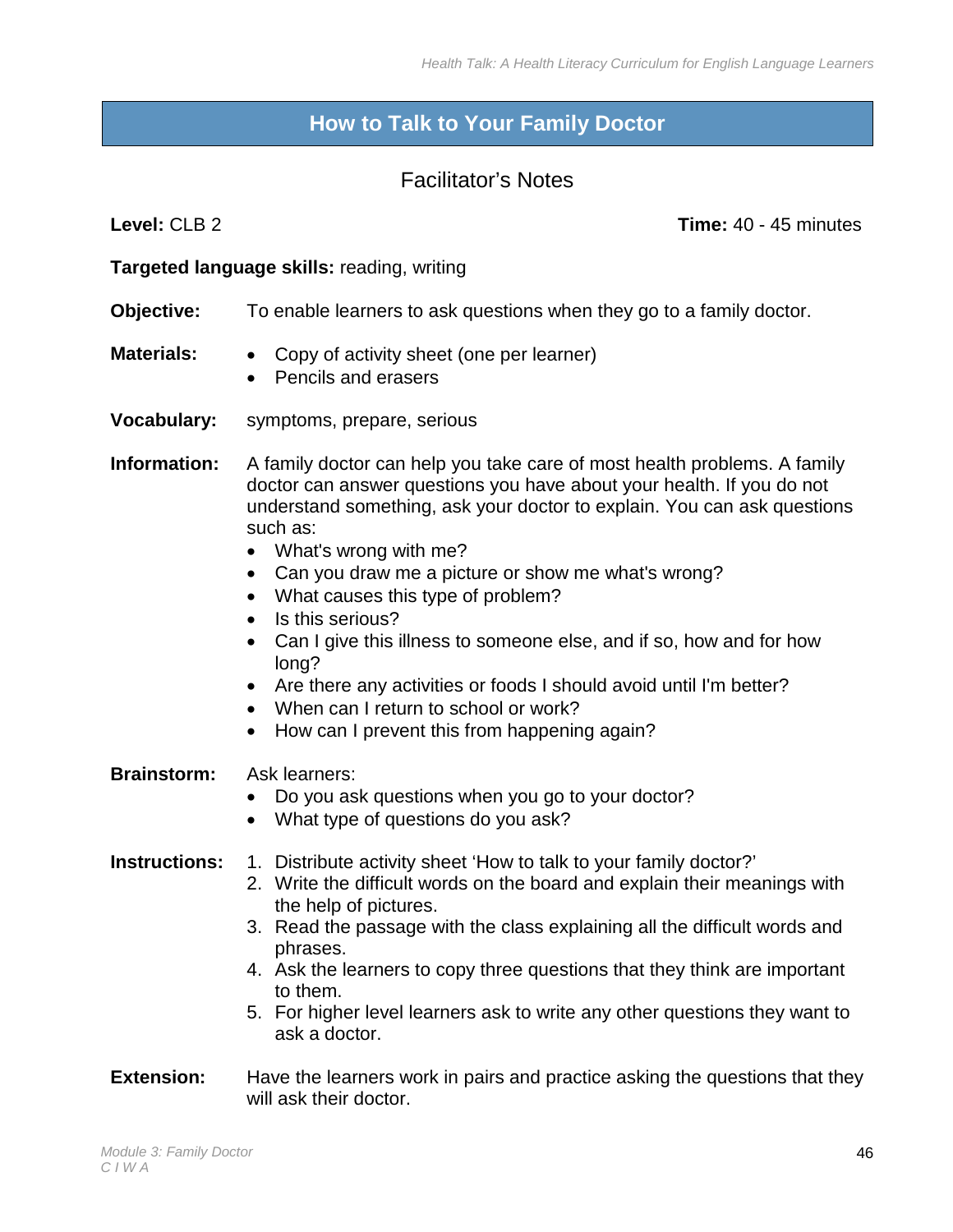### Activity: How to talk to your Family Doctor

### Read the passage.

Rekha is sick. She wants to see her family doctor. She doesn't know how to talk to the doctor. She wants to tell her symptoms. She also wants to ask the doctor a few questions. She made a list with the help of a friend.

- 1. What is wrong with me?
- 2. Can you draw a picture to show me my problem?
- 3. What is the reason for this problem?
- 4. Is it serious?
- 5. What does this medicine do?
- 6. For how many days should I take it?

### Write three questions that you want to ask your doctor?

| $2_{-}$ |  |  |
|---------|--|--|
| 3       |  |  |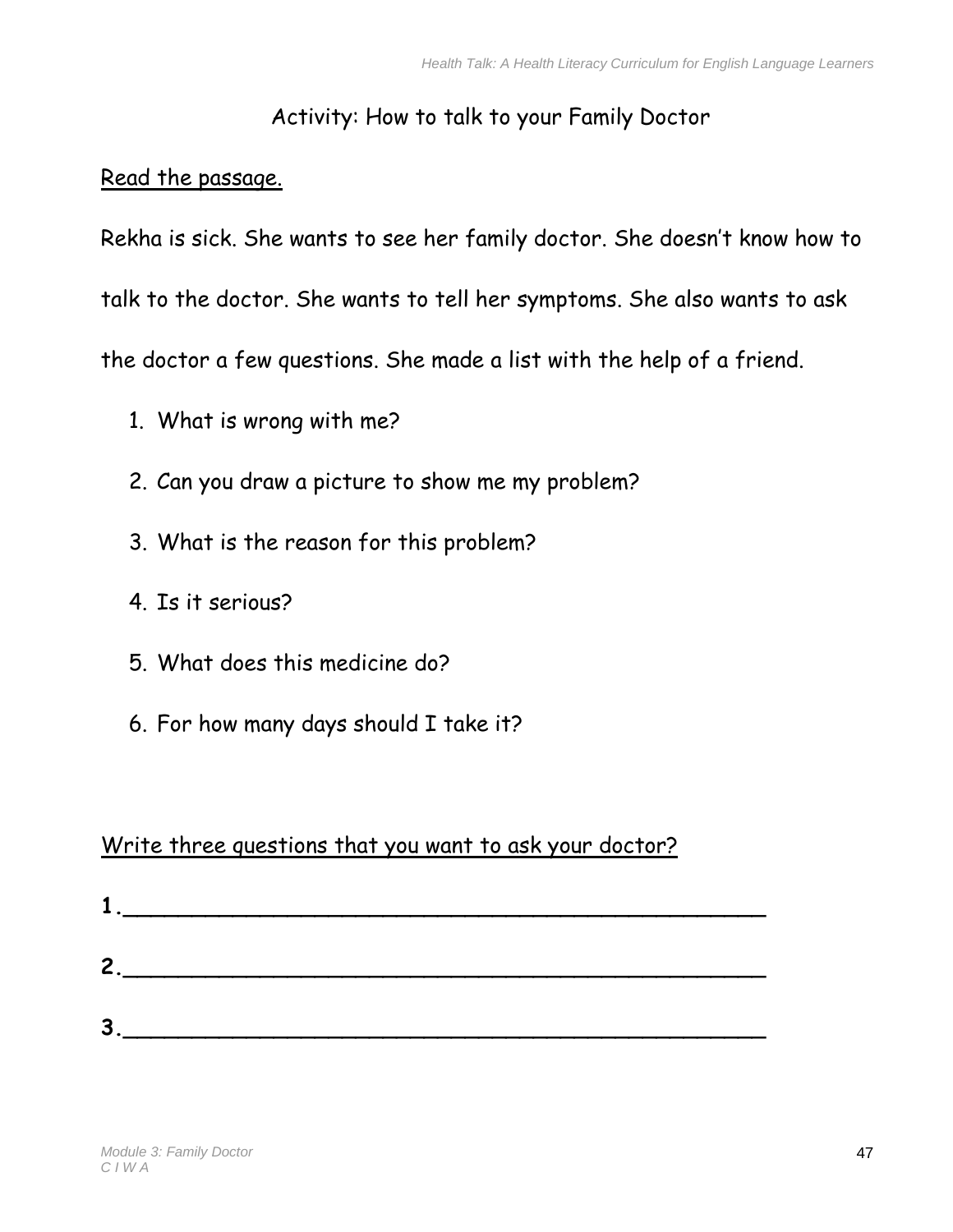### <span id="page-49-0"></span>**Questions Your Family Doctor May Ask**

### Facilitator's Notes

**Level:** Pre-benchmark, CLB 1 **Time:** 20 minutes

#### **Targeted Language Skills:** reading, writing

- **Objective:** To enable learners to answer the doctor's questions regarding their health.
- **Materials:** Copy of activity sheet (one per learner)
	- Pencils and erasers
- **Vocabulary:** allergy, shots, medication, exercise

**Information:** On your first visit to a doctor, the doctor will ask you questions about your medical and family history. The doctor will ask questions such as:

- Has anyone in your family had cancer, heart disease, diabetes, or other health problems?
- Do you drink?
- Do you smoke?
- What do you eat everyday? Do you eat fruit or vegetables? Do you eat sweet and fried food?
- What medicines do you take?
- **Brainstorm:** Ask learners:
	- Did your family doctor ask you questions about your health?
	- Did your doctor ask if you smoke or drink alcohol?
- **Instructions:** 1. Distribute activity sheet, 'Questions your Family Doctor may ask'.
	- 2. Introduce new vocabulary.
	- 3. Allow time for learners to read the questions.
	- 4. Circulate to help learners individually.
	- 5. Read all questions one by one with the class.
- **Extension:** Discussion: Discuss in groups and write what other questions can be asked at a doctor's clinic.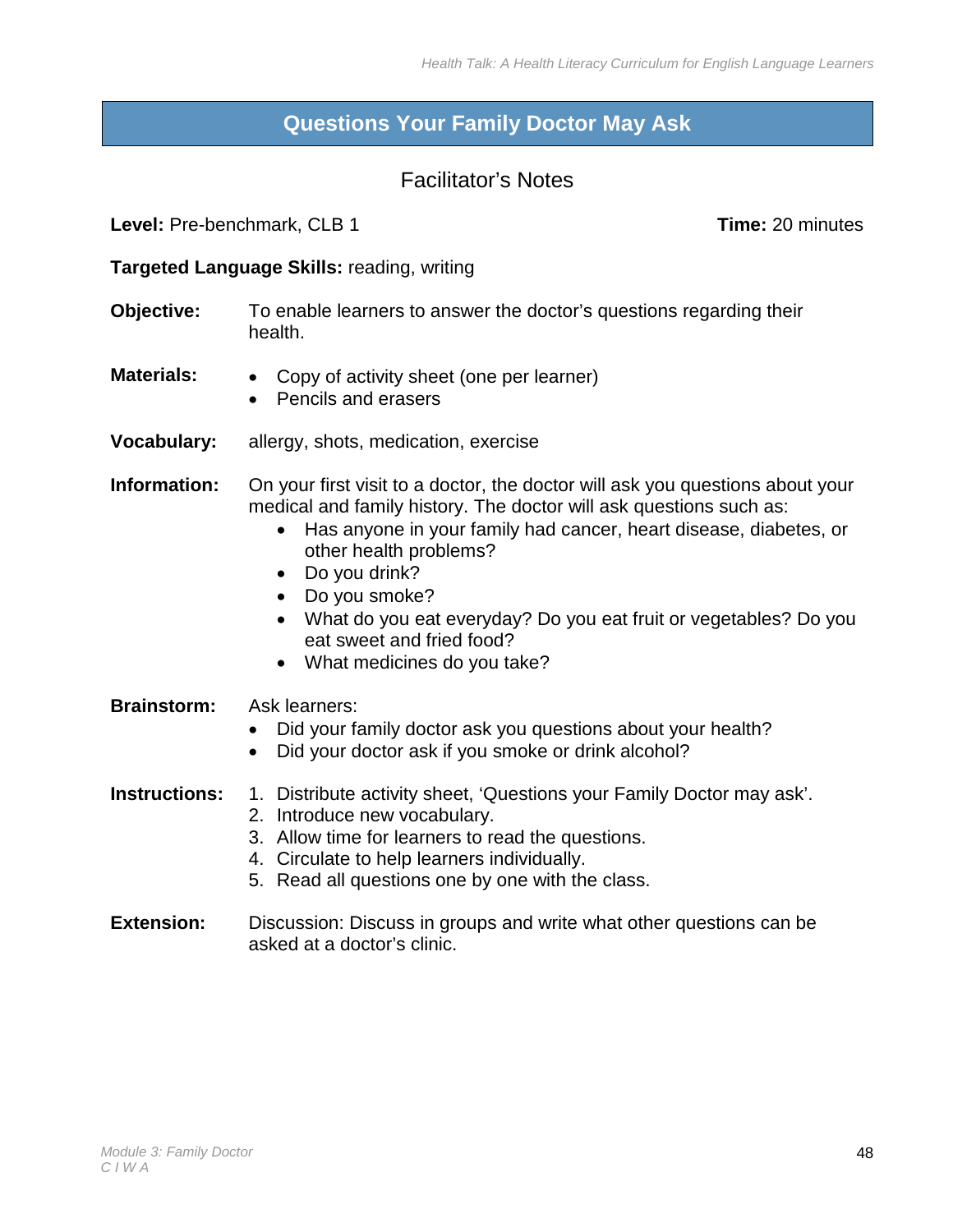# Activity: Questions your Family Doctor May Ask

A family doctor may ask you questions.

# Write 'Yes' or 'No'

| 1. Do you smoke?                                      |                     |
|-------------------------------------------------------|---------------------|
| 2. Do you drink?                                      |                     |
| 3. Do you exercise?                                   |                     |
| 4. Are you taking any medicines?                      |                     |
| 5. Did you get immunizations when you were<br>little? | <b>HILL ALL AND</b> |
| 6. Do you have reaction to any medicines or<br>food?  |                     |
| 7. Were you sick before?                              |                     |
| 8. What health problems your family had<br>before?    |                     |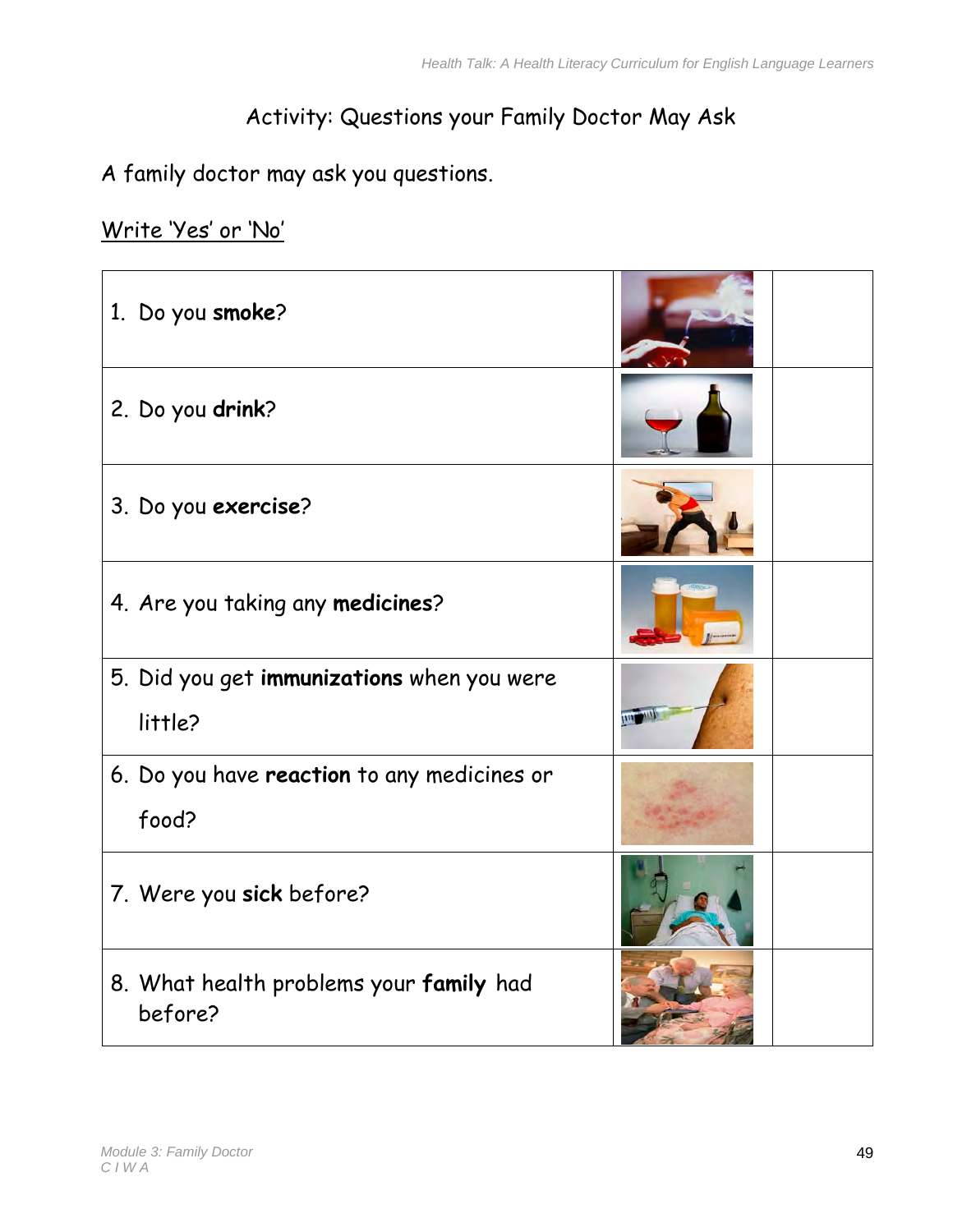### <span id="page-51-0"></span>**Family History Form**

### Facilitator's Notes

#### **Level:** Pre-benchmark, CLB 1, CLB 2 **Time:** 20 - 40 minutes

#### **Targeted Language Skills:** listening

- **Objective:** To familiarize learners with contents of a family history form.
- **Materials:**  Copy of activity sheet (one per learner)
	- Pencils and erasers
- **Vocabulary:** father, mother, brother, sister, diabetes, disease, asthma, stroke

**Information:** Family doctors keep a record of your medical history (past illnesses, check-ups and lab tests). You will fill out forms about your personal information and your medical history on your first visit. Your medical history includes yours and your families past illnesses. Your medical history includes information about your blood relatives (for example: parents, grandparents, children, and brothers or sisters). They will ask you questions such as:

- Have you or any one in your family had serious health problems?
- At what age did these begin?

#### **Brainstorm:** Ask learners:

- Do you know what a family medical history is?
- Did you ever fill a form where you had to write about the disease your family had?

#### **Instructions:** 1. Distribute handout: Family to explain father, mother, brother, sister.

- 2. Introduce new vocabulary and explain by writing the word on the board and showing pictures.
	- 3. Distribute activity sheet, 'Family History Form'.
	- 4. Ask the learners to put a tick in the box if their family member had the disease.
- **Extension:** Have the learners fill an original family history form that can be requested from a doctor's office.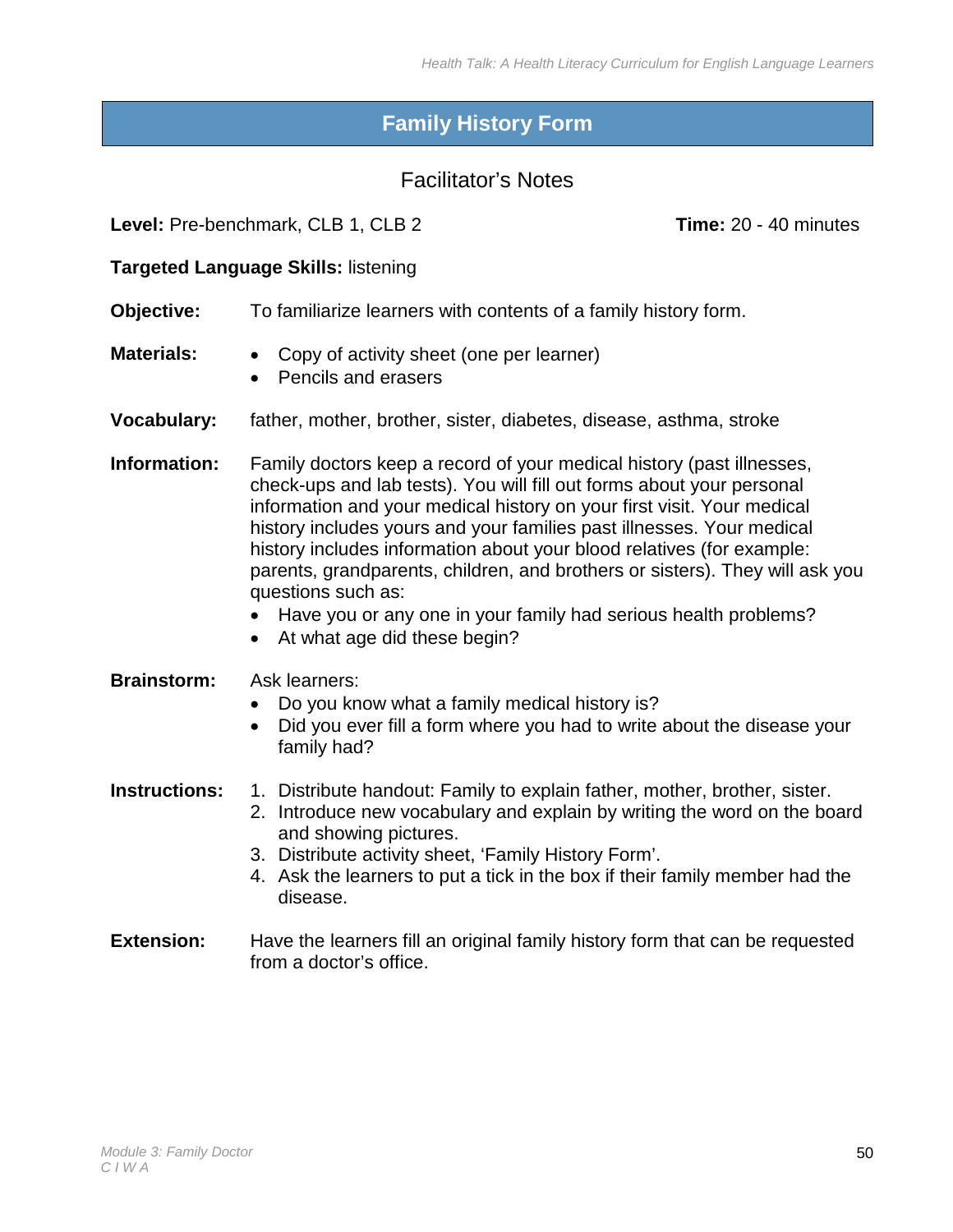



Grandfather Grandmother









Father Mother Mother



Son Daughter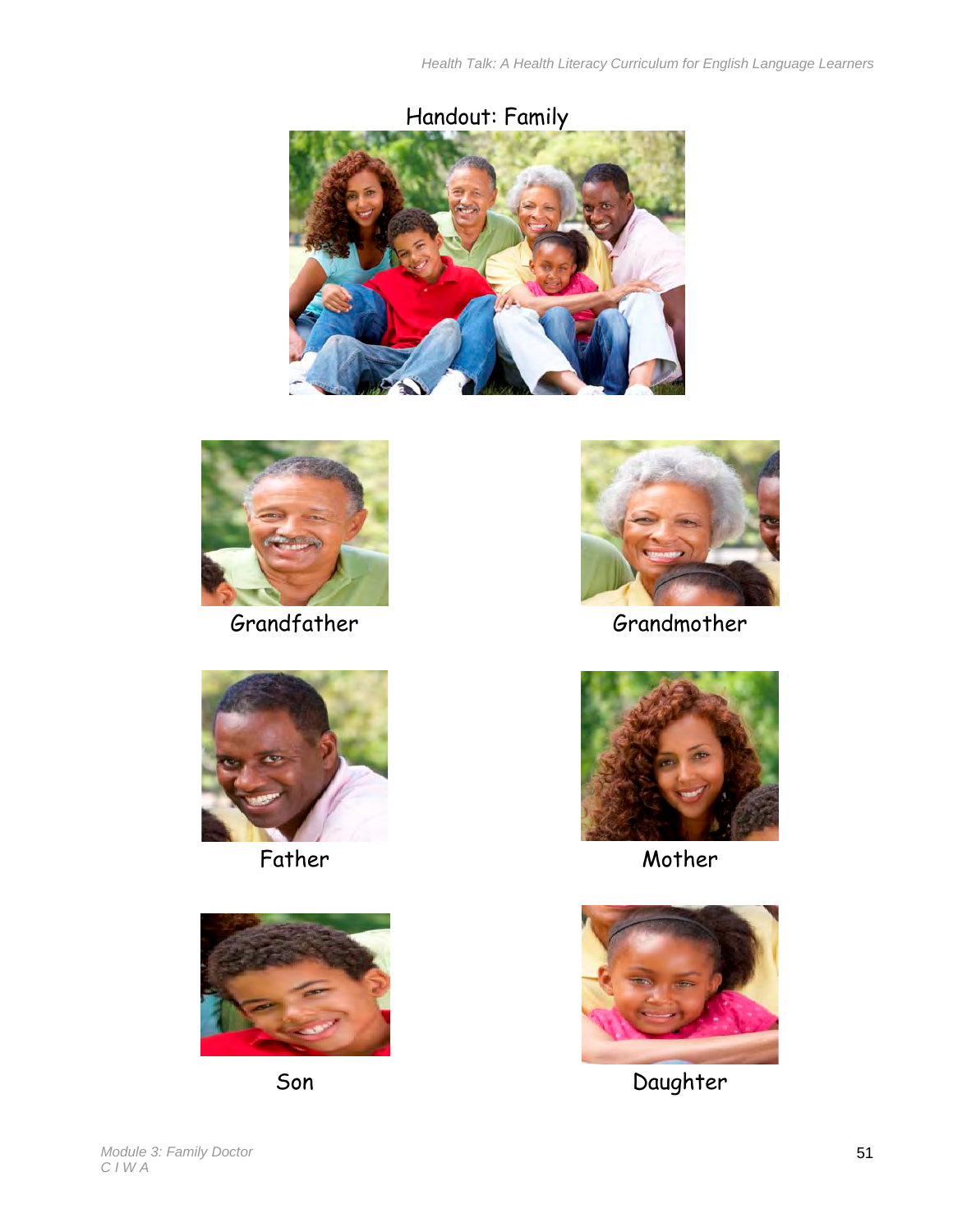# Activity: Family History Form

# Put a tick  $(\check{\phantom{a}})$  in front of the health problems, your family had before.

| Disease                        |         | Father | Mother | <b>Brother</b> | Sister |
|--------------------------------|---------|--------|--------|----------------|--------|
| Cancer                         |         |        |        |                |        |
| <b>Diabetes</b>                |         |        |        |                |        |
| <b>Heart</b><br><b>Disease</b> |         |        |        |                |        |
| <b>Stroke</b>                  | $+ + +$ |        |        |                |        |
| Asthma                         |         |        |        |                |        |
| Other                          |         |        |        |                |        |